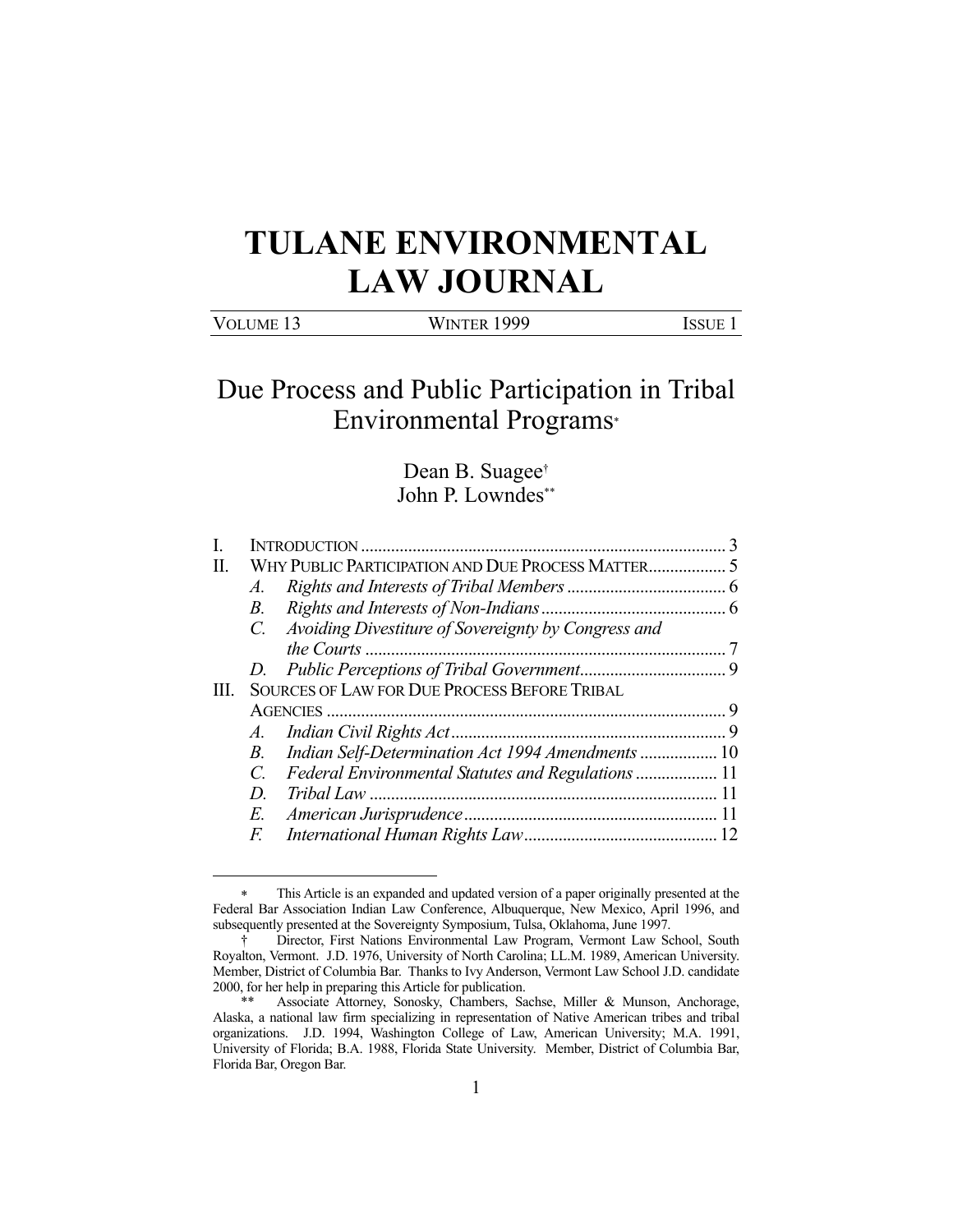| $\overline{2}$ | TULANE ENVIRONMENTAL LAW JOURNAL [Vol. 13                                      |  |
|----------------|--------------------------------------------------------------------------------|--|
| IV.            | PRINCIPLES OF ADMINISTRATIVE DUE PROCESS 14                                    |  |
|                | Distinction Between Rulemaking and Adjudication  14<br>$A$ .                   |  |
|                | 1.                                                                             |  |
|                | 2.                                                                             |  |
|                | $B_{\cdot}$                                                                    |  |
|                | $\overline{C}$ .                                                               |  |
|                | $D_{\cdot}$                                                                    |  |
|                | $E$ .                                                                          |  |
|                | F.<br>Additional Requirements Imposed by Statutes or Rules 22                  |  |
|                | G.                                                                             |  |
|                | Н.                                                                             |  |
| V.             | PROCEDURAL REQUIREMENTS OF FEDERAL ENVIRONMENTAL                               |  |
|                |                                                                                |  |
|                | The EPA's Generally Applicable Procedural<br>$\mathcal{A}$ .                   |  |
|                |                                                                                |  |
|                | Public Participation in Rulemaking and<br>1.                                   |  |
|                |                                                                                |  |
|                | Information, Notice, and Consultation 26<br>a.                                 |  |
|                | Requirements for Public Hearings27<br>b.                                       |  |
|                | c.                                                                             |  |
|                | d.                                                                             |  |
|                | e.                                                                             |  |
|                | f.                                                                             |  |
|                | Permit Program Decisionmaking Procedures 29<br>2.                              |  |
|                | General Program Requirements30<br>a.                                           |  |
|                | b.                                                                             |  |
|                | 3.                                                                             |  |
|                | 4.                                                                             |  |
|                | Requirements Based on Particular Statutes32<br>$B$ .                           |  |
|                | 1.                                                                             |  |
|                | a.                                                                             |  |
|                |                                                                                |  |
|                | $\mathbf{c}$ .                                                                 |  |
|                | Landfill Permit Programs Under RCRA 38<br>2.                                   |  |
|                | 3.                                                                             |  |
|                | 4.                                                                             |  |
| VI.            | TRIBAL VARIATIONS ON DUE PROCESS AND PUBLIC                                    |  |
|                |                                                                                |  |
|                | Procedures to Protect Culturally Important Interests  42<br>$\boldsymbol{A}$ . |  |
|                | Balancing Community and Individual Interests  42<br>$B$ .                      |  |
|                | Roles of Tribal Courts in Defining Due Process  43<br>$\mathcal{C}$ .          |  |
|                |                                                                                |  |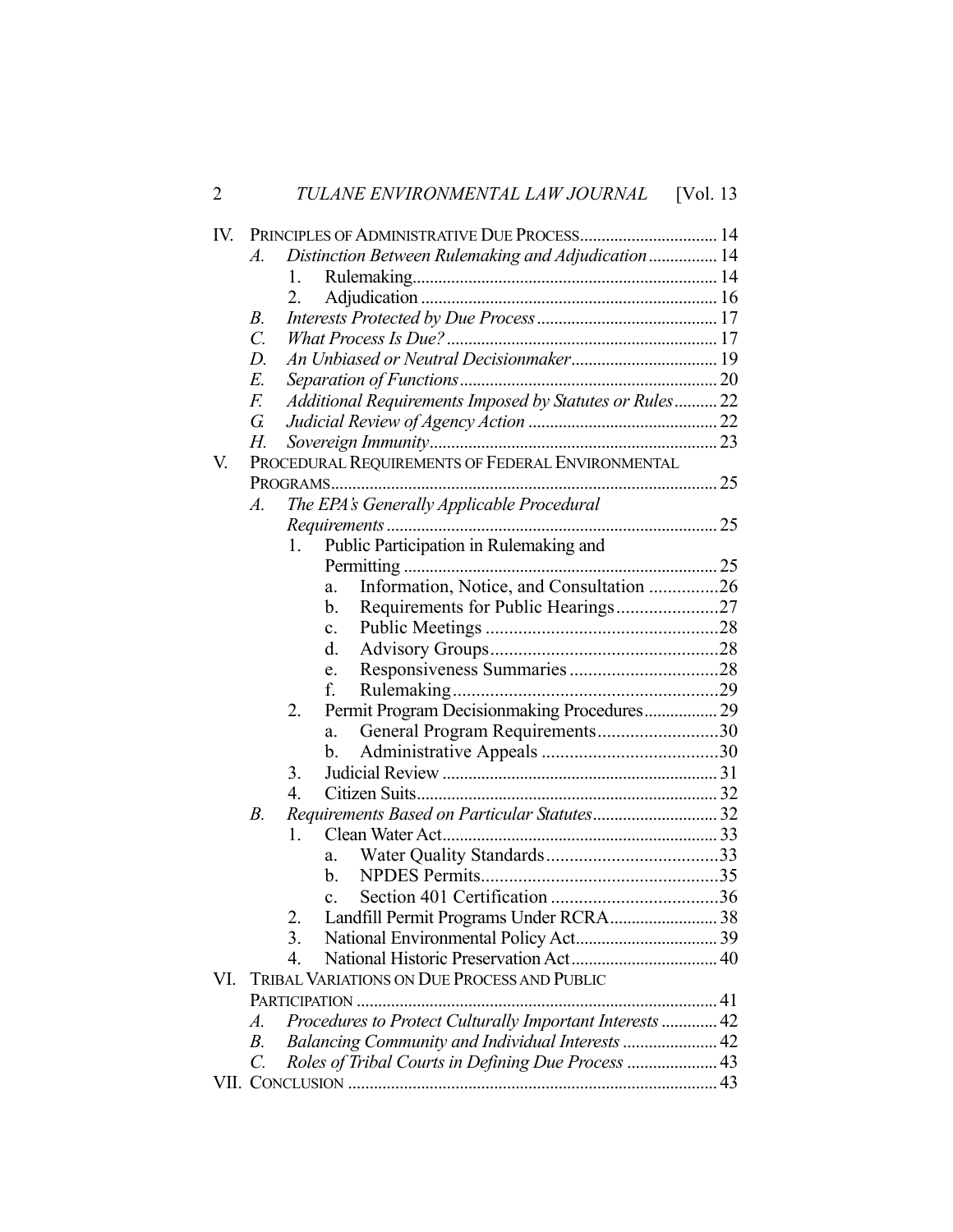# I. INTRODUCTION

 Environmental law as it has evolved in the United States can be described as "environmental federalism."1 Federal laws establish the basic framework for protecting and restoring air and water quality, managing wastes, dealing with hazardous materials, and a range of other subjects.<sup>2</sup> Within the framework of these federal laws, states are required to perform certain functions, and they have the option to perform other functions pursuant to delegations of authority from the federal Environmental Protection Agency (EPA).<sup>3</sup> States also have the option, through the exercise of their sovereignty, to enact and carry out laws that deal with aspects of environmental protection that are not covered by federal law.<sup>4</sup> In the modern era of environmental law, which began in 1970, a substantial amount of litigation has arisen in the context of disputes between and among the various governmental entities: state versus federal agency, state versus state (sometimes with a federal agency taking sides), federal agency versus local government, and local government versus state agency (sometimes with a federal agency taking sides).<sup>5</sup> In a federal system, such disputes are to be expected.

 Over the past decade, a number of Indian tribal governments have become actively engaged in environmental federalism, largely pursuant to amendments in the relevant statutes and implementing regulations which provide that tribes can assume roles similar to those of the states.<sup>6</sup> Several of the tribes that have risen to meet the challenges of performing such roles have seen lawsuits filed by states and cities against the EPA over the agency's decisions to approve tribal programs.<sup>7</sup> In the context of water quality, opposition to tribal

 <sup>1.</sup> *See generally* Robert V. Percival, *Environmental Federalism: Historical Roots and Contemporary Models*, 54 MD. L. REV. 1141 (1995) (exploring how responsibilities for environmental protection policies have and should be allocated among federal, state, and local governments).

 <sup>2.</sup> *See id.* at 1160-65.

 <sup>3.</sup> *See id.* at 1175.

 <sup>4.</sup> *See id.* at 1172.

 <sup>5.</sup> *See id.* at 1143-46.

 <sup>6.</sup> *See* Dean B. Suagee, *Tribal Self-Determination and Environmental Federalism: Cultural Values as a Force for Sustainability*, 3 WIDENER SYMP. L. REV. 229, 232-33 (1998) [hereinafter Suagee, *Tribal Self-Determination and Environmental Federalism*]. *See generally*  David F. Coursen, *Tribes as States: Indian Tribal Authority to Regulate and Enforce Federal Environmental Law and Regulations*, 23 Envtl. L. Rep. (Envtl. L. Inst.) 10,579 (Oct. 1993) (discussing how increasing numbers of Indian tribal governments have become involved in environmental federalism).

 <sup>7.</sup> *See, e.g.*, Montana v. EPA, 941 F. Supp. 945 (D. Mont. 1996).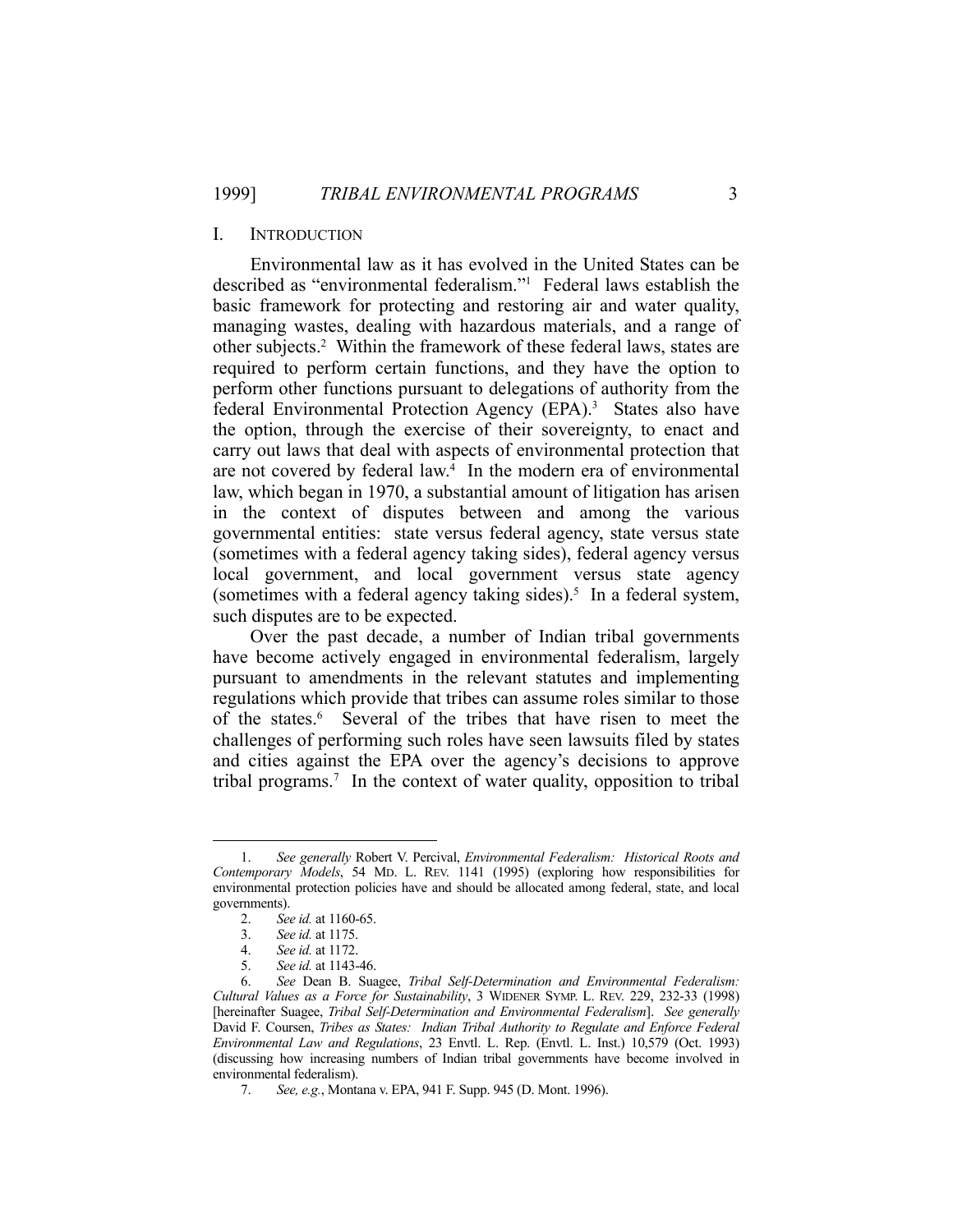authority has included efforts to rewrite the Clean Water Act<sup>8</sup> to limit the territorial authority of tribes.<sup>9</sup>

 The opposition to tribal regulatory authority features an argument that is unique to Indian country, one that does not seem to arise in any other environmental-federalism context. It is the argument made by non-Indians who live within reservation boundaries, and by states on behalf of such people, that, since they have no right to representation in tribal government, they should not be subject to tribal law.<sup>10</sup> This argument has some resonance. More than just the fear of being treated unfairly by a government in which one has no voice, it is an argument that can be framed as a matter of human rights. The right to participate in government is enshrined in article 25 of the International Covenant on Civil and Political Rights.11 One can also make a human rights counter argument. For example, since federal laws that opened reservations to settlement by non-Indians violated the collective right of tribes to selfdetermination, federal recognition of tribal authority over environmental protection for all lands within reservation boundaries is part of a contemporary remedy for the historical violation of selfdetermination.<sup>12</sup>

 The tension between the interests of tribal governments in protecting the environment of all lands within reservations and the rights of nonmembers of tribes need not be resolved by sanctioning the intrusion of state governmental power within reservation boundaries. We may instead find ways to resolve this tension by looking into some of the details of environmental federalism and the modern practice of tribal sovereignty. When tribes assume state-like roles for purposes of carrying out federal environmental laws, they take on these roles in the context of federal regulations that provide numerous opportunities for public participation as well as safeguards for ensuring that persons whose interests are regulated by tribal governments are afforded due process.13

 <sup>8.</sup> Federal Water Pollution Control (Clean Water) Act, 33 U.S.C. §§ 1251-1387 (1994 & Supp. III 1997).<br>9. See

 <sup>9.</sup> *See* H.R. 961, 104th Cong. (1995), 141 CONG. REC. H5013 (daily ed. May 16, 1995); *see also infra* notes 19-22 and accompanying text.

 <sup>10.</sup> *See* Phillip P. Frickey, *A Common Law for Our Age of Colonialism: The Judicial Divestiture of Indian Tribal Authority Over Nonmembers*, 109 YALE L.J. 1, 3-4 (1999).

 <sup>11.</sup> International Covenant on Civil and Political Rights, Dec. 19, 1966, art. 25, 999 U.N.T.S. 171, 6 I.L.M. 368 [hereinafter ICCPR].

 <sup>12.</sup> *See* Dean B. Suagee, *Clean Water and Human Rights in Indian Country*, NAT. RESOURCES & ENV'T, Fall 1996, at 48-49 [hereinafter Suagee, *Clean Water and Human Rights*].

 <sup>13.</sup> *See, e.g.*, Clean Water Act §§ 501-518, 33 U.S.C. §§ 1361-1377 (1994 & Supp. III 1997) (describing Clean Water Act administrative procedure and state authority).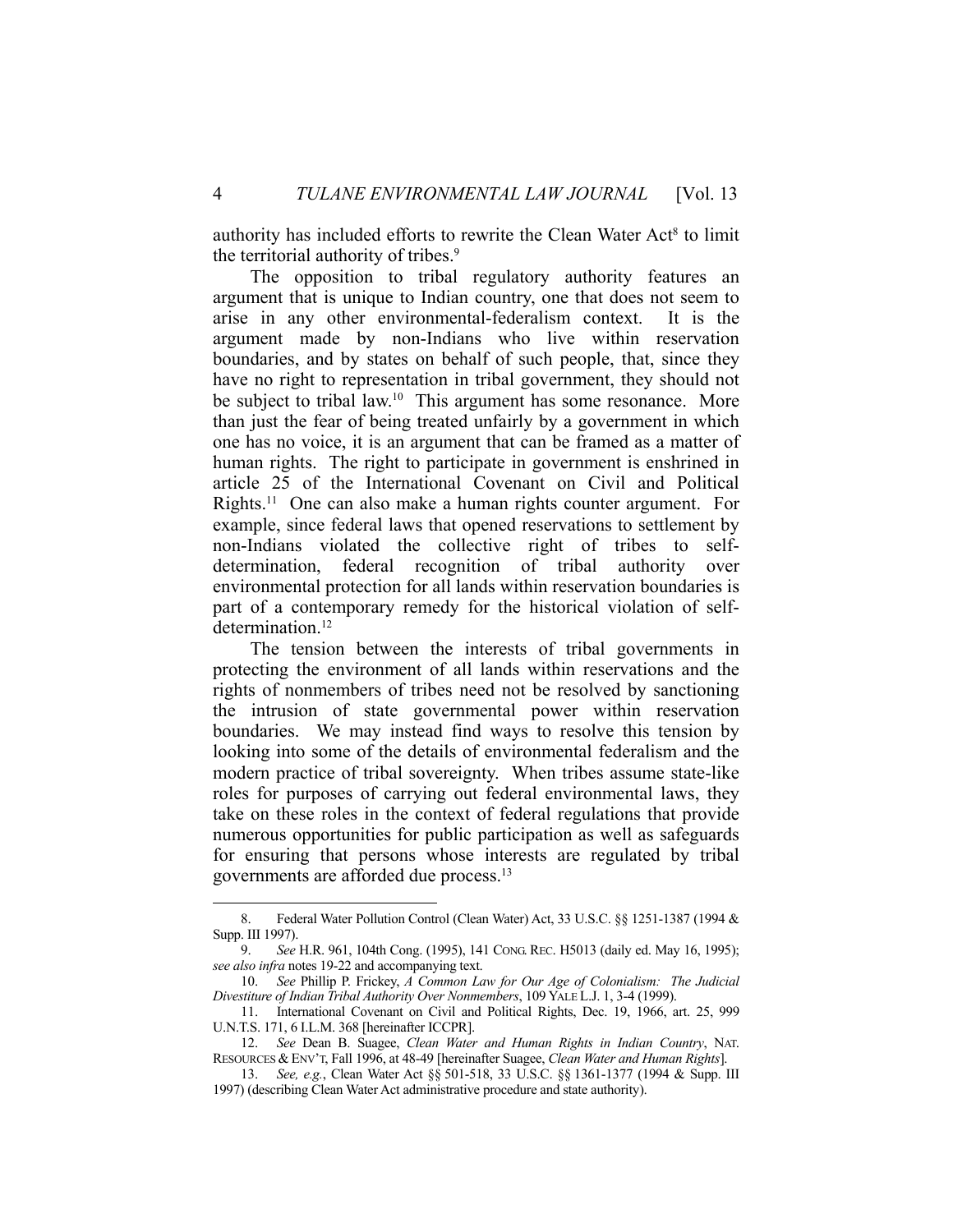Part II of this Article discusses some of the reasons why public participation and due process matter for tribes that become involved in American environmental federalism. Part III takes note of some of the sources of law that impose due process requirements on tribal agencies, as well some other sources that tribal lawmakers could cite in imposing requirements on their governmental agencies. Part IV presents an overview of administrative due process in American law. This part explains the distinction between rulemaking and adjudication by administrative agencies, noting that the concept of due process really only applies in the context of adjudication and that rulemaking, with its structured opportunities for public participation, can be seen as a surrogate for lawmaking by a legislative body. Part IV also examines the kinds of interests that are protected by due process, lists the minimal requirements for administrative due process, and summarizes the balancing test that the Supreme Court has fashioned for determining whether or not due process requires more than the minimum in a given set of circumstances.

 Part V examines the public participation and due process requirements that can be found in the federal environmental programs for which tribes can assume roles similar to those of states. This part looks first at the EPA's generally applicable requirements for rulemaking and for decision-making in permit programs, including opportunities for administrative appeals before the EPA's Environmental Appeals Board. This Part then looks at specific requirements under the Clean Water Act in some detail, followed by brief treatment of a few other federal statutes.

 Part VI briefly looks at some ways that tribes might adopt variations in their approaches to due process and public participation in order to ensure that culturally important interests are taken into consideration. This topic likely provides fertile ground for further analysis. In this Article, however, only a few of the issues that might be explored have been raised.

# II. WHY PUBLIC PARTICIPATION AND DUE PROCESS MATTER

 Due process is a basic value in American law, and public participation in government decisionmaking is a basic value in American democracy. Below are a few reasons why tribal officials should treat these as basic values in tribal government environmental protection programs.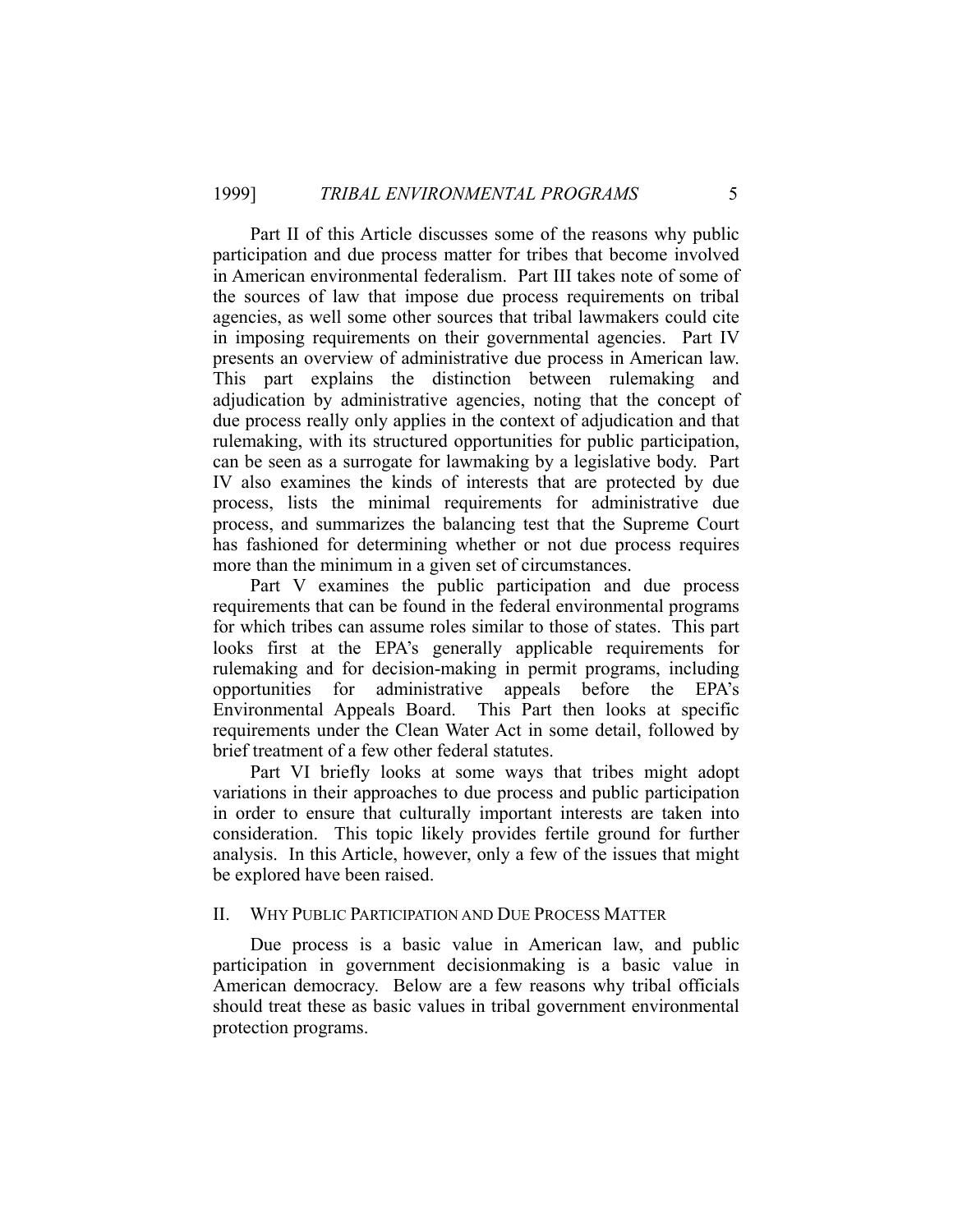#### *A. Rights and Interests of Tribal Members*

 Individual tribal members have rights under tribal constitutions and customary law, as well as under the Indian Civil Rights Act.<sup>14</sup> The institutions of tribal government carry much weight in making these civil rights meaningful. In addition, individual tribal members share in the collective rights of their tribes: Tribes have the right to exercise self-government, and each tribal member is a part of the "self" of the tribe.<sup>15</sup> Some of the rights that individual Indians have as tribal members depend upon a healthy environment, for example, hunting and fishing rights and rights to carry on other cultural practices that make use of the natural world. Within the framework of federal environmental laws, environmental protection is carried out through a partnership between the federal government and the states, with much of the on-the-ground work being done by the states.<sup>16</sup> Now that tribes can choose to take on roles similar to those of states, tribal officials may find that they have little choice but to develop effective environmental programs to protect the resources on which tribal members depend in exercising treaty rights and carrying on cultural practices. Building tribal programs within the context of environmental federalism requires tribes to abide by some minimum requirements for due process and public participation.

#### *B. Rights and Interests of Non-Indians*

 Non-Indians and nonmember Indians have numerous rights and interests that can be affected by tribal governments. Owners of fee land and lessees of trust land have property rights.<sup>17</sup> Everyone who lives on, or visits, a reservation has expectations that environmental health issues are being taken care of: that the water is safe to drink, that waste disposal practices do not threaten public health, and that fish taken from reservation streams are safe to eat. Again, the institutions of tribal government carry great weight in protecting these kinds of rights and interests.<sup>18</sup> Moreover, people do not want to simply be reassured that everything is being taken care of, they want and expect opportunities to participate in the governmental decisions

 <sup>14.</sup> Indian Civil Rights Act of 1968, 25 U.S.C. §§ 1301–1303 (1994); *see also infra* notes 31-35 and accompanying text.

 <sup>15.</sup> *See generally* Dean B. Suagee & Christopher T. Sterns, *Indigenous Self-Government, Environmental Protection and the Consent of the Governed: A Tribal Environmental Review Process*, 5 COLO.J.INT'L ENVTL. L. & POL'Y 59 (1994) (reviewing the tribal right to self-govern). 16. *See id.* at 79-80.

 <sup>17.</sup> *See* 2 THOMPSON ON REAL PROPERTY § 17.07 (David A. Thomas ed., 1994).

 <sup>18.</sup> *See generally* Suagee & Sterns, *supra* note 15, at 67-104.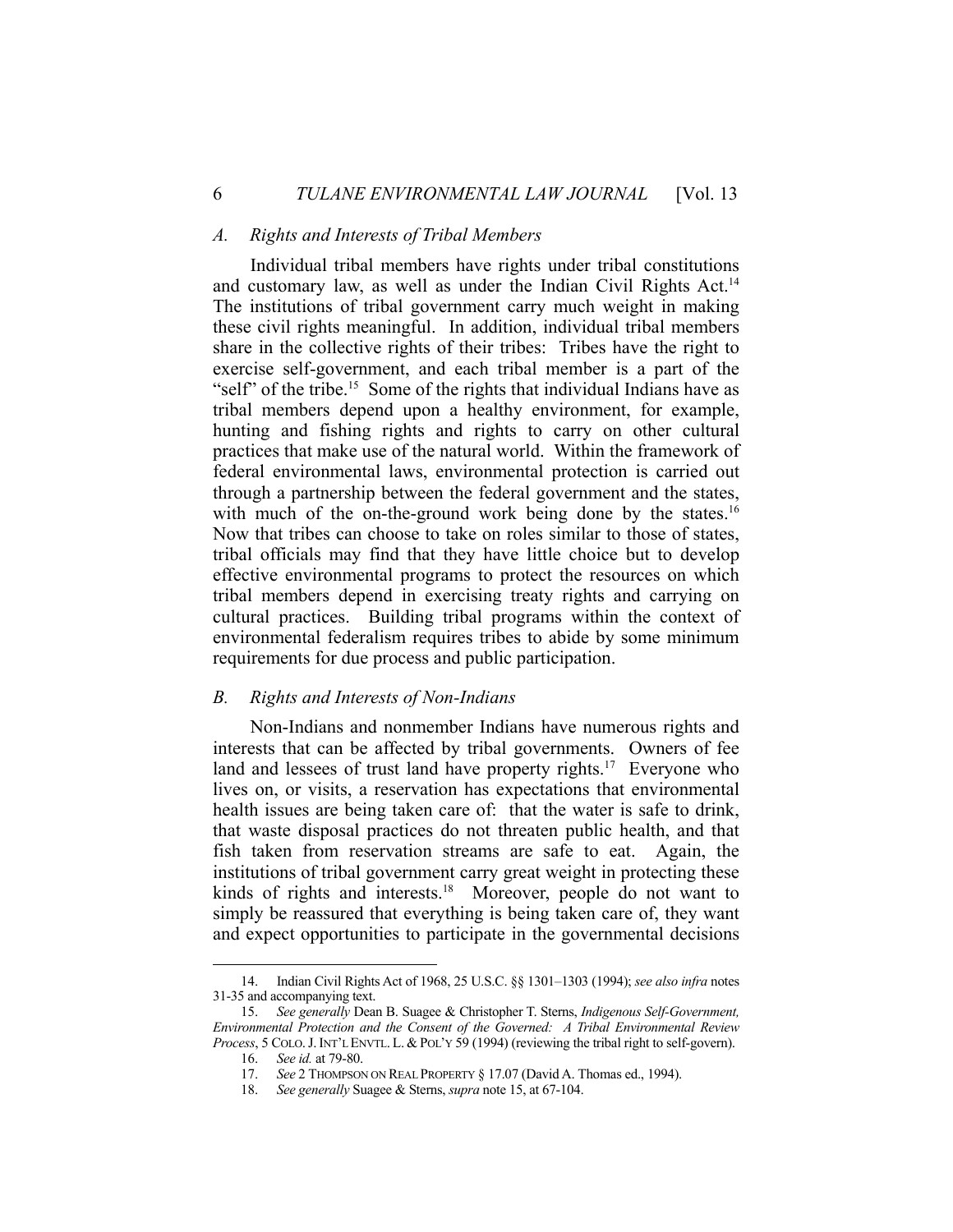that affect them and to vote for at least some of the officials who make those decisions.

# *C. Avoiding Divestiture of Sovereignty by Congress and the Courts*

 When tribes exercise their right of self-government, their governmental actions often affect people who are not tribal members, and some of those people react by going to Congress. In 1995, in the first session of the 104th Congress, the House of Representatives passed House Bill 961, a bill to amend the Clean Water Act (CWA).<sup>19</sup> That bill included some changes to CWA section 518 that had been proposed by officials of the state of Montana, changes that would have had disastrous impacts on the efforts of tribal governments to develop and carry out water-quality regulatory programs.<sup>20</sup> Montana state officials advocated these antitribal provisions as part of their response to the EPA's approval of the application of the Confederated Salish and Kootenai Tribes to be treated like a state for the purpose of setting water quality standards throughout their reservation.<sup>21</sup> Nearly half of the land within that reservation has passed out of Indian trust ownership as a result of the long-repudiated "allotment" policy. 22 The other part of Montana's response was to sue the EPA, a suit in which the EPA prevailed.<sup>23</sup>

 In every session of Congress since then, bills have been introduced that would have interfered with the ability of tribes to carry out environmental protection programs.<sup>24</sup> Several of these bills

 <sup>19.</sup> *See* H.R. 961, 104th Cong. (1995), 141 CONG. REC. H5013 (daily ed. May 16, 1995); Dean B. Suagee, *Turtle's War Party: An Indian Allegory on Environmental Justice*, 9 J. ENVT'L L. & LITIG. 461, 488-89 n.78 (1994) [hereinafter Suagee, *Turtle's War Party*].

 <sup>20.</sup> Pursuant to the bill, a determination by the EPA that a tribe is qualified to be treated like a state for purposes of the CWA "does not authorize the Indian tribe to regulate lands owned in whole or in part by nonmembers of the tribe or the use of water resources on or appurtenant to such lands." H.R. 961, 104th Cong. § 508(b)(4) (1996), 141 CONG. REC. H4714 (daily ed. May 10, 1995). This language was added on the House floor as part of a package of *en banc* amendments. *See* 141 CONG. REC. H4714 (daily ed. May 10, 1995). The bill also would have authorized states to challenge an EPA determination under section 518 in federal district court and would have provided that judicial review would be on a *de novo* basis, without judicial deference to agency decisionmaking. *See id*. For a more detailed discussion, see Suagee, *Turtle's War Party*, *supra* note 19.

 <sup>21.</sup> *See* Montana v. EPA, 941 F. Supp. 945, 946-47 (D. Mont. 1996); 141 CONG. REC. H4714 (daily ed. May 10, 1995).

 <sup>22.</sup> *See* Montana v. EPA, 941 F. Supp. at 947-48.

 <sup>23.</sup> *See id.* at 945.

 <sup>24.</sup> *See* Dean B. Suagee, *The Indian Country Environmental Justice Clinic: From Vision to Reality*, 23 VT. L. REV. 567, 595 & n.111 (1999) [hereinafter Suagee, *The Indian Country Environmental Justice Clinic*] (discussing the uncertain future of tribal immunity).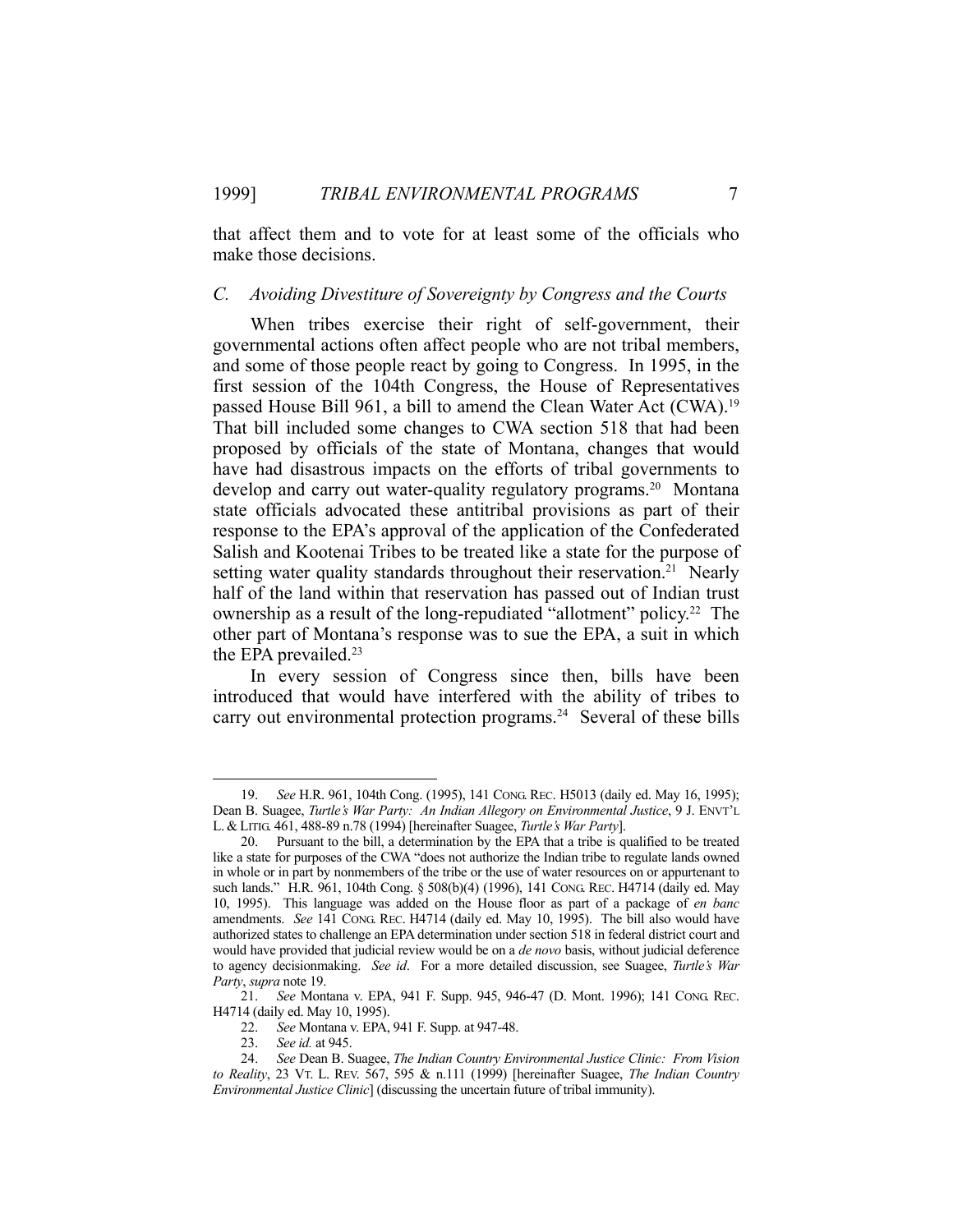have been sponsored by a prominent member of the Senate who is engaged in a campaign to divest tribes of their sovereign immunity.<sup>25</sup>

 Readers unfamiliar with the doctrines of federal Indian law may wonder how it is that Congress can take away aspects of tribal sovereignty without the consent of affected tribes. The answer is the "plenary power" of Congress, a doctrine under which Congress has broad, and arguably extra-constitutional, power over Indian affairs, based in part on the federal trust obligations the United States owes to Indian tribes.<sup>26</sup> Over the last two decades, a new and virulent variation of this doctrine has emerged, which some scholars have labeled the "judicial plenary power."<sup>27</sup> As Professor David Getches has shown, the Supreme Court's Indian law jurisprudence has shifted from the application of principles to result-oriented decisions reflecting what the members of the Court believe the law ought to be.28 Many of these recent decisions apply a rule that the Supreme Court invented in a 1978 decision, a rule now known as "implicit divestiture," which holds that tribes can be divested of aspects of their inherent authority without explicit language in a treaty or an act of

 <sup>25.</sup> For several years, Senator Slade Gorton (R-Wash.) has waged a campaign to strip tribes of their sovereign immunity. For example, in 1996, the Senate's Interior Appropriations Bill for Fiscal Year 1997, as reported to the full Appropriations Committee by the Interior Appropriations Subcommittee (of which Senator Gorton was the Chair), included a provision, designated section 329, which would have waived tribal sovereign immunity in a broad range of cases, including those in which "the actions or proposed actions of an Indian tribe or its agents impact, or threaten to impact, the ownership or use of private property of another person or entity." *Tribal Rights in Private Property Cases: Before the Sept. 24, 1996 Hearing on the Sovereign Immunity of Tribal Governments*, 104th Cong. 1 (1996) (statement of Senator Daniel K. Inouye, Vice Chairman, Committee on Indian Affairs). Section 329 would have vested both federal and state courts with jurisdiction over such complaints. *See id.*

 <sup>26.</sup> *See* FELIX S. COHEN, HANDBOOK OF FEDERAL INDIAN LAW 207-12 (1982); *see also*  Nell Jessup Newton, *Federal Power over Indians: Its Sources, Scope, and Limitations*, 132 U. PA. L. REV. 195, 213-14 (1984) (explaining how the Supreme Court, in *United States v. Kagama*, 118 U.S. 375 (1886), did not find a constitutional basis for the Major Crimes Act but nevertheless held the statute to be constitutional).

 <sup>27.</sup> *See* N. Bruce Duthu, *Implicit Divestiture of Tribal Powers: Locating Legitimate Sources of Authority in Indian Country*, 19 AM. INDIAN L. REV. 353, 381 (1994); *see also* Frank Pommersheim, *Coyote Paradox: Some Indian Law Reflections from the Edge of the Prairie*, 31 ARIZ. ST. L.J. 439, 477 (1999) [hereinafter Pommersheim, *Coyote Paradox*]; (explaining the recent emergence of the judicial plenary power doctrine as a means of divesting tribal sovereignty).

 <sup>28.</sup> *See generally* David H. Getches, *Conquering the Cultural Frontier: The New Subjectivism of the Supreme Court in Indian Law*, 84 CAL. L. REV. 1573 (1996) (explaining how, in its emerging jurisprudence of the last two decades, the United States Supreme Court has arrogated to itself the role of determining the limits of tribal sovereignty, a subject on which it had previously deferred to the political branches of government).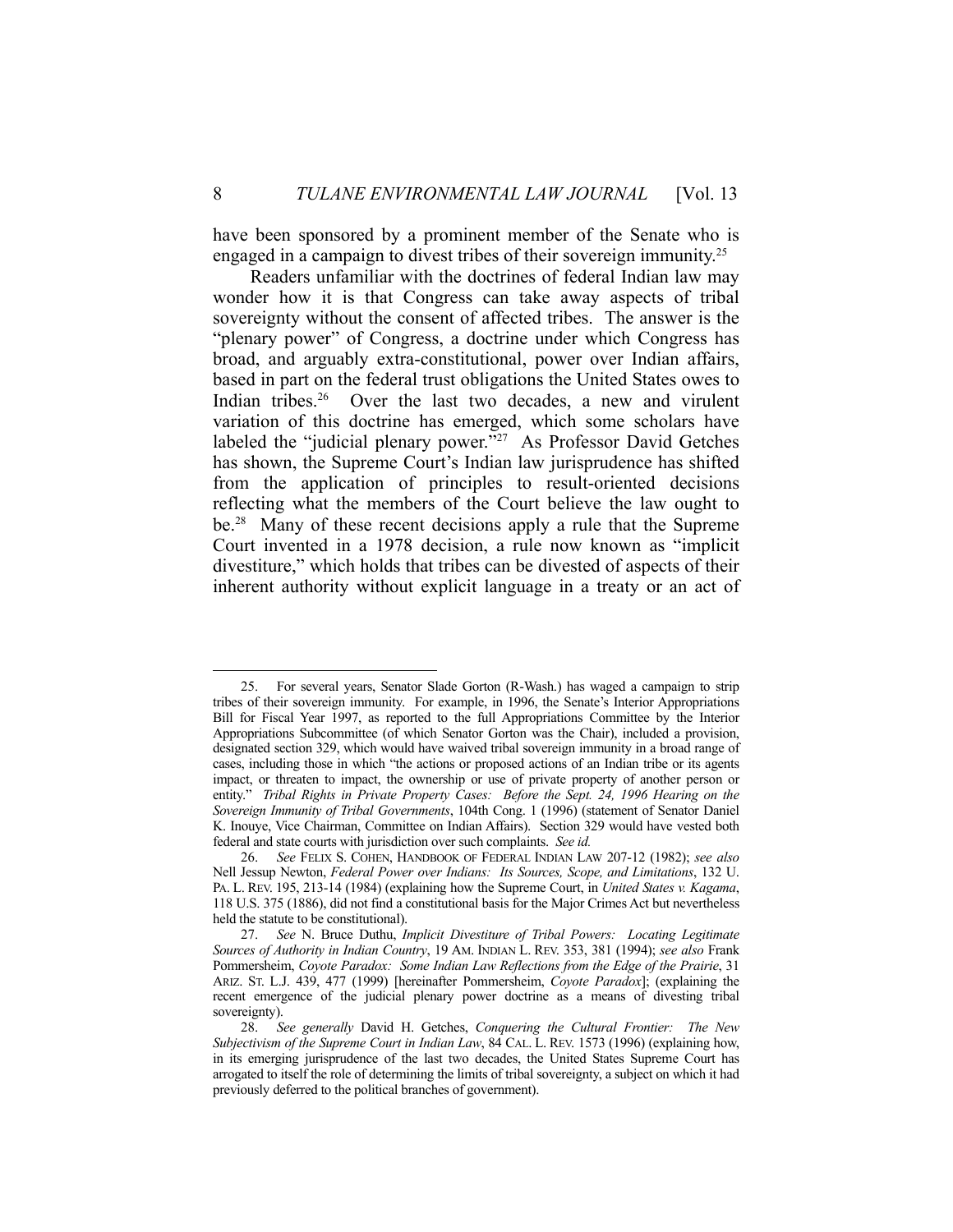Congress.29 This judicial plenary power makes it increasingly difficult for tribes to exercise their inherent sovereign powers.

# *D. Public Perceptions of Tribal Government*

 Public perceptions of tribal governments are probably more important, pragmatically, than many tribal leaders and tribal attorneys would like to acknowledge. With Congress and the courts acting on the assumption that tribal sovereignty is subject to complete defeasance by Congress, what Congress says when it enacts legislation is very important.<sup>30</sup> Public perceptions of tribal governments affect what Congress does. We believe that Congress should recognize the permanent status of tribal governments in legislation that is, at least, morally irrevocable, but this is more likely to happen if at least some significant segments of the larger public become our advocates. This in turn is more likely to happen if tribes are perceived as having effective and responsive governments.

#### III. SOURCES OF LAW FOR DUE PROCESS BEFORE TRIBAL AGENCIES

 Tribal legislatures, agencies, and courts can draw upon a variety of sources in determining when due process is required and, when it is, what process is due. Some of these sources of law are discussed in this part.

#### *A. Indian Civil Rights Act*

<u>.</u>

Congress enacted the Indian Civil Rights Act  $(ICRA)^{31}$  in 1968, in recognition that the Supreme Court had long since ruled that Indian tribes are not subject to the limitations that the United States Constitution imposes on the federal government and the states. $32$ ICRA provides that: "No Indian tribe in exercising powers of selfgovernment shall . . . deny to any person within its jurisdiction the

 <sup>29.</sup> *See* Oliphant v. Suquamish Indian Tribe, 435 U.S. 191, 208 (1978) ("[T]he tribes' retained powers are not such that they are limited only by specific restrictions or congressional enactments. . . . Indian tribes are prohibited from exercising both those powers of autonomous states that are expressly terminated by Congress and those powers '*inconsistent with their status*.'") (quoting Oliphant v. Schlie, 544 F.2d 1007, 1009 (9th Cir. 1976) (alteration in original)).

 <sup>30.</sup> *See* United States v. Wheeler, 435 U.S. 313, 323 (1978) (noting that the inherent sovereignty that tribes have retained "exists only at the sufferance of Congress and is subject to complete defeasance").

 <sup>31.</sup> Indian Civil Rights Act of 1968, 25 U.S.C. §§ 1301-1303 (1994).

 <sup>32.</sup> *See* Talton v. Mayes, 163 U.S. 376 (1896). For the historical background and legislative history of ICRA, see Donald L. Burnett, Jr., *An Historical Analysis of the 1968 "Indian Civil Rights" Act*, 9 HARV.J. ON LEGIS. 557 (1972).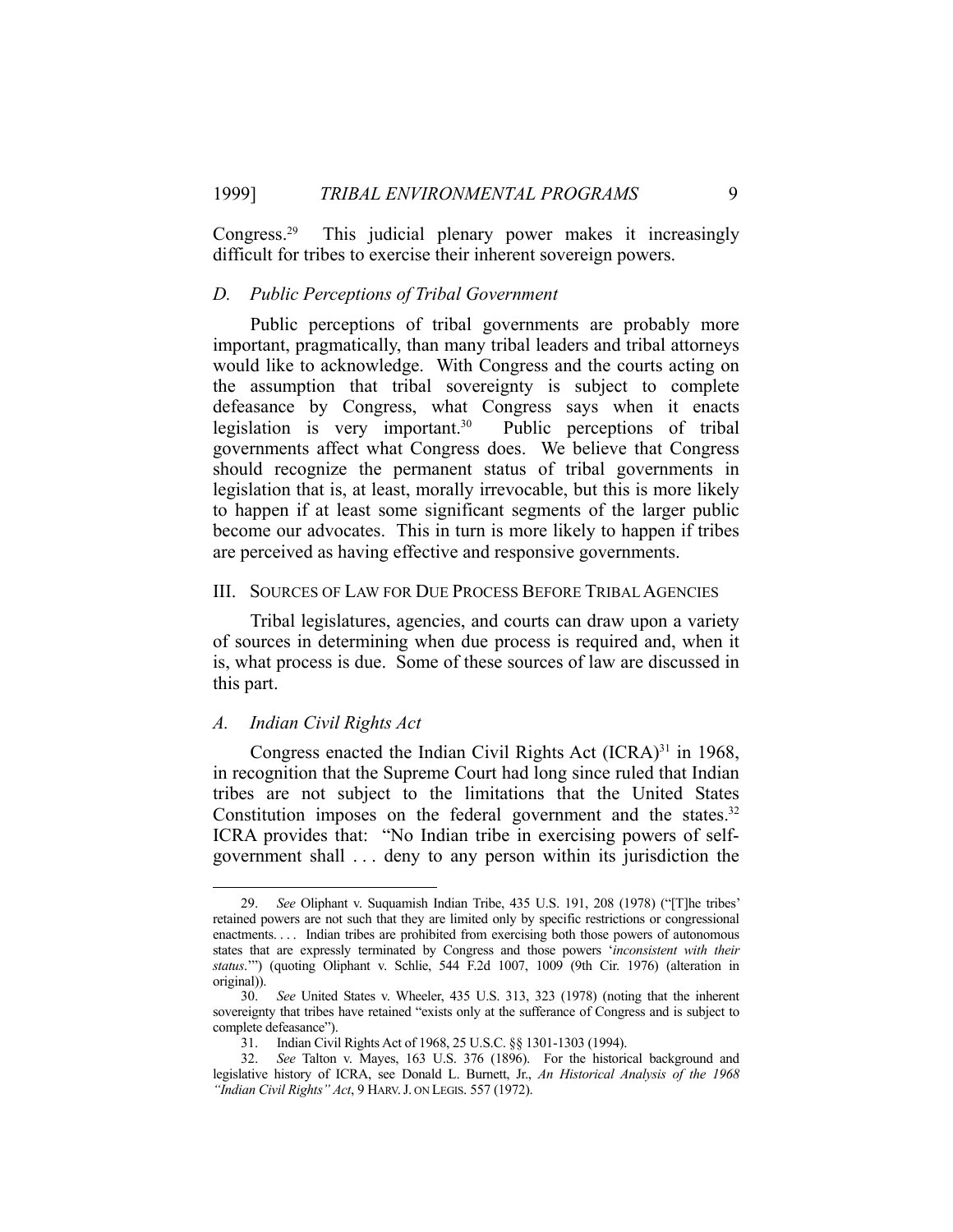equal protection of its laws or deprive any person of liberty or property without due process of law."<sup>33</sup> ICRA provides for a right of action in federal court only in the context of *habeas corpus*, which generally does not apply to the actions of administrative agencies.<sup>34</sup> Accordingly, the judicial interpretation of due process under ICRA is left to the tribal courts.<sup>35</sup>

# *B. Indian Self-Determination Act 1994 Amendments*

 Section 108 of the Indian Self-Determination Act, as amended, requires that each self-determination contract "contain, or incorporate by reference, the provisions of the model agreement" set out in that section.  $36$  Section 1(b)(13) of the model agreement provides:

Pursuant to the Indian Civil Rights Act of 1968 (25 U.S.C. [§] 1301 et seq.), the laws, policies, and procedures of the Contractor shall provide for administrative due process (or the equivalent of administrative due process) with respect to programs, services, functions, and activities that are provided by the Contractor pursuant to this Contract.<sup>37</sup>

Section  $1(c)(5)$  of the model agreement rephrases this requirement somewhat: "The Contractor shall provide services under this Contract in a fair and uniform manner and shall provide access to an administrative or judicial body empowered to adjudicate or otherwise resolve complaints, claims, and grievances brought by program beneficiaries against the Contractor arising out of the performance of the Contract."38

 These two provisions leave tribes to determine what process is due, within limits. The requirement in section 1(b)(13) that tribes provide due process or its "equivalent" suggests that a tribe's idea of due process need not exactly mirror the idea in American jurisprudence. Use of the word "equivalent," however, does indicate congressional intent that the tribal interpretation should be similar. The basic elements Congress requires in section  $1(c)(5)$  are that treatment of contract beneficiaries be "fair and uniform" and that

 <sup>33. 25</sup> U.S.C. § 1302 (1994).

 <sup>34.</sup> *See id.* § 1303; Santa Clara Pueblo v. Martinez, 436 U.S. 49, 58, 66-67 (1978).

 <sup>35.</sup> *See id*. *See generally* Robert J. McCarthy, *Civil Rights in Tribal Courts: The Indian Bill of Rights at Thirty Years*, 34 IDAHO L. REV. 465 (1998) (discussing tribal court case law construing the meaning of due process under ICRA).

 <sup>36. 25</sup> U.S.C. § 450*l*(a)(1) (1994). A "self-determination contract" is a contract "between a tribal organization and the appropriate Secretary for the planning, conduct and administration of programs or services which are otherwise provided to Indian tribes and their members pursuant to Federal law." *Id.* § 450b(j).

 <sup>37.</sup> *Id.* § 450*l*(c).

 <sup>38.</sup> *Id.*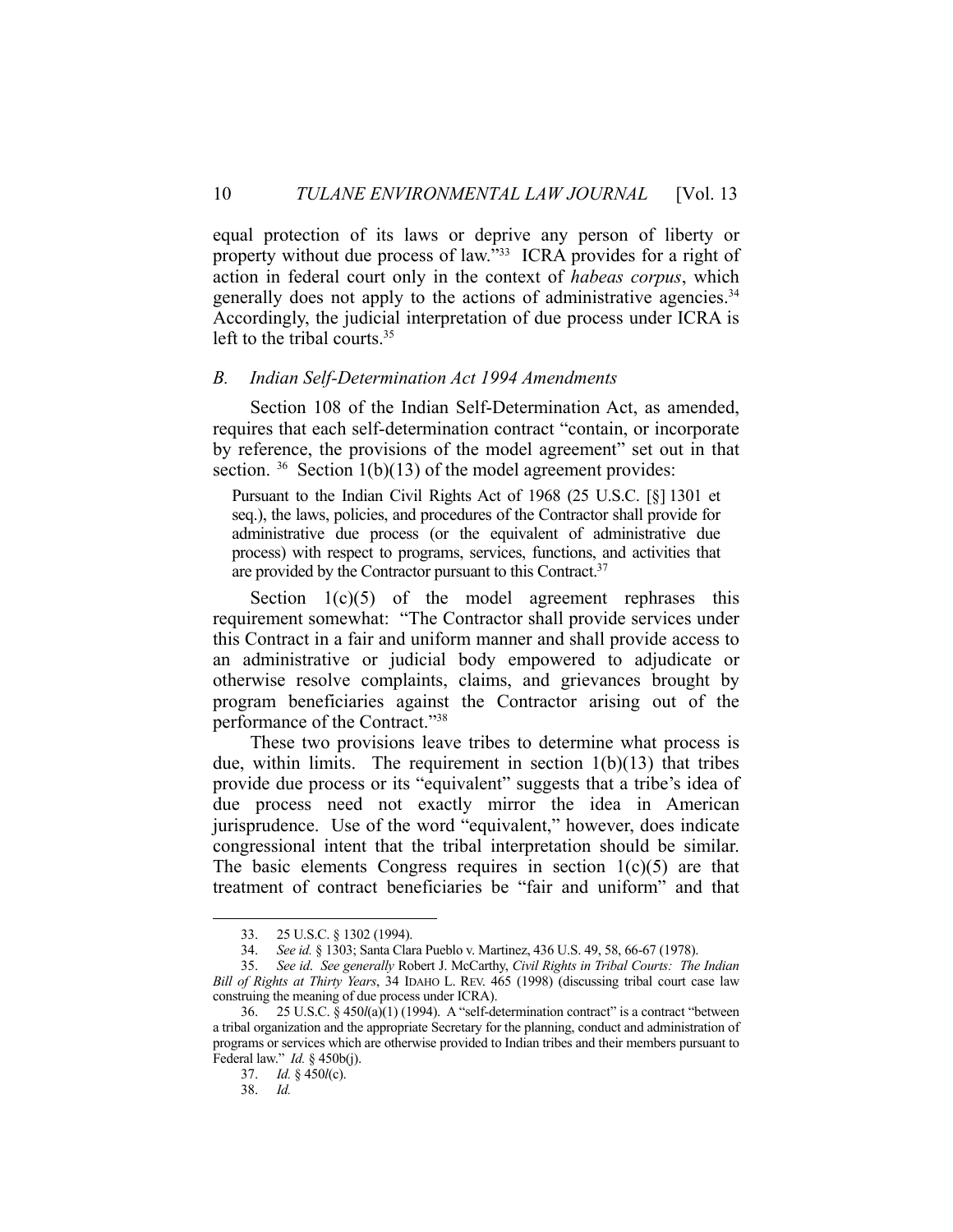beneficiaries have "access" to a decisionmaking body when bringing complaints against the tribe.<sup>39</sup>

 Both of these provisions apply solely to the tribal administration of self-determination contracts which involve only programs funded by the Department of the Interior or the Department of Health and Human Services.<sup>40</sup> Thus, the provisions have no direct application to environmental programs. Nevertheless, tribes may wish to extend the due process required for self-determination contracts to persons affected by tribal environmental programs.

# *C. Federal Environmental Statutes and Regulations*

 Some requirements for tribal environmental programs may be found in federal environmental statutes, regulations, and funding agreements.41 Some of these sources are discussed in Part V of this Article.

#### *D. Tribal Law*

 Requirements for due process and public participation may be found in tribal constitutions or tribal common law. Although some comments are offered in Part VI, discussion of these sources is generally beyond the scope of this Article. Tribal statutory law and the rules issued by tribal government agencies may establish procedural requirements. To the extent that other sources of law do not make it clear what the requirements are for due process or public participation, clarifying the requirements through tribal statutes or rules can make it easier for the affected public, and for the staffs of tribal government agencies and tribal courts, to know just what the requirements are.

#### *E. American Jurisprudence*

 American jurisprudence offers a rich source of due process ideals for tribes to draw on. American courts have wrestled with due process since the term appeared in the federal constitution.<sup>42</sup> Of course, much of this debate is culture-specific and its relevance or application to particular indigenous American societies is a matter for

 <sup>39.</sup> *Id.* (section 1(c)(5) of the model agreement).

 <sup>40.</sup> *See id.* § 450*l*(a)-(b); *see also* FGS Constructors, Inc. v. Carlow, 823 F. Supp. 1508, 1515 (D.S.D. 1993).

 <sup>41.</sup> *See, e.g.*, Clean Water Act § 518(e)-(f), 33 U.S.C. § 1377(e)-(f) (1994) (discussing some of the requirements applicable to tribal environmental programs).

 <sup>42.</sup> *See* U.S. CONST. amend. V.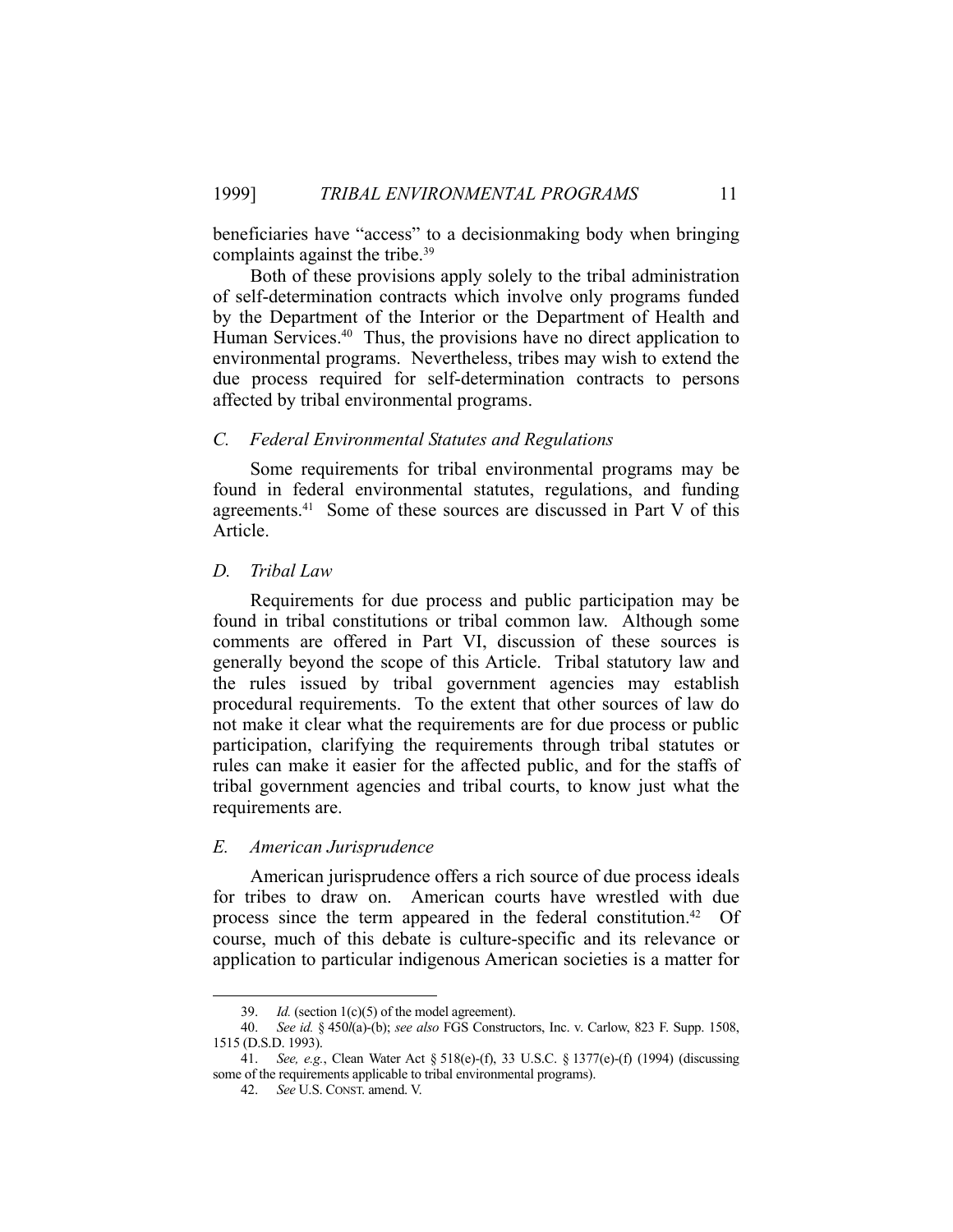tribes to decide. It is well-trod ground in American courts, however, and elemental due process notions are well articulated there. Some American due process jurisprudence is discussed in Part IV.

# *F. International Human Rights Law*

 Tribal officials and attorneys who want to look beyond federal law for standards to be applied in tribal law might look to international human rights law. Three articles in the International Covenant on Civil and Political Rights (ICCPR) may have particular relevance for public participation and due process in tribal environmental programs.43 Article 14 provides that "[a]ll persons shall be equal before the courts and tribunals" and that any person whose rights and obligations are to be determined in a "suit at law ... shall be entitled to a fair and public hearing by a competent, independent and impartial tribunal established by law."44 The quoted language appears in the first paragraph of article 14, the remaining six paragraphs of the article deal with criminal proceedings, and even this quoted language speaks expressly of suits at law, a term that does not necessarily include administrative proceedings.45 In the event that exhaustion of administrative review is a prerequisite to judicial review, then one could argue that this human rights-based requirement for an impartial tribunal extends to administrative proceedings.

 Article 25 provides that every citizen shall have the right and opportunity "[t]o take part in the conduct of public affairs, directly or through freely chosen representatives."46 Nonmembers of a tribe, whether Indian or non-Indian, are not tribal "citizens." If a tribe asserts regulatory jurisdiction over them, can such nonmembers nevertheless argue the human rights principles expressed in ICCPR article 25 to justify their participation in tribal government? The federal Indian law doctrine of the plenary power of Congress over the tribes appears to provide tribal officials with a counter-argument: Nonmembers have the right to vote for representatives in Congress, and since Congress has power over the tribes, the lack of a right for nonmembers to participate directly in tribal government does not violate article  $25<sup>47</sup>$  Despite the logic of this argument, the assertion

 <sup>43.</sup> *See* ICCPR, *supra* note 11, arts. 14, 25-26.

 <sup>44.</sup> *Id*. art. 14(1).

 <sup>45.</sup> *See id.* art. 14(2)-(7).

 <sup>46.</sup> *Id*. art. 25(a).

 <sup>47.</sup> *See* Richard B. Collins, *Indian Consent to American Government*, 31 ARIZ. L. REV. 365, 386 (1989) (arguing that the plenary power of Congress "gives democratic legitimacy to tribal jurisdiction over non-Indians").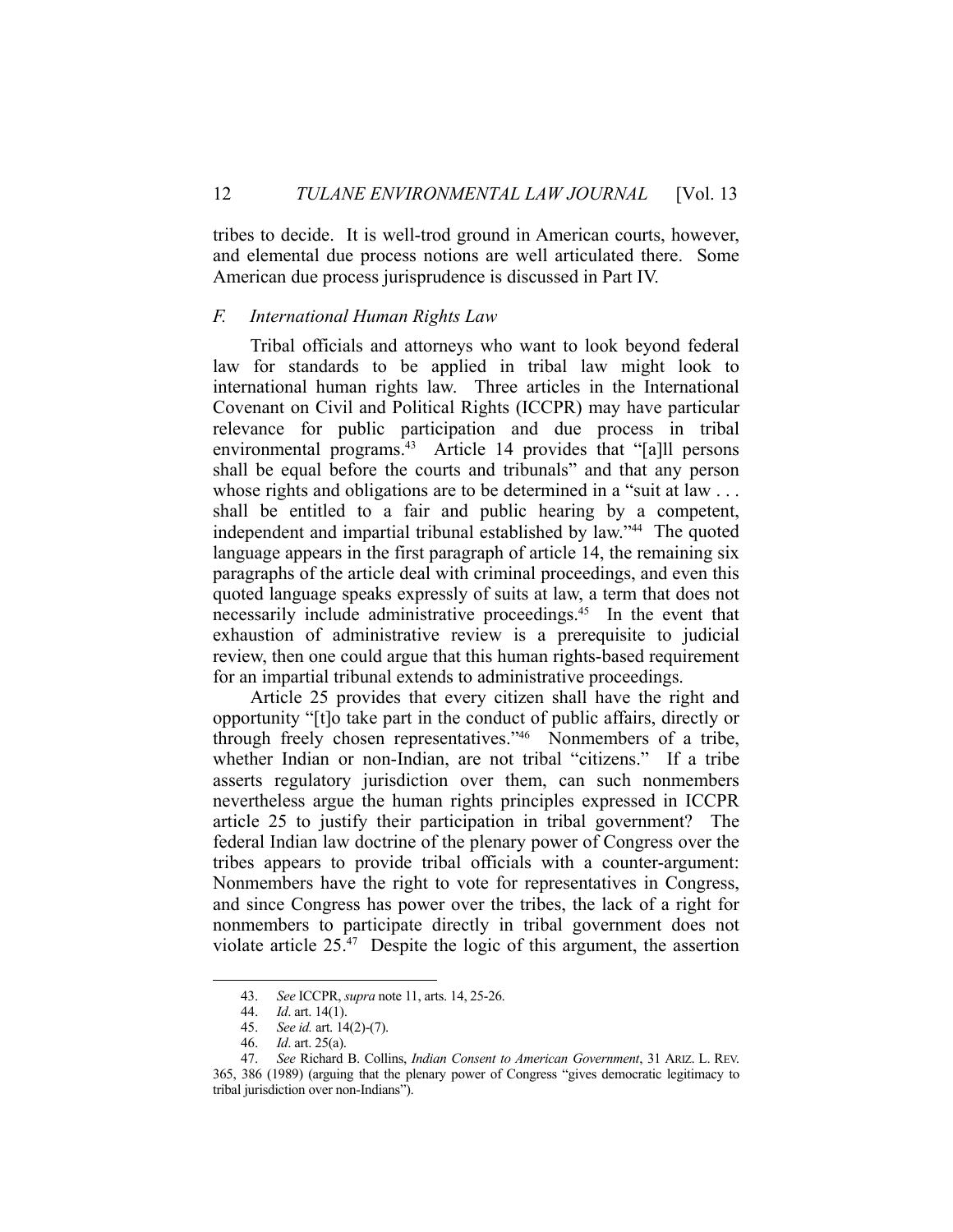of tribal sovereign authority over nonmembers may ultimately be more successful if tribal officials fashion ways for nonmembers to participate in government rather than leaving nonmembers to take their complaints to Congress. Accordingly, Professor Frank Pommersheim has noted that some tribes are considering ways for nonmembers to participate in tribal government through a kind of tribal citizenship that is different from tribal membership.<sup>48</sup> He suggests that it may be possible "to take the concept of the reservation as a place of 'measured separatism' and recast it as a place of 'measured togetherness."<sup>349</sup>

 ICCPR article 26, the "equal protection" clause of the Covenant, provides, in part: "All persons are equal before the law and are entitled without any discrimination to the equal protection of the law."50 As quoted earlier, the Indian Civil Rights Act also includes an "equal protection" clause.<sup>51</sup> In determining what equal protection means in the context of tribal government, tribal officials and courts could draw upon international human rights law as well as upon American jurisprudence.

 The draft Declaration on the Rights of Indigenous Peoples provides another source of international human rights law to which tribal officials and attorneys might look for standards regarding due process and public participation. 52 For example, article 34 provides: "Indigenous peoples have the collective right to determine the responsibilities of individuals to their communities."53 The draft United Nations (UN) Declaration has not yet been adopted and is currently under consideration by the UN Human Rights Commission.54 However, as the product of a deliberative process spanning more than a decade, it does carry some force as the

 <sup>48.</sup> *See* Pommersheim, *Coyote Paradox*, *supra* note 27, at 472-75; *see also* Frank Pommersheim, *Democracy, Citizenship, and Indian Law Literacy: Some Initial Thoughts*, 14 T.M.COOLEY L. REV. 457, 463-67 (1997) [hereinafter Pommersheim, *Initial Thoughts*].

 <sup>49.</sup> Pommersheim, *Coyote Paradox*, *supra* note 27, at 474. Credit for coining the term "measured separateness" goes to Professor Charles Wilkinson. *See* CHARLES F. WILKINSON, AMERICAN INDIANS, TIME AND THE LAW 14-19 (1987).

 <sup>50.</sup> ICCPR, *supra* note 11, art. 26.

 <sup>51.</sup> *See* 25 U.S.C. § 1302(8) (1994); *see also supra* text accompanying note 33 (quoting section 1302(8)).

 <sup>52.</sup> *United Nations Declaration on the Rights of Indigenous Peoples*, U.N. Subcommission on the Prevention of Discrimination and Protection of Minorities, 11th Sess., at 105, U.N. Doc. E/CN.4/Sub.2/1994/56 (1994) [hereinafter *Draft UN Declaration*], *reprinted in* S. JAMES ANAYA, INDIGENOUS PEOPLES IN INTERNATIONAL LAW 207-16 (1996).

 <sup>53.</sup> *Id.* art. 34.

 <sup>54.</sup> *See* ANAYA, *supra* note 52, at 109-12; Dean B. Suagee, *Human Rights of Indigenous Peoples: Will the United States Rise to the Occasion?* 21 AM. INDIAN L. REV. 365, 368-74 (1997) [hereinafter Suagee, *Human Rights of Indigenous Peoples*].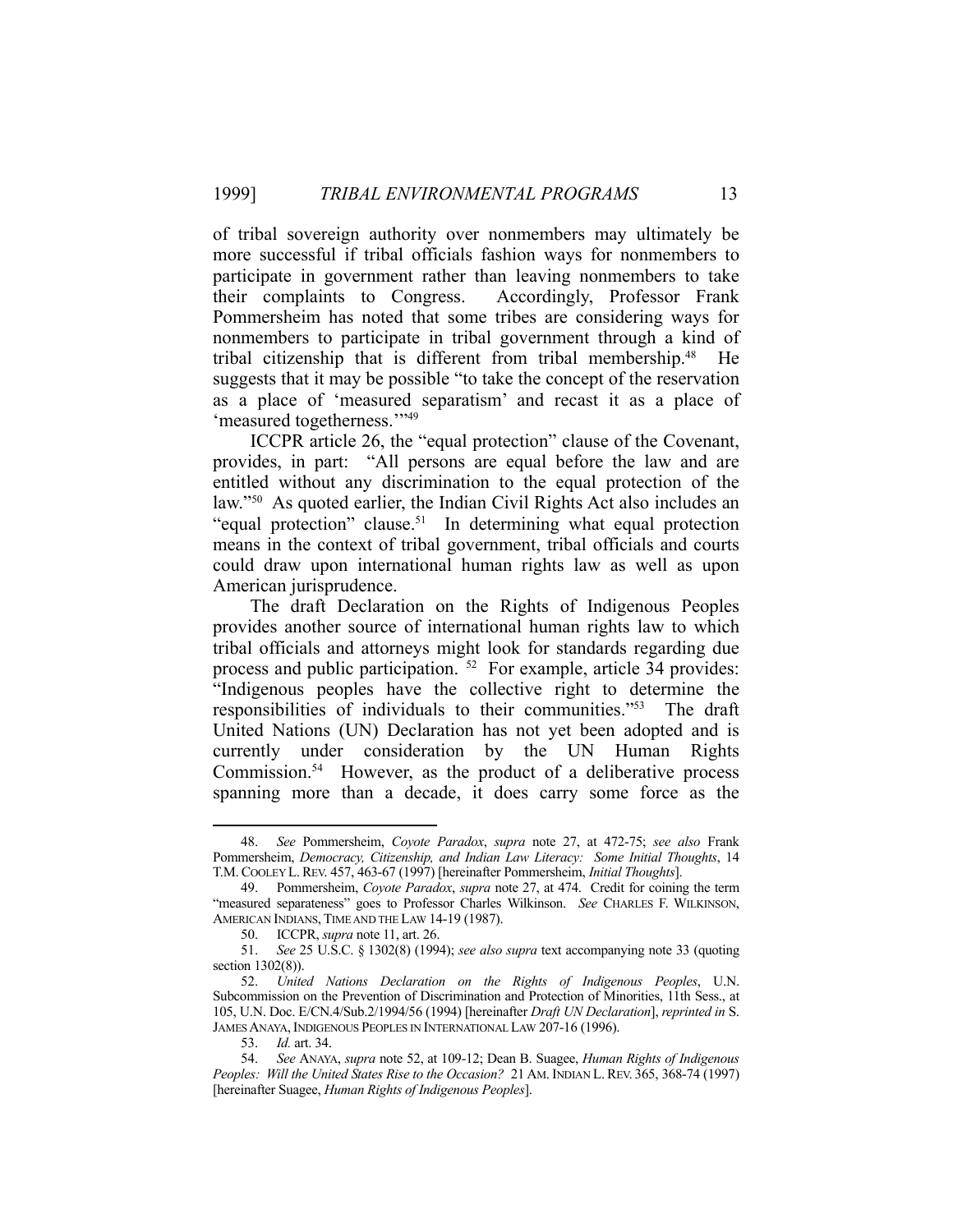collective opinion of many experts on the standards needed to render existing human-rights norms meaningful in the context of indigenous peoples.55

#### IV. PRINCIPLES OF ADMINISTRATIVE DUE PROCESS

 This Part presents an overview of administrative due process drawn from American jurisprudence. It is not suggested that Indian tribal governments are necessarily bound by these notions of due process. Rather, what is suggested is that if tribes choose to conform their administrative procedures to the standards of American jurisprudence, they can arm themselves with strong arguments against challenges to the fairness of tribal administrative agencies.

# *A. Distinction Between Rulemaking and Adjudication*

 Administrative agencies act in two different contexts; they carry out two types of processes. The terms "rulemaking" and "adjudication" are often used to describe these processes.<sup>56</sup> One basic distinction between these two processes is that adjudication concerns individuals whose interests are affected by government action, while rulemaking affects the rights of classes, and therefore affects individuals because they are members of a class.<sup>57</sup> Like many legal distinctions, many kinds of agency action clearly fit one or the other, but sometimes one kind of process overlaps into the other.<sup>58</sup> Tribal environmental regulatory programs should be designed so that both kinds of processes can be performed.

1. Rulemaking

 Rulemaking is a legislative or law-making process carried out by an administrative agency pursuant to a delegation of authority from a legislative body.59 Rulemaking is typically used to fill in the details and clarify the ambiguities in laws enacted by legislative bodies. $60$ Rulemaking is particularly appropriate to the field of environmental law because of the nature of environmental problems. For example, a legislative body may decide that an environmental problem raises

 <sup>55.</sup> *See* ANAYA, *supra* note 52, at 109-12; Suagee, *Human Rights of Indigenous Peoples*, *supra* note 54, at 368-74.

 <sup>56.</sup> *See* KENNETH C. DAVIS & RICHARD J. PIERCE, JR., 1 ADMINISTRATIVE LAW TREATISE 225, 377 (3d ed. 1994).

 <sup>57.</sup> *See id*. at 227.

 <sup>58.</sup> *See id*. at 377.

 <sup>59.</sup> *See id.* at 227-28.

 <sup>60.</sup> *See id.* at 228-29.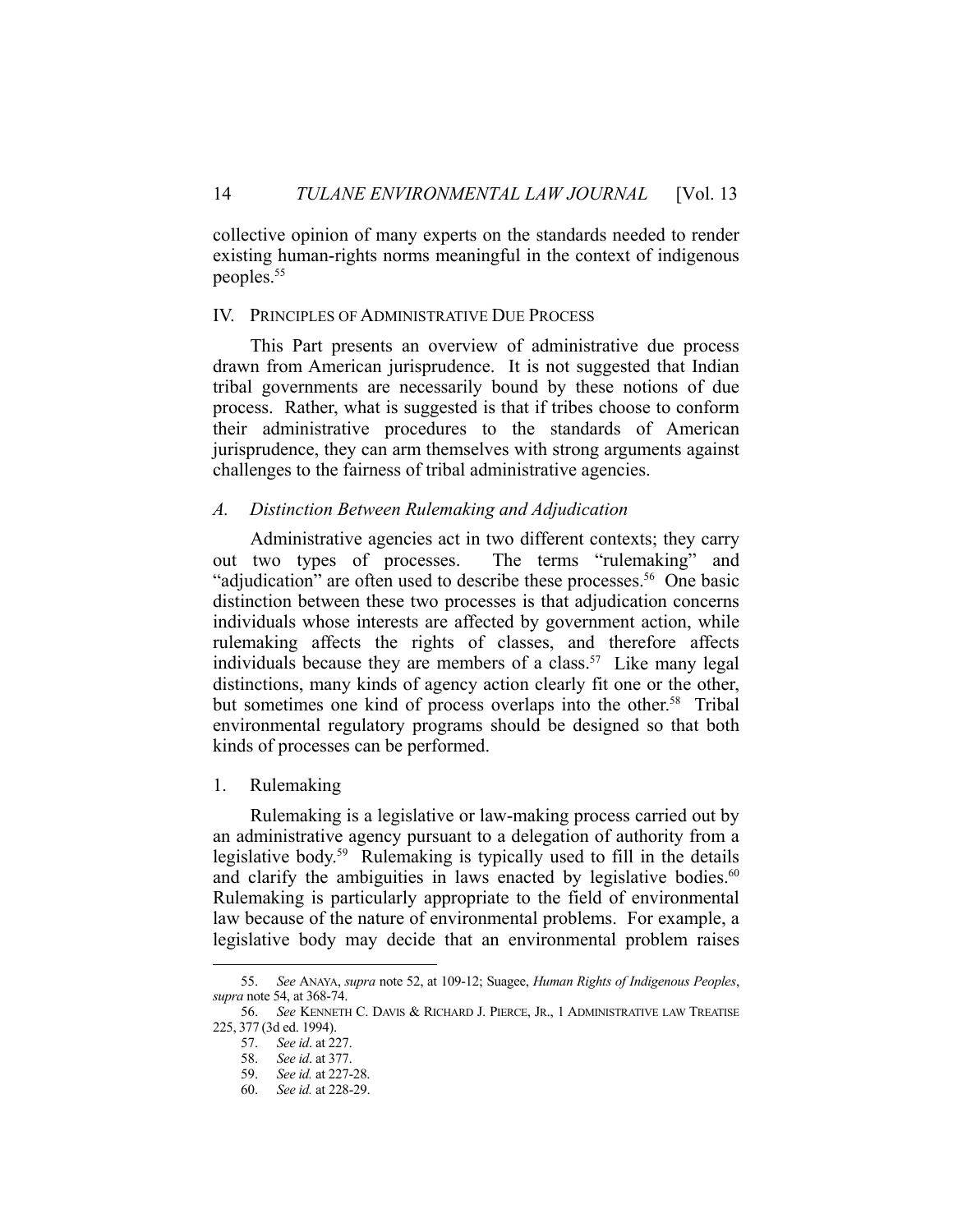such complex scientific and technical issues that it should be dealt with by an agency staffed by people with expertise in a variety of disciplines. So the legislative body delegates authority to an administrative agency to develop and adopt policies—to issue rules within the framework of a mandate set out in legislation.<sup>61</sup> Most federal and state environmental laws are carried out through rules issued by administrative agencies, and the use of this practice is becoming increasingly common among tribal governments as well.<sup>62</sup>

Rulemaking can be seen as a surrogate for the political process.<sup>63</sup> Legislative bodies are directly accountable to the public, while agency officials typically are only indirectly accountable to the public.<sup>64</sup> Agency officials are typically appointed by elected executive branch officials, and, except with regard to independent agencies, they are accountable to these elected officials.65 Agency officials also are accountable to the legislative bodies that have given them their mandates and that provide their funding.<sup>66</sup> To make administrative agencies more directly accountable to the public, legislative bodies prescribe the procedures that agencies must follow when they carry out rulemaking. $67$  For federal agencies, these procedures are set out in the Administrative Procedure Act (APA).<sup>68</sup> About two-thirds of the states have enacted administrative procedure acts, most of which are based on the revised 1961 Uniform Law Commissioners' Model State Administrative Procedure Act.<sup>69</sup>

 Quite a few tribes have enacted administrative procedure acts, but comprehensive information on the extent of enactment of such tribal laws is not available. While state and federal administrative law can be looked to in fashioning tribal administrative law, some principles of federal or state law may not apply. For example, under federal law, a "legislative veto" of agency rules is unconstitutional as contrary to the principle of separation of powers.<sup>70</sup> Whether a

 <sup>61.</sup> *See id*. at 233-34.

 <sup>62.</sup> For example, the Clean Water Act, 33 U.S.C. §§ 1251-1387 (1994 & Supp. III 1997), is an environmental statute carried out by the rulemaking of the EPA.

 <sup>63.</sup> *See* 1 DAVIS & PIERCE, *supra* note 56, at 261-62**;** *see also* RICHARD J. PIERCE, JR. ET AL., ADMINISTRATIVE LAW AND PROCESS 425 (2d ed. 1992) (discussing the benefits of rulemaking).

 <sup>64.</sup> *See* 1 DAVIS & PIERCE,*supra* note 56, at 262.

 <sup>65.</sup> *See id.* at 30.

 <sup>66.</sup> *See id*.

 <sup>67.</sup> *See id.*; *see also infra* notes 68-69 and accompanying text.

 <sup>68. 5</sup> U.S.C. §§ 551-559, 701-706 (1994 & Supp. IV 1998).

 <sup>69. 15</sup> U.L.A. 137-553 (1990); *see also* 1981 UNIF. LAW COMM'RS'MODEL STATE ADMIN. PROCEDURE ACT, 15 U.L.A. 1-136 (1990); ARTHUR EARL BONFIELD & MICHAEL ASIMOW, STATE AND FEDERAL ADMINISTRATIVE LAW 4-5 (1989).

 <sup>70.</sup> *See* INS v. Chadha, 462 U.S. 919, 944-59 (1983).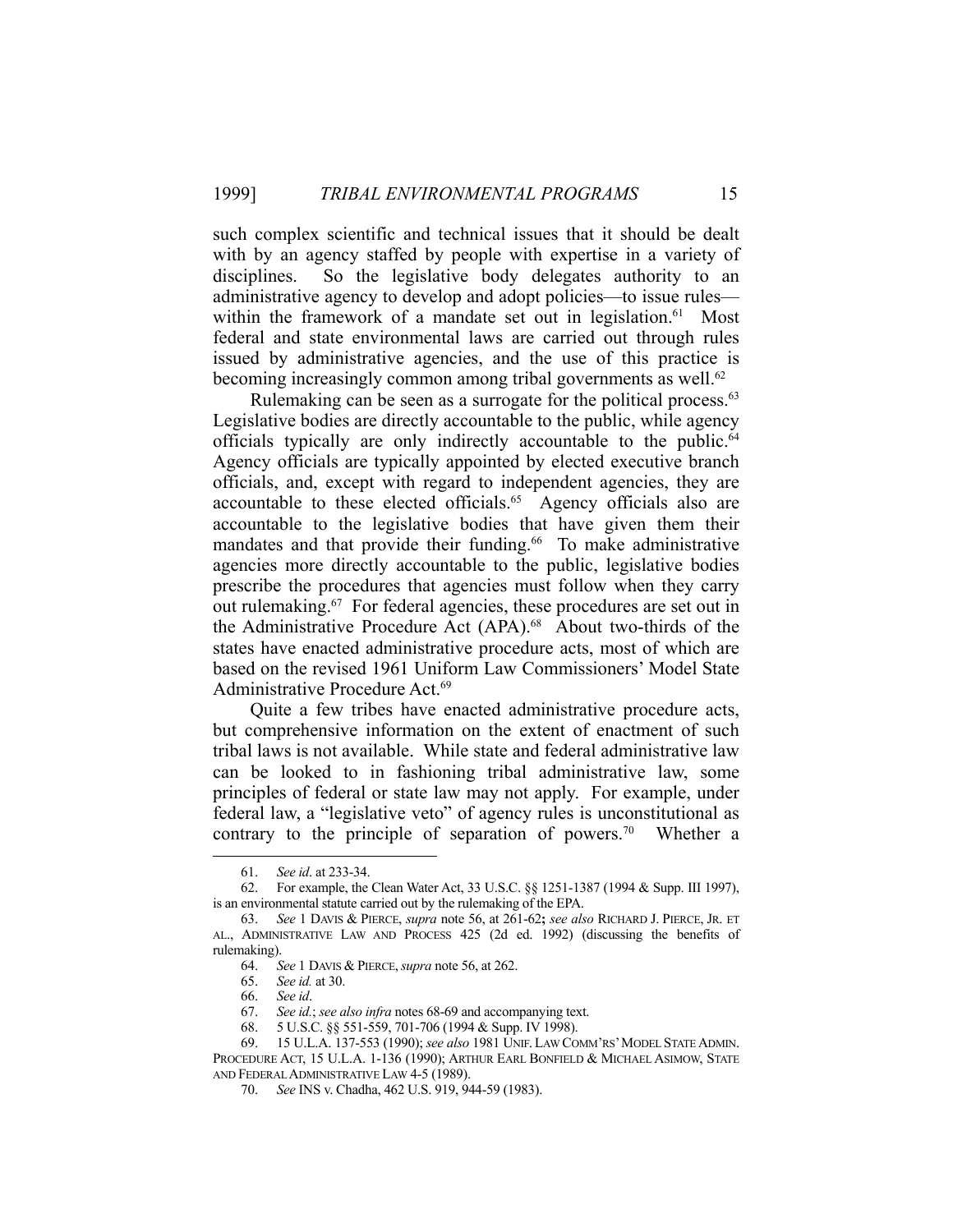legislative veto of tribal agency rules would be permissible should be a matter of tribal law. In some tribes, in fact, agencies develop "regulations" that are presented to tribal legislative bodies for approval, not just as an opportunity for legislative disapproval or "veto."<sup>71</sup> Such "regulations" are not regulations at all, but rather are legislation.

# 2. Adjudication

1

 When agencies make decisions that affect individuals, they are said to engage in adjudication.<sup>72</sup> The use of this term does not necessarily mean that the agency acts like a court, although in some cases it might.73 Rather, the critical factor is that the agency "makes a decision that uniquely affects an individual on grounds that are particularized to the individual."74 Thus adjudication includes agency actions such as acting on permit applications and issuing consultation or certification letters that are required before another agency can act on a permit application.75 Administrative enforcement actions against persons who violate environmental laws also fit the adjudication category.76

 When agencies act in this way they are treated as subject to the constraints of due process. Federal agencies are subject to the Due Process Clause of the United States Constitution; state agencies are subject to the federal Due Process Clause and to corresponding clauses in state constitutions.<sup>77</sup> The procedures that agencies must follow when making rules are intended to make agencies accountable

 <sup>71.</sup> *See* Suagee & Sterns, *supra* note 15, at 91-103.

 <sup>72.</sup> *Cf.* STEPHEN G. BREYER & RICHARD B. STEWART, ADMINISTRATIVE LAW AND REGULATORY POLICY 467 (2d ed. 1985) ("Adjudication consists of determining the legal consequences of past events in a particular controversy between specific parties."); *see also* Dean B. Suagee & Patrick A. Parenteau, *Fashioning a Comprehensive Environmental Review Code for Tribal Governments*: *Institutions and Processes*, 21 AM.INDIAN L.REV. 197, 313 (1997).

 <sup>73.</sup> *See* 5 U.S.C. §§ 554-557 (1994) (providing for formal and informal agency adjudication). Section 554(a) requires a formal, trial-type procedure only in an "adjudication required by statute to be determined on the record after opportunity for agency hearing." *Id*. § 554(a); *see also infra* notes 103-114 and accompanying text; KENNETH C. DAVIS & RICHARD J. PIERCE, 2 ADMINISTRATIVE LAW TREATISE 378-89 (3d ed. 1994).

 <sup>74. 2</sup> DAVIS & PIERCE, *supra* note 73, at 123 (Supp. 1999).

 <sup>75.</sup> *See, e.g.*, Clean Water Act § 404, 33 U.S.C. § 1344 (1994); *see also* Suagee & Parenteau, *supra* note 72, at 317-27 (reviewing the permit process for controlling development activities).

 <sup>76.</sup> *See* 42 U.S.C. § 7420(5) (1994) (hearing to assess noncompliance penalty under section 120 of the Clean Air Act); *see also* 15 U.S.C. § 2615(a)(2)(A) (1994) (hearing to assess civil penalty under section 16(a) of Toxic Substances Control Act).

 <sup>77.</sup> *See* 2 DAVIS & PIERCE, *supra* note 73, at 1-11.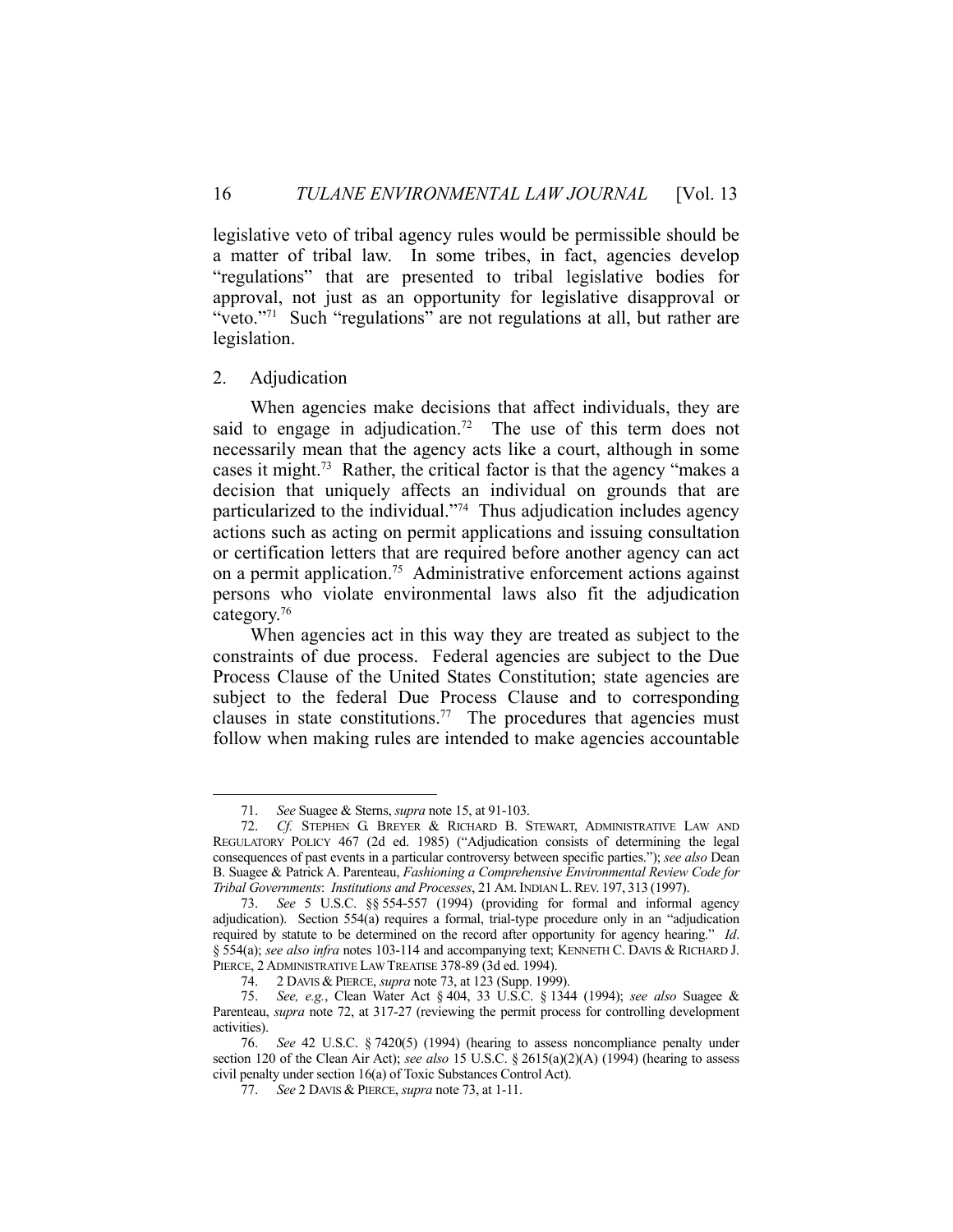and to provide fair treatment by allowing for public participation.<sup>78</sup> The concept of due process, however, simply does not apply to rulemaking.79

#### *B. Interests Protected by Due Process*

 Administrative due process protects liberty and property interests.80 The ICRA due process clause provides that "[n]o Indian tribe in exercising powers of self-government shall . . . deprive any person of liberty or property without due process of law."81 Although the ICRA clause does not include "life" in the list of protected interests, it is substantively identical to the Due Process Clause in the Fifth Amendment to the United States Constitution; its failure to list "life" as a protected interest is irrelevant because administrative agencies do not decide matters of life and death, at least not directly.<sup>82</sup> Accordingly, tribal agencies and tribal courts might draw on the vast body of federal and state law to determine just what kinds of interests amount to "liberty" or "property" and as such are covered by due process.83 Unfortunately, this is a murky body of law in which the Supreme Court's decisions "are not linked by a consistent set of principles or by a consistent analytical approach."84 Professors Davis and Pierce join a host of others in recommending a much simpler approach: "Any government decision that has a significant adverse impact on an individual should be protected by due process."85

# *C. What Process Is Due?*

 Once due process has been determined to apply to an individualized agency decision, the next question to answer is what procedures are necessary to satisfy due process. This issue should be addressed in drafting tribal legislation that delegates authority to an administrative agency and in developing rules by which tribal agencies conduct their adjudicative functions. It also might be addressed by tribal courts reviewing the actions of tribal agencies.

 <sup>78.</sup> *See id.* 

 <sup>79.</sup> *See id.* 

 <sup>80.</sup> *See id.* at 21.

 <sup>81. 25</sup> U.S.C. § 1302(8) (1994).

 <sup>82.</sup> *See id.*; *see also* U.S.CONST. amend. V.

 <sup>83.</sup> *See* 2 DAVIS & PIERCE, *supra* note 73, at 21-43.

 <sup>84.</sup> *Id*. at 42.

 <sup>85.</sup> *Id.* at 43.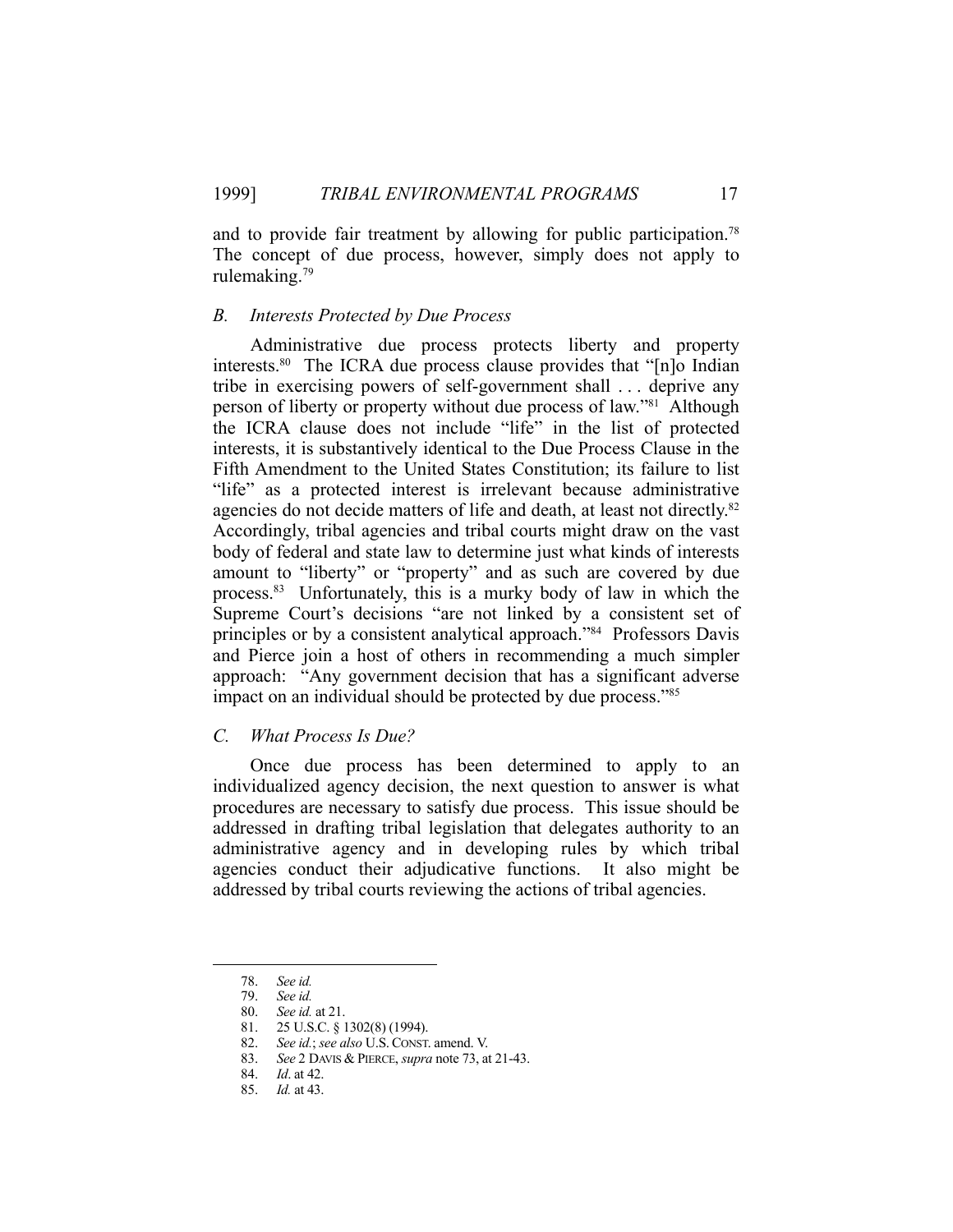In *Mathews v. Eldridge*, the Supreme Court made it clear that a full-blown, trial-type hearing is not usually required by due process. $86$ Rather, the Court said that the kinds of procedural safeguards required by due process in a given case depend upon the consideration of three factors:

First, the private interest that will be affected by the official action; second, the risk of an erroneous deprivation of such interest through the procedures used, and the probable value, if any, of additional or substitute procedural safeguards; and finally, the government's interest, including the function involved and the fiscal and administrative burdens that the additional or substitute procedural requirement would entail.<sup>87</sup>

 In formulating this analytical framework, the Court implicitly accepted much of the reasoning put forward by Judge Friendly in an article published in 1975.88 As summarized by Professors Davis and Pierce, Judge Friendly said that there are four procedural safeguards that are essential to fairness in administrative adjudication: "(1) notice of the proposed action and the grounds asserted for it, (2) an opportunity to present reasons why the action should not be taken, (3) an unbiased tribunal, and (4) a statement of reasons."89

 These essential procedural safeguards do not include certain rights that are normally part of a trial-type hearing, such as the right to call witnesses, the right to cross-examine adverse witnesses, and the right to counsel.<sup>90</sup> Whether such additional safeguards are required by due process depends upon the consideration of the three factors in the *Mathews* formula. These three factors are difficult to quantify and any application of the *Mathews* test is at least somewhat subjective, but this formula, nevertheless, might be useful to tribal officials trying to determine how much process is due.

 Professors Davis and Pierce believe that courts "should acquiesce in any decisionmaking procedure chosen by a legislature or by an agency as long as that procedure seems to represent a reasonable, good faith application of the *Mathews* cost-benefit analysis."91 Whether federal courts, or tribal courts, will defer to decisions made by tribal legislatures or agencies is an open question. Attorneys who advise tribal legislatures and agencies should be

 <sup>86. 424</sup> U.S. 319, 333-49 (1976).

 <sup>87.</sup> *Mathews*, 424 U.S. at 335.

 <sup>88.</sup> *See* Henry J. Friendly, *"Some Kind of Hearing*,*"* 123 U. PA. L.REV. 1267 (1975).

 <sup>89. 2</sup> DAVIS & PIERCE, *supra* note 73, at 48.

 <sup>90.</sup> *See id.* 

 <sup>91.</sup> *Id.* at 67.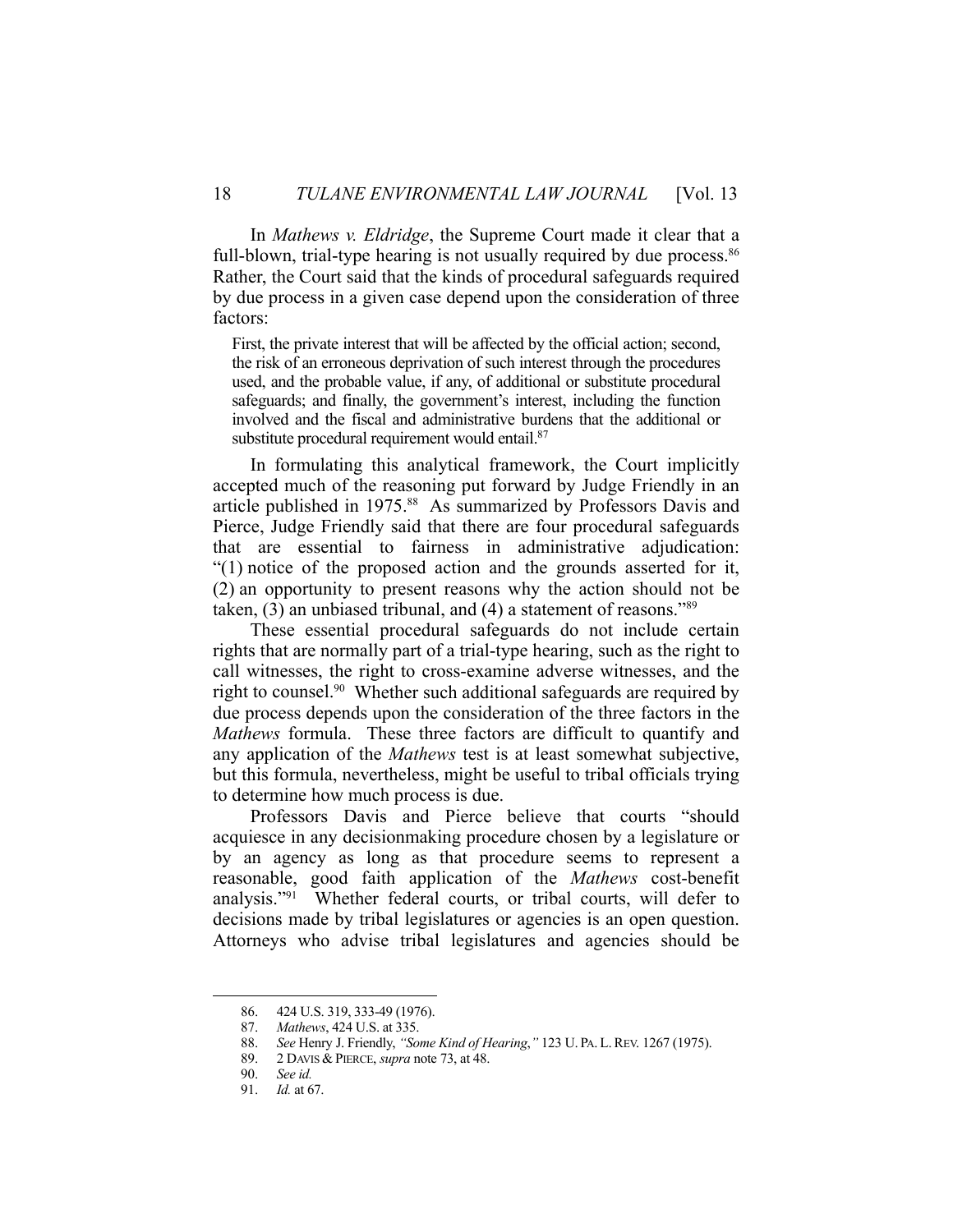aware, however, that scholarly opinion can be drawn upon if the *Mathews* formula has been applied.

 In applying the *Mathews* test, it can be useful to draw a distinction between adjudicative facts—facts that concern the immediate parties in a decision, the kinds of questions that would go to a jury—and legislative facts—facts that are more general in nature, the kind of information that a legislative body might rely on in making a policy decision.<sup>92</sup> If an agency decision turns on legislative facts, a trial-type hearing is not much use, but a legislative-type hearing might be.<sup>93</sup>

 With respect to the third *Mathews* factor, the costs of additional procedural requirements can be seen to include costs on the regulated public, since the more formal an agency's procedures are, the more it costs the regulated public to participate in these procedures and the longer it takes for any given case to come to a conclusion.<sup>94</sup> In other words, the regulated public may share with government the benefits of using informal procedures.

#### *D. An Unbiased or Neutral Decisionmaker*

 American jurisprudence regards an unbiased or neutral decisionmaker as a core requirement of due process in administrative adjudication.<sup>95</sup> Bias is a concept with several different meanings. In the context of environmental programs, one aspect of the unbiased decisionmaker principle is particularly important: The decisionmaker should not have a stake in the outcome of the decision.<sup>96</sup> For example, under the Clean Water Act, water quality standards are enforced by including conditions in permits that are issued to dischargers of point source pollution and by giving the appropriate state or tribal agency the opportunity to certify whether or not a permitted discharge would comply with water quality standards.<sup>97</sup> If the agency issuing the permit or doing the certification, or performing both functions, also owns a facility that is subject to the permit requirement, the agency would not be neutral. The EPA has raised the issue of tribal agency neutrality in several of its rulemaking

 <sup>92.</sup> *See id.* at 55.

 <sup>93.</sup> *See id.* 

 <sup>94.</sup> *See id.* at 57.

 <sup>95.</sup> *See id.* at 67.

 <sup>96.</sup> *See id.* at 67-91.

 <sup>97.</sup> *See* Clean Water Act § 303(c), 33 U.S.C. § 1313(c) (1994).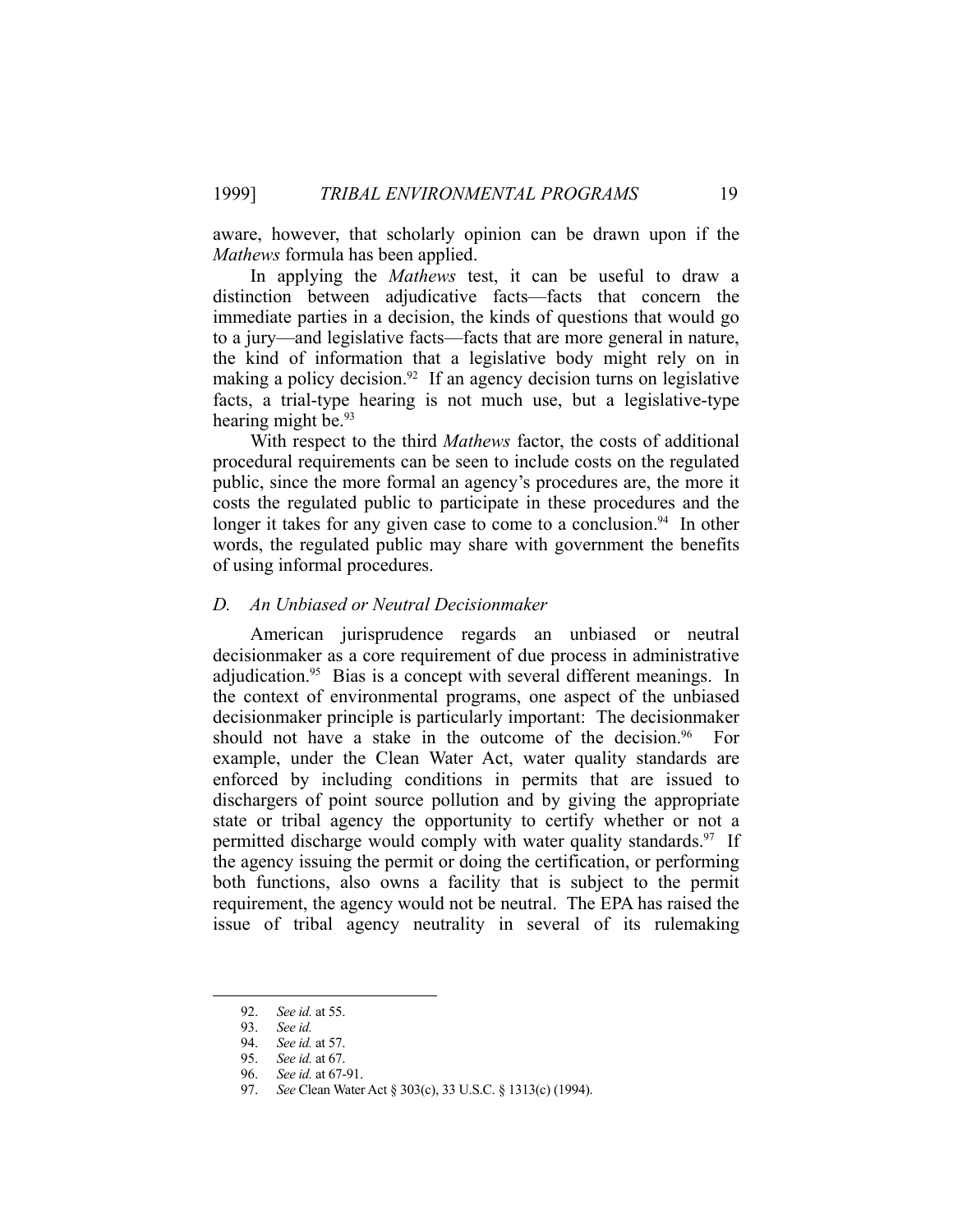documents for treating tribes similar to states under federal environmental laws.98

 Tribes can deal with this issue in different ways, one of which is to use one subdivision of tribal government to perform environmental regulatory functions and to use other subdivisions to perform functions that are subject to regulation. For example, if a tribal utilities department operates a wastewater treatment plant, a different governmental subdivision could be used to certify compliance with water quality standards, and to issue the permit if the tribe chooses to take over that function from the EPA.99 Many variations of this approach can be fashioned, including the establishment of an environmental regulatory agency as an "independent" agency, governed by a board of commissioners appointed for fixed terms.100

# *E. Separation of Functions*

 In carrying out adjudicatory decisionmaking, environmental agencies typically perform several different kinds of roles, such as investigating possible violations of law, prosecuting alleged violators, rendering decisions, and imposing sanctions. In the American criminal justice system, the police or other law enforcement agencies investigate crimes, a government attorney prosecutes, and the court renders decisions and imposes sanctions. In other words, the functions are performed by different government agencies. Due process does not require such a separation of functions for administrative adjudication.<sup>101</sup> Dividing functions among separate administrative agencies adds costs and takes time, and may not result in better decisions, especially when the interests of the agency and those of the affected individuals are not adverse to each other. 102

 In certain contexts, fairness does require some separation of functions. In "formal adjudication" under the federal APA, when the

 <sup>98.</sup> *See, e.g.*, Safe Drinking Water Act—National Drinking Water Regulations, 53 Fed. Reg. 37,396, 37,401 (1988) (discussing the EPA's belief that regulatory independence is necessary in the context of the Safe Drinking Water Act in order to ensure fair and effective administration of public water systems); Amendments to the Water Quality Standards Regulation that Pertain to Standards on Indian Reservations, 56 Fed. Reg. 64,876, 64,876-82 (1991) (discussing regulatory independence in the context of water quality standards and National Pollutant Discharge Elimination System (NPDES) permits under the Clean Water Act).

 <sup>99.</sup> *See* Suagee & Parenteau, *supra* note 72, at 312.

 <sup>100.</sup> *See id.* at 310-12 (discussing the independent agency idea); *see also* Suagee & Sterns, *supra* note 15, at 91-103.

 <sup>101.</sup> *See, e.g.*, Goss v. Lopez, 419 U.S. 565 (1975) (informal hearing required by due process prior to suspension from school, but principal could act as investigator, prosecutor and decisionmaker).

 <sup>102.</sup> *See* 2 DAVIS & PIERCE, *supra* note 73, at 92-94.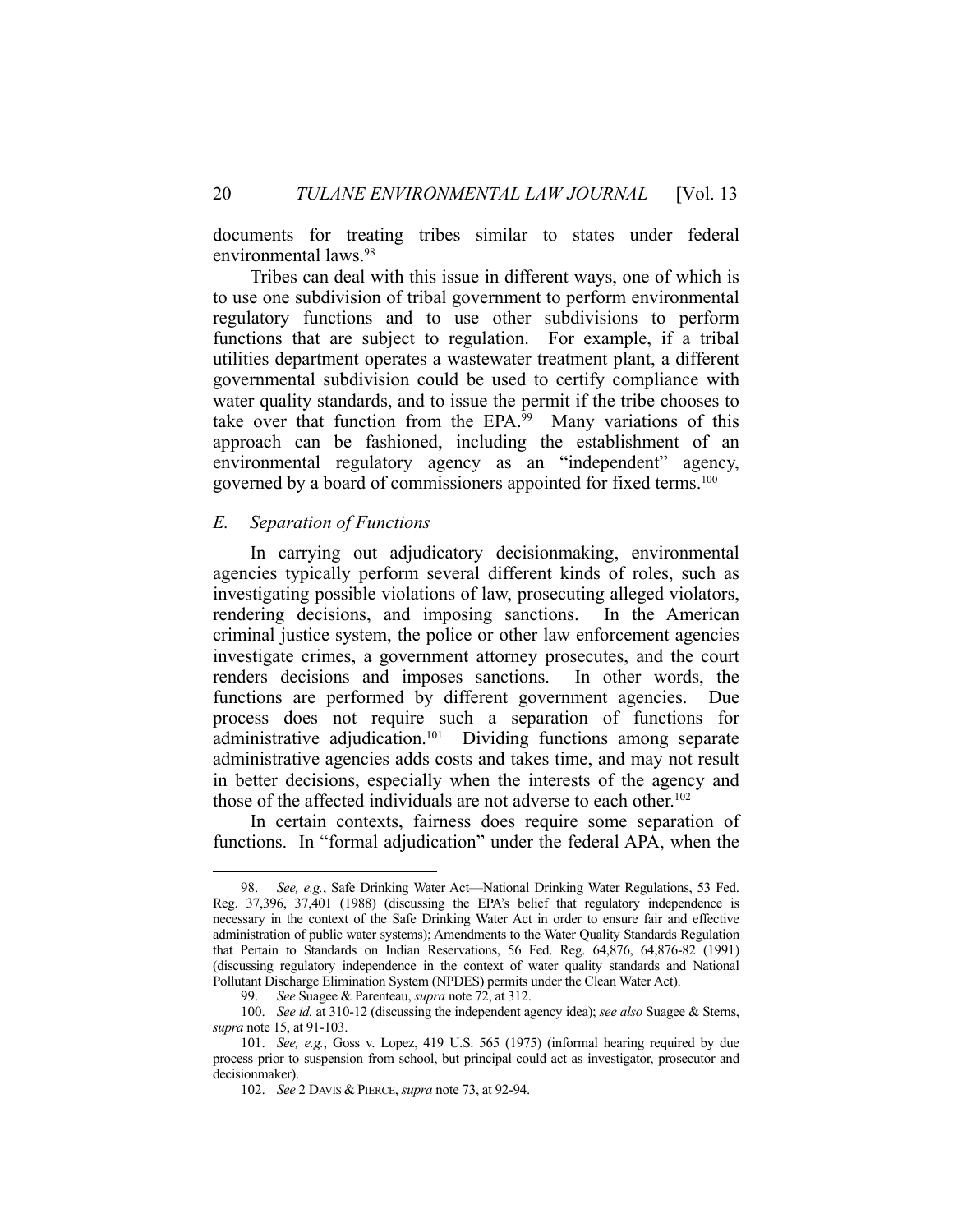relevant federal statute provides for a hearing "on the record" pursuant to APA section  $554$ ,<sup>103</sup> hearings are usually conducted by Administrative Law Judges (ALJs), who are nearly as independent from the agencies they serve as are federal district court judges.<sup>104</sup> Agency staff performs the investigative and "prosecutorial" roles.<sup>105</sup> The ALJ who hears a case issues an "initial" or "recommended" decision, which the head of the agency may adopt as the agency's final action in the case. $106$ 

 In "informal adjudication" under the federal APA, an agency staff member who is not an ALJ may be assigned to serve as a hearing officer to render a decision.<sup>107</sup> Informal adjudications proceed under APA section 555.<sup>108</sup> This class of adjudications includes the vast array of agency actions that are not subjected to formal adjudication under either APA section 554 or the authorizing statute.<sup>109</sup> Informal adjudications greatly relax due process requirements to include only (1) the right to attorney or other representation, (2) the right to obtain a copy of any evidence provided, and (3) the right to a brief statement of the grounds for denial of the party's application or petition.<sup>110</sup>

 Whether adjudication is "formal" or "informal," the separation of functions need not be complete to satisfy due process.<sup>111</sup> The Supreme Court has held it permissible for ALJs to both prosecute and judge<sup>112</sup> or both investigate and judge.<sup>113</sup> The Court has upheld such combinations at the state and local level as well.<sup>114</sup>

 Tribal legislative bodies and administrative agencies can take a similar approach and authorize the use of hearing officers or ALJs to conduct hearings.115 This can be seen as an exercise of the *Mathews* cost-benefit test. One approach that tribes might use to find a balance would be to conduct most adjudicatory proceedings in an informal manner, but to confer on affected persons a right to petition for a more

80.

1

No. 1 v. Hortonville Educ. Ass'n, 426 U.S. 482, 492-96 (1976) (allowing Wisconsin School Board to take on dual role of both investigator and judge in disciplinary hearings).

115. *See* Suagee & Parenteau, *supra* note 72, at 313-14.

 <sup>103. 5</sup> U.S.C. § 554 (1994).

 <sup>104.</sup> *See* 1 DAVIS & PIERCE, *supra* note 56, at 378-80.

 <sup>105.</sup> *See id*.

 <sup>106.</sup> *See id*.

 <sup>107.</sup> *See id*.

 <sup>108. 5</sup> U.S.C. § 555 (1994).

 <sup>109.</sup> *See id.* § 555(a); *see also* 1 DAVIS & PIERCE, *supra* note 56, at 378-80.

 <sup>110.</sup> *See* 5 U.S.C. § 555(b)-(e) (1994); *see also* 1 DAVIS & PIERCE, *supra* note 56, at 378-

 <sup>111.</sup> *See* 2 DAVIS & PIERCE, *supra* note 73, at 92-100.

 <sup>112.</sup> *See* Marcello v. Bonds, 349 U.S. 302, 311 (1955).

 <sup>113.</sup> *See* Richardson v. Perales, 402 U.S. 389, 399-410 (1971).

 <sup>114.</sup> *See* Winthrow v. Larkin, 421 U.S. 35, 46-54 (1975); *see also* Hortonville Sch. Dist.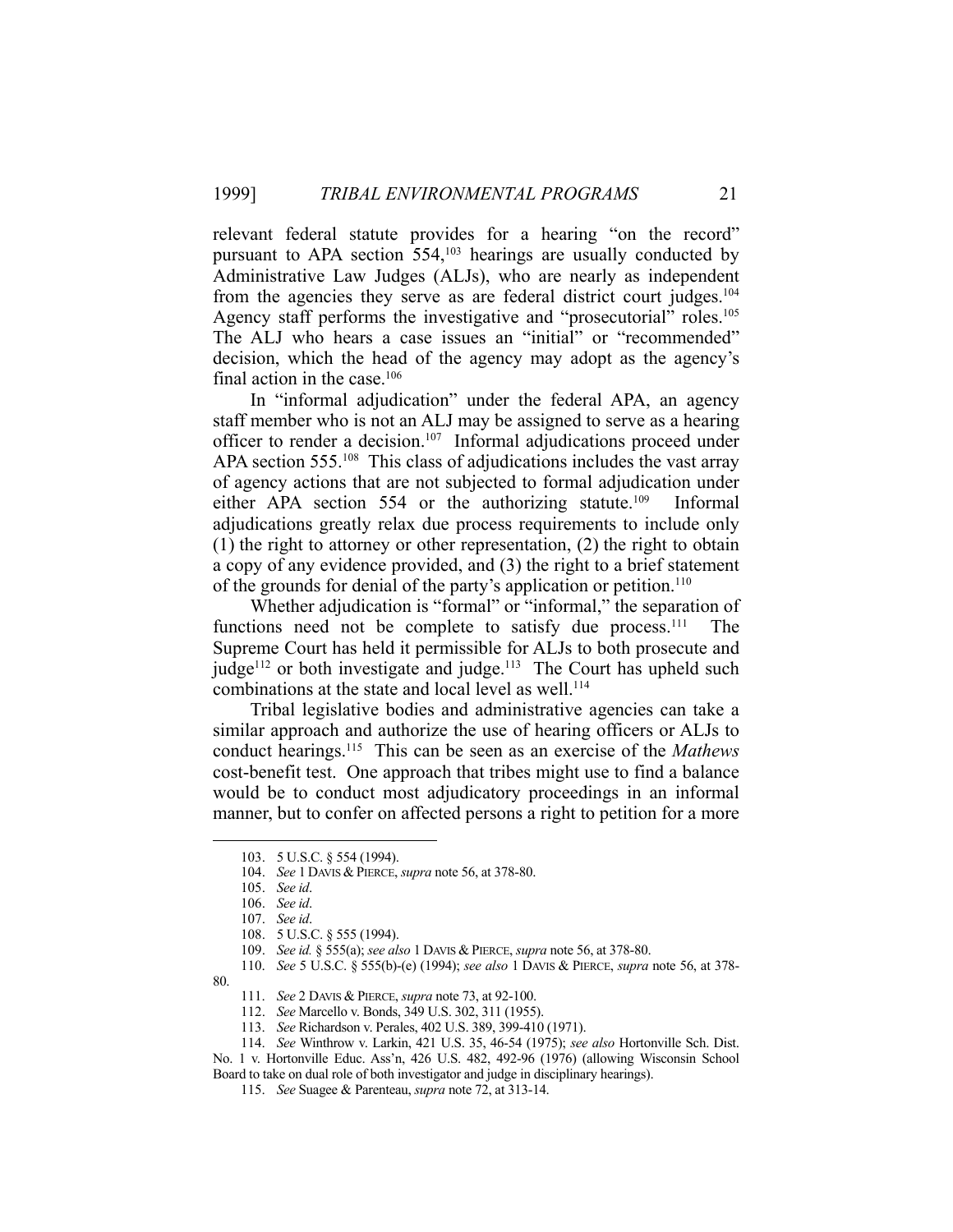formal hearing. In certain circumstances, such a hearing might be granted as a matter of right, and in others as a matter of discretion.<sup>116</sup>

# *F. Additional Requirements Imposed by Statutes or Rules*

 Regardless of how much process is required to satisfy due process in a constitutional sense, if a legislative body decides by statute, or if an agency decides by rulemaking, to follow procedures that go beyond the minimal requirements, due process requires the agency to comply with the additional requirements.<sup>117</sup> For tribes this principle can cut both ways. A tribal legislature or agency can reduce the likelihood that agency decisions will be overturned by specifically requiring certain procedures that it believes satisfy due process.<sup>118</sup> Practical benefits can be realized by adopting formal procedures, such as letting tribal agency staffs know just what their responsibilities are and helping the regulated public to understand how the agency works. On the other hand, if the agency then fails to follow those procedures it may leave itself open to challenge on due process grounds that otherwise might not have applied.

# *G. Judicial Review of Agency Action*

 Judicial review of agency action serves several functions. It promotes accountability beyond that provided by the political process.119 Judicial review also promotes better reasoned findings and determinations by agencies because they know their decisions may be subject to review by an independent judicial body.<sup>120</sup> Access to judicial review is thus an integral part of due process for individuals requiring agency action.

 In federal administrative law, there are several prerequisites for judicial review. First, review is only available when an agency has made a final decision on a particular issue.<sup>121</sup> In other words, an individual must have exhausted administrative remedies before

 <sup>116.</sup> *See, e.g.*, 5 U.S.C. § 554(a) (providing when a formal hearing might be granted).

 <sup>117.</sup> *See* Vitarelli v. Seaton, 359 U.S. 535, 539-40 (1959); *see also* Service v. Dulles, 354 U.S. 363, 382-89 (1957) (holding that due process requires the State Department to comply with specific State Department regulations that go beyond minimal due process requirements).

 <sup>118.</sup> For a list of procedural safeguards provided in judicial hearings, see 2 DAVIS & PIERCE, *supra* note 73, at 47.

 <sup>119.</sup> *See generally* KENNETH C. DAVIS & RICHARD J. PIERCE, 3 ADMINISTRATIVE LAW TREATISE 97-116 (3d ed. 1994) (discussing judicial review of agency actions).

 <sup>120.</sup> *See generally* ALFRED C. AMAN & WILLIAM T. MAYTON, ADMINISTRATIVE LAW § 13.1 (1993) (noting positive functions of judicial review).

 <sup>121.</sup> *See* 5 U.S.C. § 704 (1994).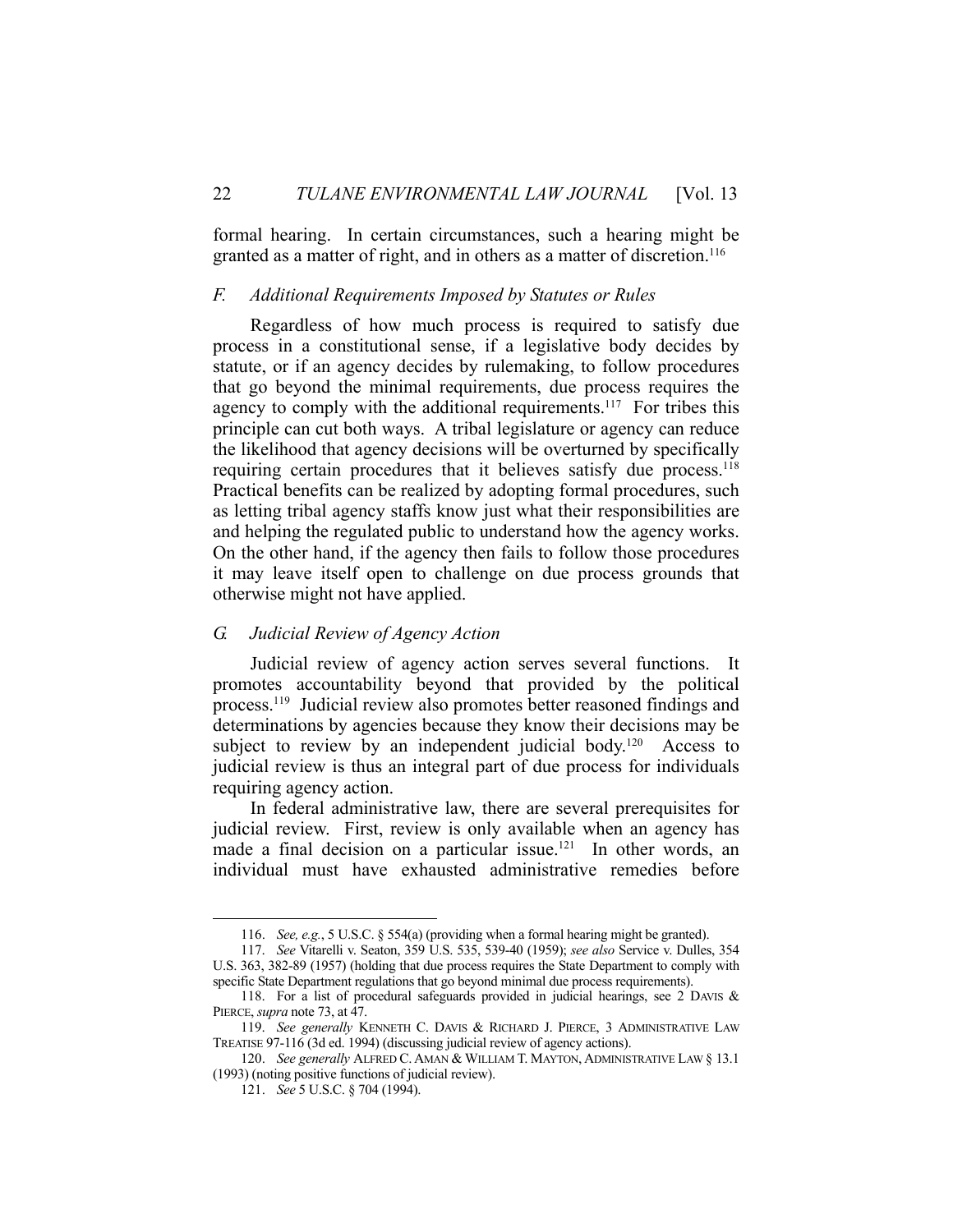appealing to a court.<sup>122</sup> This ensures that an agency has a full opportunity to determine a matter and that the judicial branch does not meddle in matters that are best left to administrative expertise.<sup>123</sup> Second, the individual must have standing to appeal the matter.<sup>124</sup> Standing jurisprudence requires (1) injury in fact, (2) a causal connection between the injury and the conduct complained of, and (3) that the injury be redressable by the court.<sup>125</sup> Courts also require a plaintiff to assert (1) its own legal rights, (2) a particularized grievance, and (3) a claim that falls within the zone of interests that the statute aims to protect or regulate. $126$ 

 Tribal legislators and the attorneys who advise them can draw upon this body of law in developing legislation that provides for judicial review of tribal agency actions in tribal courts. Alternatively, tribal legislation might establish a more generous right to judicial review in tribal court, but limit the burdens that would thus be created for tribal courts by measures such as limiting the grounds on which tribal courts can set aside tribal agency actions and by limiting judicial review to the administrative record.

# *H. Sovereign Immunity*

 Tribes, like states and the federal government, enjoy immunity from suit.127 A citizen suit against any of these governments, federal, state, or tribal, is permitted only to the extent immunity has been waived.<sup>128</sup> A waiver of tribal sovereign immunity is required for a court to have jurisdiction over an action against a tribal agency.<sup>129</sup> Federal courts have jurisdiction over certain environmental matters by virtue of citizen suit provisions in environmental statutes.<sup>130</sup> The federal APA also provides jurisdiction for persons aggrieved by federal agency actions.<sup>131</sup> These provisions are limited waivers of sovereign immunity.

 <sup>122.</sup> *See* AMAN & MAYTON, *supra* note 120, § 12.9.

 <sup>123.</sup> *See id.* 

 <sup>124.</sup> *See* Lujan v. Defenders of Wildlife, 504 U.S. 555, 560-61 (1992).

 <sup>125.</sup> *See id.*

 <sup>126.</sup> *See* Valley Forge Christian College v. Americans United for Separation of Church & State, Inc., 454 U.S. 464, 474-75 (1982).

 <sup>127.</sup> *See* Kiowa Tribe of Oklahoma v. Manufacturing Technologies, Inc., 523 U.S. 751, 754-60 (1998); *see also* Santa Clara Pueble v. Martinez, 436 U.S. 49, 58 (1978) ("Indian tribes have long been recognized as possessing the common-law immunity from suit traditionally enjoyed by sovereign powers.").

 <sup>128.</sup> *See Kiowa Tribe of Oklahoma*, 523 U.S. at 754.

 <sup>129.</sup> *See id.* 

 <sup>130.</sup> *See infra* notes 200-01 and accompanying text.

 <sup>131.</sup> *See* 5 U.S.C. § 702 (1994).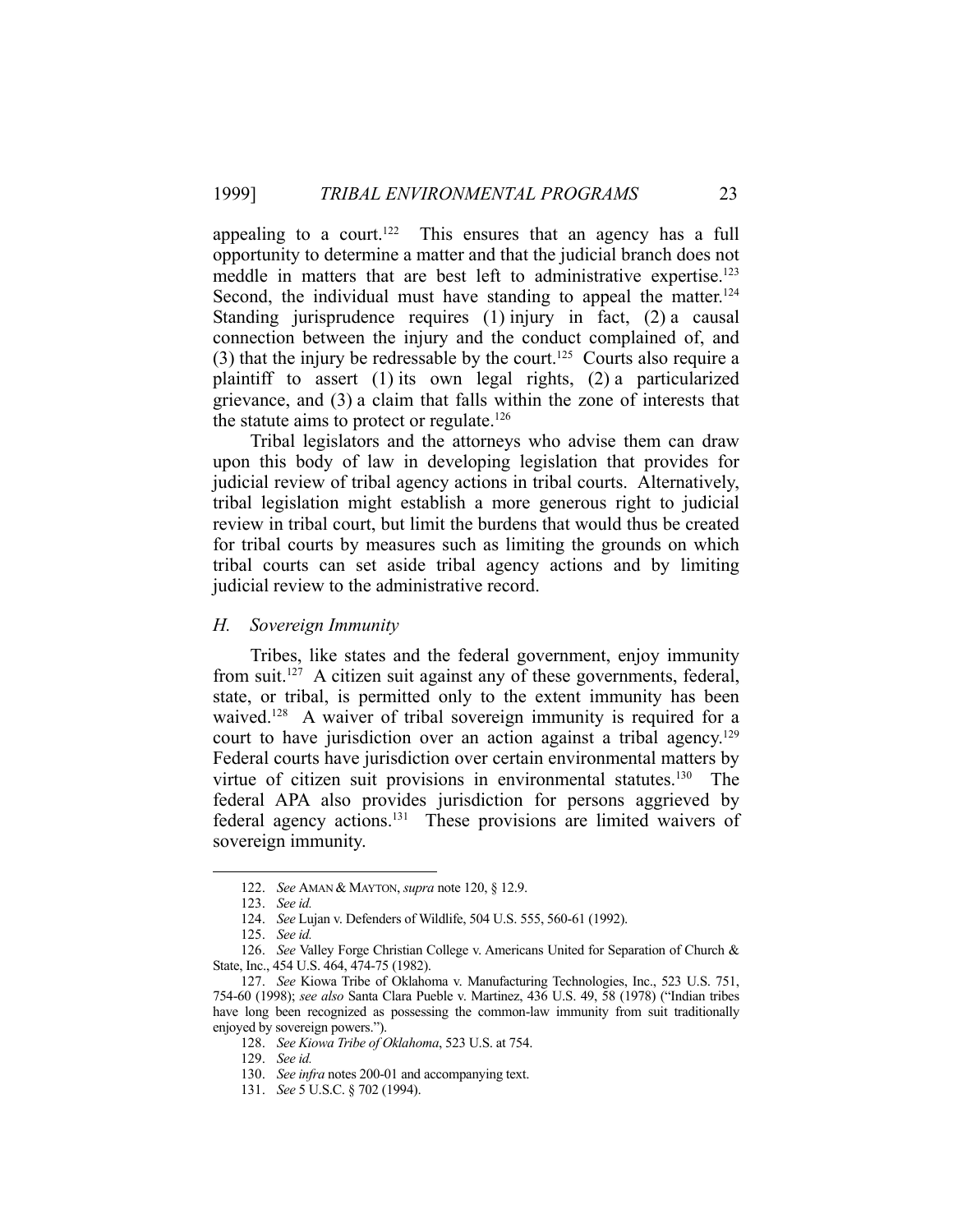In an effort to resolve regulatory disputes, tribes can enact limited immunity waivers.<sup>132</sup> Such waivers should be crafted to allow due process for those adversely affected by tribal agency actions and to ensure that the available remedies, while proportionate to the harm, do not unduly burden tribes. For instance, a tribe might elect to waive its immunity to allow suit for injunctive relief by persons adversely affected by tribal agency action.<sup>133</sup> Under such a waiver, the class of persons who may bring suit could include persons who claim injury by tribal agency action, with tribal courts authorized to determine the adequacy the claim.134 Such tribal legislation can impose presumptions in favor of persons who participate in administrative proceedings and strong presumptions against persons who do not.135

 Sovereign immunity should be understood in current context. Both tribes and states have fought hard to maintain their respective immunity. 136 In the context of state sovereign immunity, the United States Supreme Court recently struck down an express congressional waiver of state sovereign immunity as contrary to the Eleventh Amendment,<sup>137</sup> and, in so doing, overruled another recent Supreme Court decision that upheld the waiver of state sovereign immunity in the citizen suit provision of a federal environmental statute.138 Unlike states, however, tribes are facing an increasingly hostile federal judiciary<sup>139</sup> and Congress.<sup>140</sup> Given that both of these branches operate on the assumption that tribal immunity is defeasible by Congress, the future of tribes' authority to dictate the terms of their

 <sup>132.</sup> *See* Suagee & Parenteau, *supra* note 72, at 314.

 <sup>133.</sup> *See id.* A waiver of immunity could be modeled after the APA. *See* 5 U.S.C. § 702 (1994).

 <sup>134.</sup> *See* Suagee & Parenteau, *supra* note 72, at 314.For examples of citizen suit provisions, see the Clean Water Act § 505, 33 U.S.C. § 1365 (1994), and the Comprehensive Environmental Response, Compensation, and Liability Act (CERCLA) § 310, 42 U.S.C. § 9659 (1994).

 <sup>135.</sup> *See* Suagee & Parenteau, *supra* note 72, at 313-14.

 <sup>136.</sup> For a discussion of tribal immunity, see *Kiowa Tribe of Oklahoma v. Manufacturing Technologies, Inc.*, 523 U.S. 751 (1998), and *Florida Paraplegic Ass'n, Inc. v. Miccosukee Tribe of Indians of Florida*, 166 F.3d 1126 (11th Cir. 1999). For a discussion of state immunity, see *Seminole Tribe of Florida v. Florida*, 517 U.S. 44 (1996), and *Idaho v. Coeur d'Alene Tribe of Idaho*, 521 U.S. 261 (1997).

 <sup>137.</sup> *See Seminole Tribe of Florida*, 517 U.S. at 54-73.

 <sup>138.</sup> *See id*. at 72-73 (overruling Pennsylvania v. Union Gas, 491 U.S. 1 (1989), which had upheld the citizen suit provision of CERCLA with respect to suits against states); ZYGMUNT J.B. PLATER ET AL., ENVIRONMENTAL LAW AND POLICY: NATURE, LAW, AND SOCIETY 370-74 (2d ed. 1998).

 <sup>139.</sup> *See Kiowa Tribe of Oklahoma*, 523 U.S. at 755-58 (describing the basis for tribal immunity as tenuous and inviting Congress to weigh in on the "important judgment" regarding the suggested "need" to abrogate tribal immunity).

 <sup>140.</sup> *See supra* notes 24-25.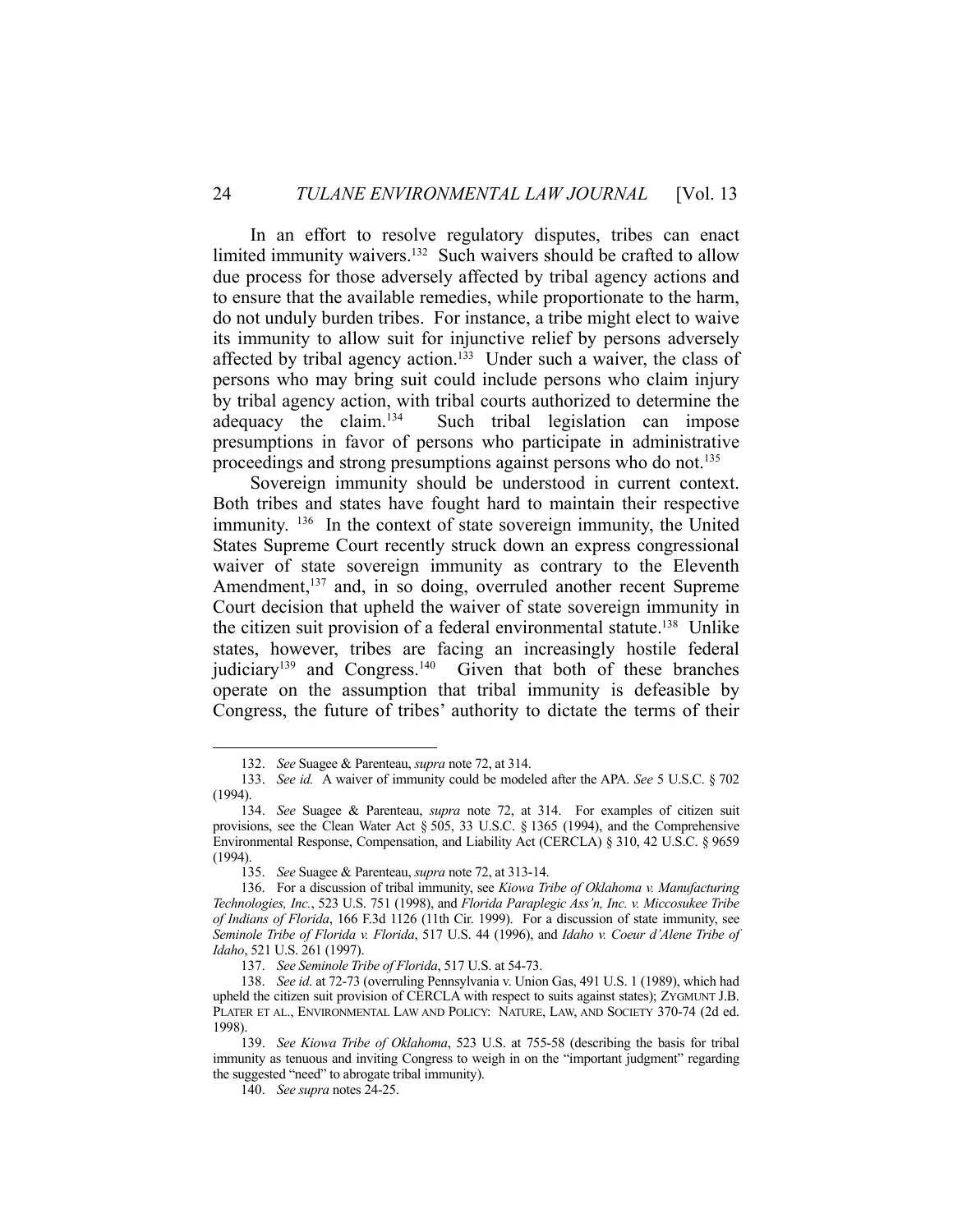own sovereign immunity is not secure.<sup>141</sup> Tribes rightly remain vigilant in defending the borders of their sovereignty.<sup>142</sup> judiciously waiving sovereign immunity to allow actions against tribal agencies, however, tribes may achieve the dual goals of providing due process and demonstrating to the non-Indian public, including the federal judiciary and Congress, that tribal governments are committed to providing due process. This second goal is important in the current context of sovereign immunity because, as discussed in Part II, public perceptions of tribes are reflected in congressional actions.<sup>143</sup> Tribes can benefit by working to change the perception of a significant portion of the American public that tribal sovereign immunity is an "anachronism" unfairly shielding tribes from suit.

# V. PROCEDURAL REQUIREMENTS OF FEDERAL ENVIRONMENTAL PROGRAMS

# *A. The EPA's Generally Applicable Procedural Requirements*

 Some of the procedural requirements that apply to state and tribal environmental programs can be found in regulations issued by the EPA, as the agency administers most federal environmental laws.144 These procedural requirements may apply to either rulemaking or adjudication.<sup>145</sup> This Part of the Article looks at the generally applicable procedural requirements set out in EPA regulations. Section B then provides a detailed analysis of the procedural requirements for programs under the Clean Water Act. A similar analysis of other EPA statutory programs could be developed but is beyond the scope of this Article.

#### 1. Public Participation in Rulemaking and Permitting

 EPA regulations codified in Part 25 of Title 40 of the Code of Federal Regulations (the "Part 25 regulations") govern public

 <sup>141.</sup> *See* Suagee, *The Indian Country Environmental Justice Clinic*, *supra* note 24, at 574- 75, 591-96.

 <sup>142.</sup> *See, e.g.*, *id.* at 595 (noting that tribal leaders have become vigilant in monitoring and opposing legislation that interferes with tribal sovereignty).

 <sup>143.</sup> *See supra* Part II.D.

 <sup>144.</sup> For an overview of EPA regulations focusing on how Indian tribes can be treated as states, see Coursen, *supra* note 6, at 10,582.

 <sup>145.</sup> *See id*. In the EPA context, "adjudication" primarily means the granting or denial of permit applications. *See* Lauran B. Fechter, *Upholding Tribal Rights to Exercise Civil Regulatory Authority Over Non-Indian Lands on Reservations: An Analysis of* Montana v. EPA, 5 ENVTL. LAWYER 871, 880-85 (1999).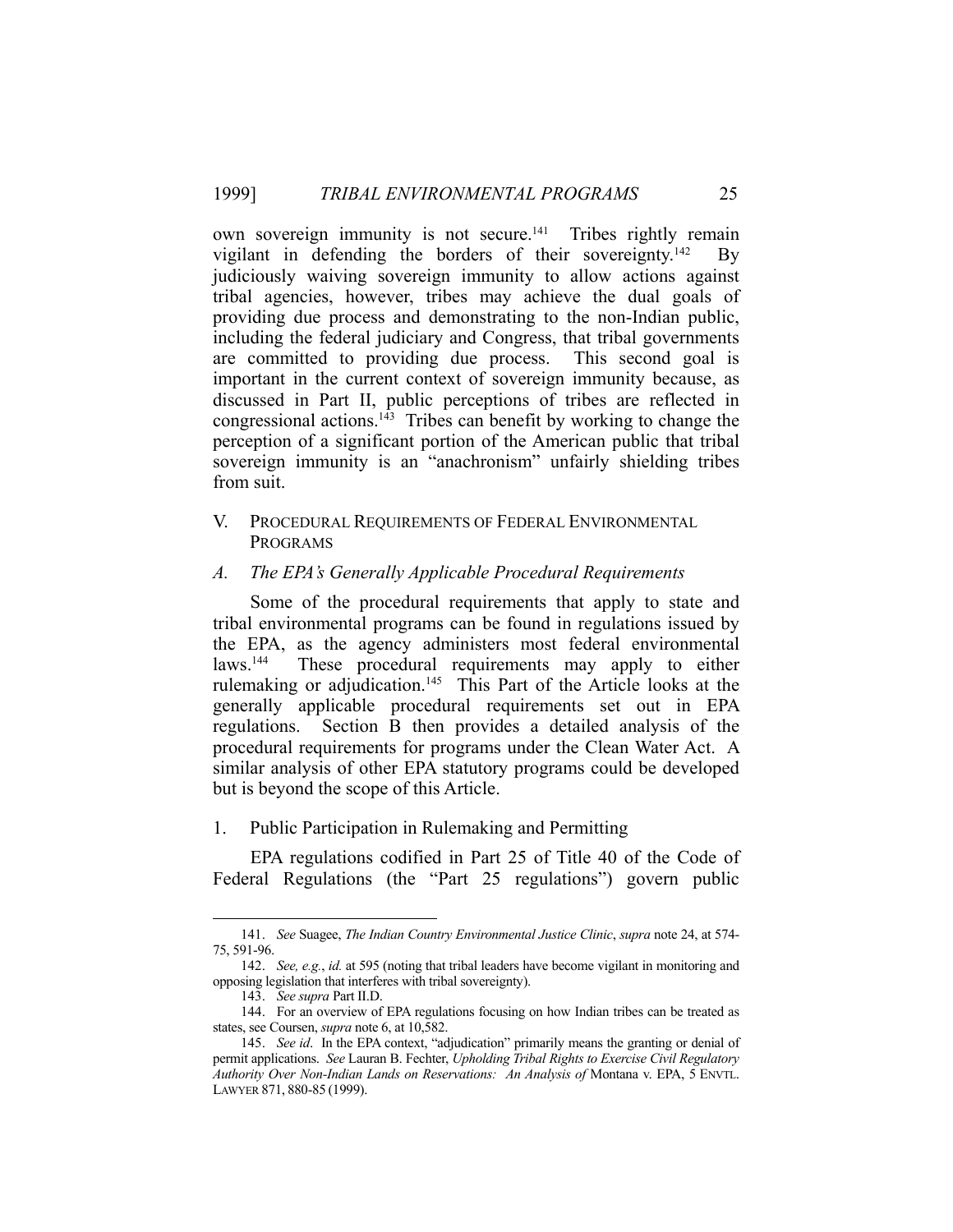participation in programs under three of the main statutes administered by the EPA: (1) the Clean Water Act (CWA), (2) the Safe Drinking Water Act (SDWA), and (3) the Resource Conservation and Recovery Act (RCRA).<sup>146</sup> The Part 25 regulations apply to certain kinds of actions taken by the EPA and by states under these three statutes.<sup>147</sup> Although Part 25 does not expressly cover actions by Indian tribes, other provisions in EPA regulations render Part 25 applicable to tribes.<sup>148</sup> For instance, rulemaking is done by the EPA under the three statutes, and by states only under the CWA and RCRA.<sup>149</sup> However, EPA regulations on the adoption by states of water quality standards render Part 25 expressly applicable to the adoption and review of water quality standards by tribes, which is a rulemaking process.150

 The EPA issues, modifies, and enforces permits under the three statutes. In addition, the agency may approve four types of state permit programs: (1) National Pollutant Discharge Elimination System (NPDES) permit programs under section 402 of the CWA, (2) dredge and fill programs under section 404 of the CWA, (3) underground injection control programs under the SDWA, and (4) hazardous waste programs under RCRA Subtitle C.151 The Part 25 regulations require each nonfederal agency that administers a permit program to establish procedures through which it can receive information from the public for use in permit enforcement.<sup>152</sup>

a. Information, Notice, and Consultation

 Part 25 prescribes certain requirements for providing notice to the public and sharing information.<sup>153</sup> Some of these requirements include: (1) a proactive program to provide information to the public, including making documents and summaries of complex documents available, establishing central and convenient collections points for

 <sup>146.</sup> *See* 40 C.F.R § 25.1 (1999); *see also* Clean Water Act, 33 U.S.C. §§ 1251-1387 (1994 & Supp. III 1997); Safe Water Drinking Act, 42 U.S.C. §§ 300f to 300j-26 (1994 & Supp. III 1997); Resource Conservation and Recovery Act, 42 U.S.C. §§ 6901-6992k (1994 & Supp. 1997). All EPA regulations are codified in Title 40 of the Code of Federal Regulations. In this Article the designation "Title 40" has generally been omitted.

 <sup>147.</sup> *See* 40 C.F.R. § 25.2 (1999).

 <sup>148.</sup> *See, e.g.*, *id.* § 131.20 (rendering 40 C.F.R. Part 25 applicable to tribes).

 <sup>149.</sup> *See id.* § 25.2(a)(1).

 <sup>150.</sup> *See id.* § 131.20(b).

 <sup>151.</sup> *See id.* § 25.1-.2.

 <sup>152.</sup> *See id.* § 25.9. Once a state has obtained EPA approval for its permit program, public participation is governed by 40 C.F.R. Part 123, which embodies the substantive requirements of Part 25. *See id.* § 25.10(b).

 <sup>153.</sup> *See id.* § 25.4.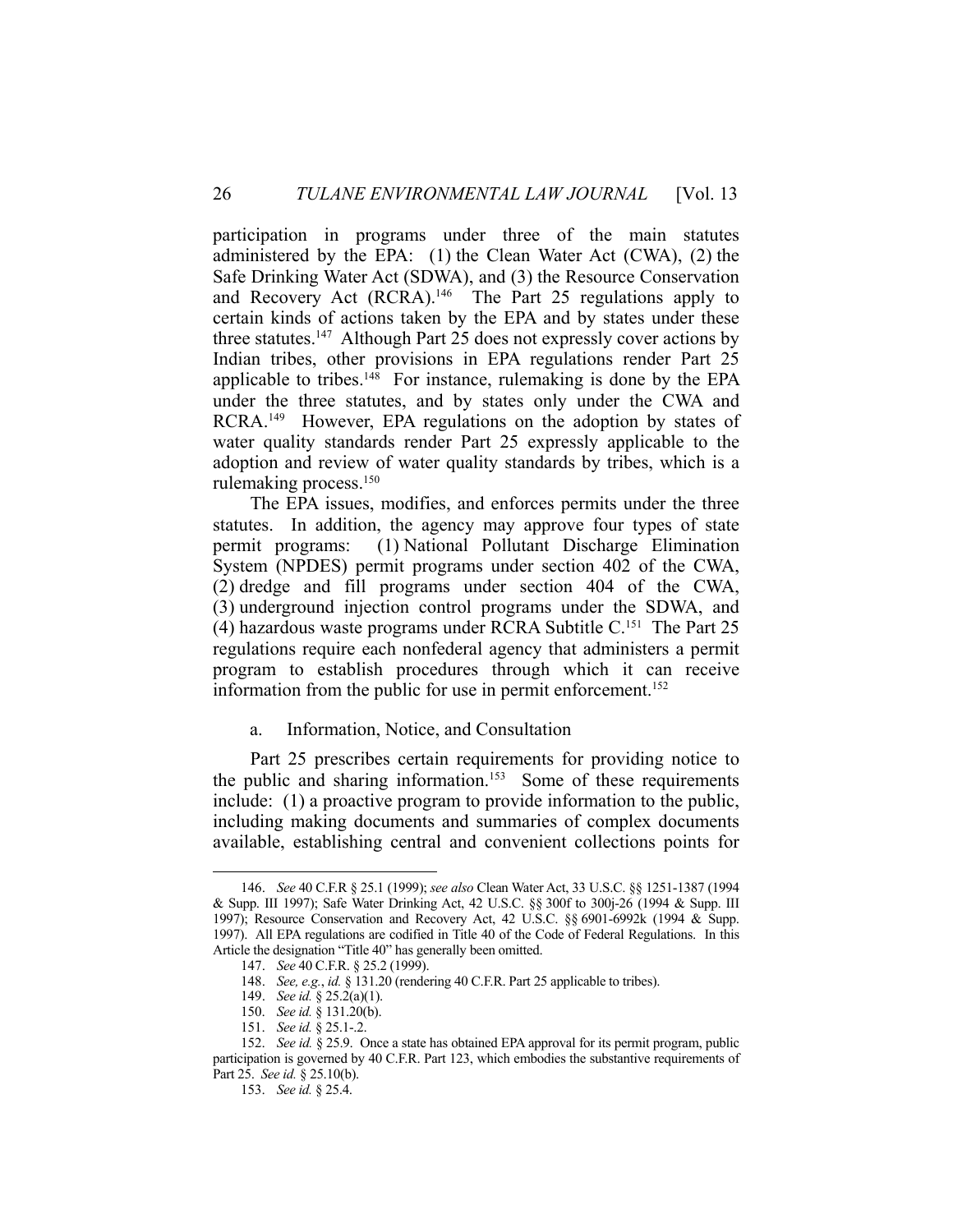documents, and maintaining an "interested persons" list for any activity covered by Part  $25$ ;<sup>154</sup> (2) notice of public hearings and meetings, generally no less than thirty days before public meetings and forty-five days before public hearings;<sup>155</sup> and (3) public consultation, which may include public hearings or meetings, the establishment of advisory groups, or several other less formal kinds of consultation, such as review groups, *ad hoc* committees, task forces, workshops, seminars, and informal personal communication.<sup>156</sup> Regardless of the methods employed, agencies must "provide for early and continuing public consultation in any significant action covered by this part. Merely conferring with the public after an agency decision does not meet this requirement."<sup>157</sup>

#### b. Requirements for Public Hearings

 Part 25 also defines the requirements for any nonadjudicatory hearing under the CWA, SDWA, or RCRA.<sup>158</sup> The requirements apply whether the hearing is mandatory or discretionary.<sup>159</sup> Notice of the hearing must be given at least forty-five days prior to the hearing, and the relevant documents must be made available at least thirty days prior to the hearing.<sup>160</sup> If the agency determines that there are no complex or controversial matters to be addressed and no substantial documents to be made available for public review, the notice can be shortened to thirty days.<sup>161</sup>

 The agency conducting the hearing must inform the public of (1) issues surrounding the agency's forthcoming decision, (2) the factors that the agency is considering, (3) the agency's tentative determinations, and (4) the information that the agency particularly wants to solicit from the public.<sup>162</sup> In other words, a hearing must have some structure in order to provide a meaningful opportunity for the public to be heard. If numerous witnesses have asked to testify, the time available can be allocated to make sure that all who wish to speak have an opportunity, provided that some time is reserved for unscheduled testimony.<sup>163</sup> Question and answer sessions are

 <sup>154.</sup> *See id.* § 25.4(b)(2)-(5).

 <sup>155.</sup> *See id.* § 25.5-.6.

 <sup>156.</sup> *See id.* § 25.4(d).

 <sup>157.</sup> *Id*.

 <sup>158.</sup> *See id.* § 25.5(a).

 <sup>159.</sup> *See id.*

 <sup>160.</sup> *See id.* § 25.5(b)

 <sup>161.</sup> *See id*.

 <sup>162.</sup> *See id.* § 25.5(e).

 <sup>163.</sup> *See id.* § 25.5(d).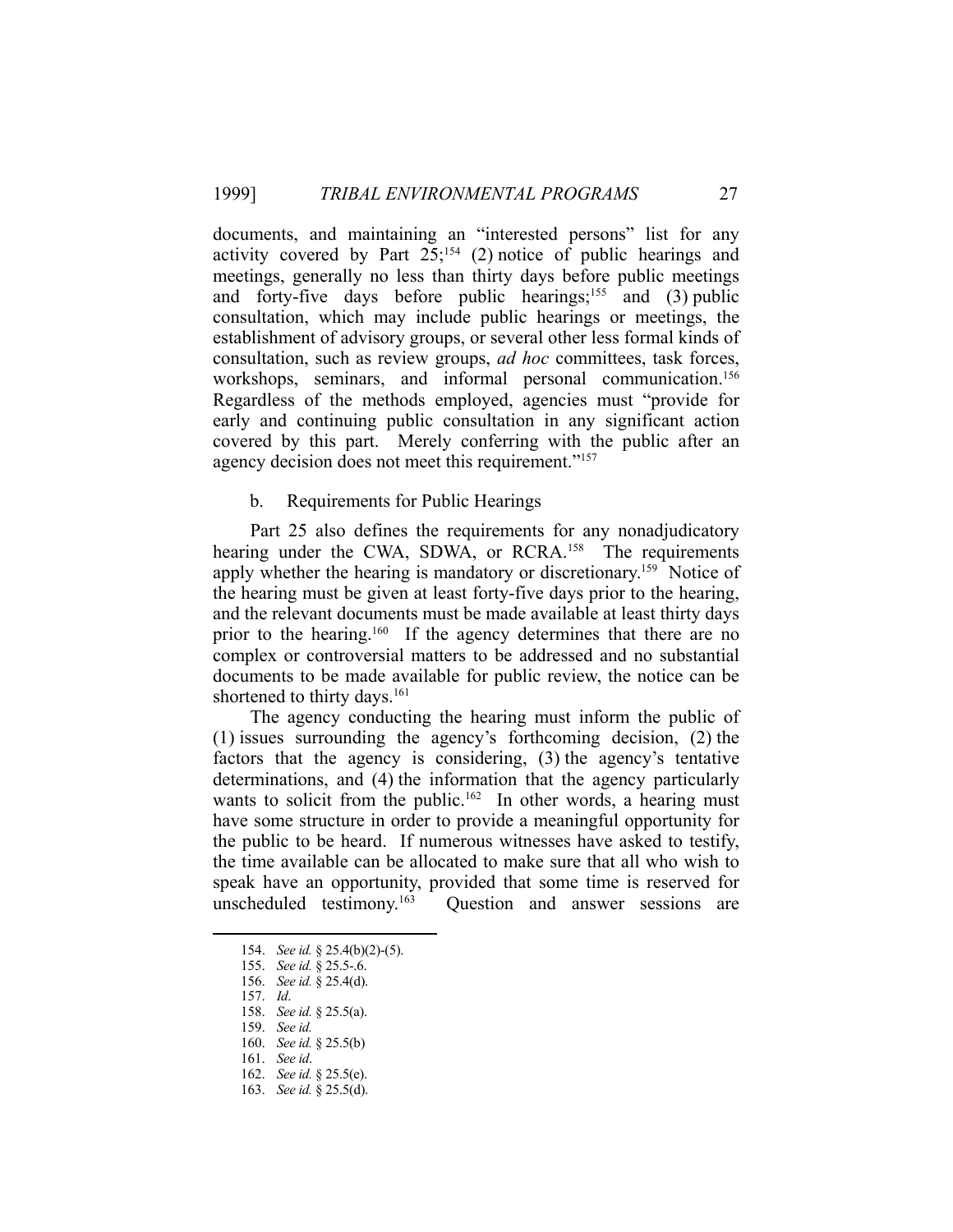permissible.164 Agencies are encouraged not to inhibit free expression of views, which might happen if, for example, all witnesses were required to submit an onerous written statement.<sup>165</sup>

 The agency also must prepare a record of the hearing, which may be a transcript or a recording.<sup>166</sup> The record must be made available for public review and copies provided to those who request them at no more than the cost of reproduction.<sup>167</sup>

#### c. Public Meetings

 A public meeting is less formal than a public hearing. A public meeting requires notice, but does not require a formal presentation or a record of the meeting.<sup>168</sup> A tribe might choose to conduct one or more public meetings in addition to a hearing if a hearing is required, or in lieu of a hearing if one is not strictly required. Meetings provide the regulatory agency a chance to explain its proposed actions to the affected public in a setting that encourages informal discussion. This may be particularly useful if the agency is planning an action that is complex, but which may prove to be relatively noncontroversial if adequately explained to the affected public.

d. Advisory Groups

 Part 25 provides some rather detailed guidance on the establishment of advisory groups and the role of advisory groups in agency decisionmaking.<sup>169</sup> A tribal agency whose regulatory policies affect substantial numbers of nonmember Indians or non-Indians may find the use of advisory groups an effective way to provide such affected parties with meaningful opportunities to participate in agency decisionmaking and, by doing so, to take some of the controversy out of the agency's work.

e. Responsiveness Summaries

 Each agency that is subject to Part 25 regulations is required to prepare a "responsiveness summary" at specific decision points, as specified in program regulations or in an EPA-approved work plan.<sup>170</sup>

 <sup>164.</sup> *See id.* § 25.5(e).

 <sup>165.</sup> *See id*.

 <sup>166.</sup> *See id.* § 25.5(f).

 <sup>167.</sup> *See id*.

 <sup>168.</sup> *See id.* § 25.6.

 <sup>169.</sup> *See id.* § 25.7.

 <sup>170.</sup> *See id.* § 25.8.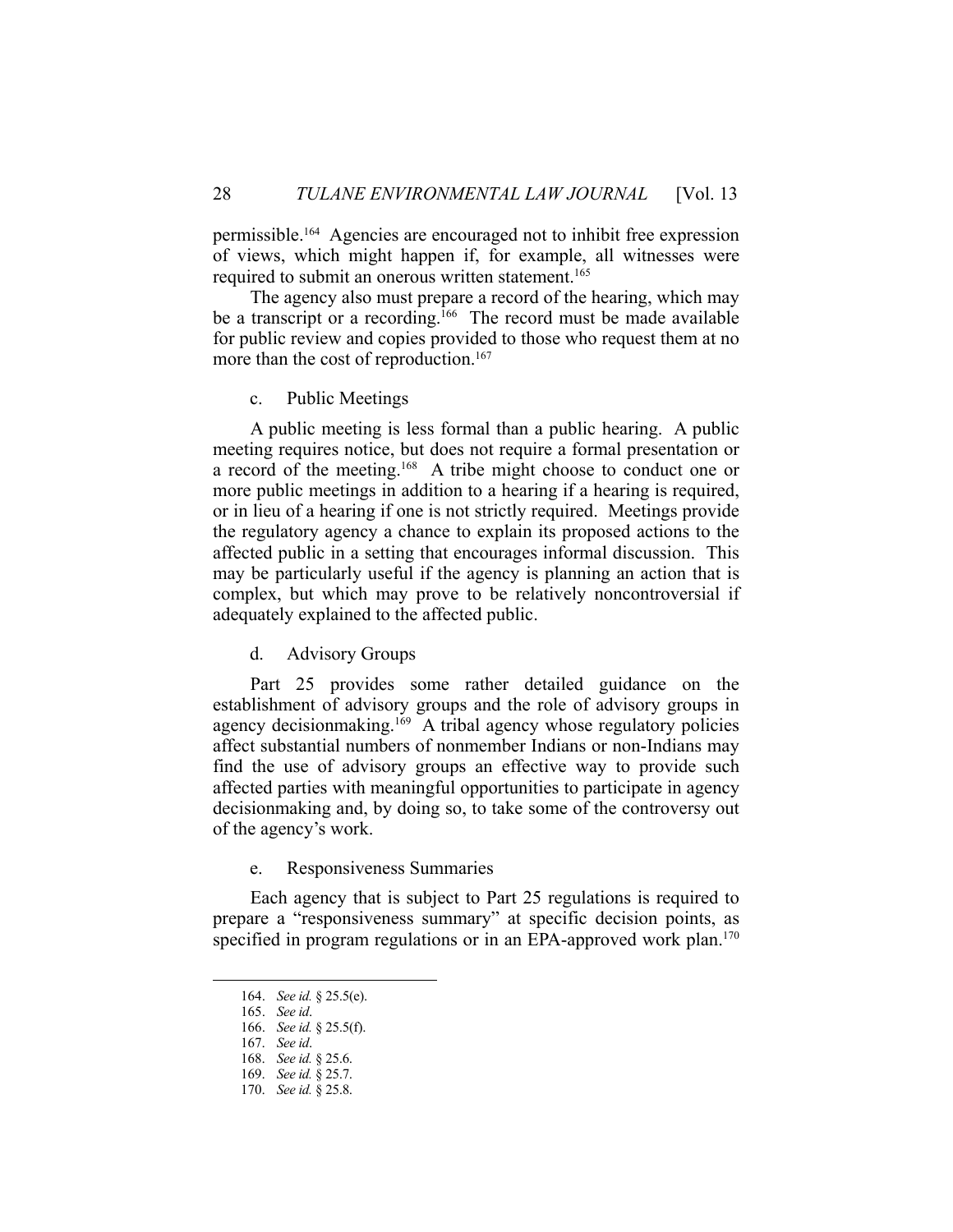The preamble to every final rule or interim rule must include a "responsiveness summary."171 The "responsiveness summary" (1) identifies the activities that have been conducted to encourage public participation; (2) describes the matters on which public input was sought; (3) summarizes the views received from the public, including comments, criticisms, and suggestions; and (4) details the agency's response to those comments, including any changes made in the proposed action or reasons why a proposal received from the public was rejected.172

f. Rulemaking

 State rulemaking for the CWA and RCRA must comply with the rulemaking requirements of Part 25 or with the state's administrative procedure act, if one exists.<sup>173</sup> If the requirements of the state's administrative procedure act conflict with those of Part 25, the state act controls.174

 Tribes that are treated like states for purposes of setting water quality standards are covered by Part  $25^{175}$  More specifically, tribes setting water quality standards must comply with Part 25 rulemaking requirements.176 Presumably, if a tribe has enacted its own administrative procedure act, the requirements of that act would prevail if conflicts arose between the tribal statute and Part 25 requirements.

# 2. Permit Program Decisionmaking Procedures

 EPA procedures for making decisions on permits are set out in Part 124 of Title 40 of the Code of Federal Regulations.<sup>177</sup> The procedures in this part cover permits issued by the EPA under RCRA Subtitle C, the SWDA underground injection control (UIC) program, the Clean Air Act prevention of significant deterioration (PSD) program, and the NPDES program.178 Some of these procedures also apply to state-administered programs and programs administered by tribes that choose to be treated like states.<sup>179</sup> In order to gain EPA

 <sup>171.</sup> *See id.* § 25.10(a).

 <sup>172.</sup> *See id*.

 <sup>173.</sup> *See id.* § 25.10(b).

 <sup>174.</sup> *See id*.

 <sup>175.</sup> *See* 33 U.S.C. § 1377 (1994); *see also* 40 C.F.R. § 131.20(b) (1999).

 <sup>176.</sup> *See* 40 C.F.R. § 25.10(b) (1999).

 <sup>177.</sup> *See id.* § 124.

 <sup>178.</sup> *See id.* § 124.1. Part 124 of 40 C.F.R. defines specific procedures for NPDES permits. *See id.* §§ 124.51-.66. These procedures are discussed in Part V.B.1.b.

 <sup>179.</sup> *See* 40 C.F.R. § 124.1(e) (1999).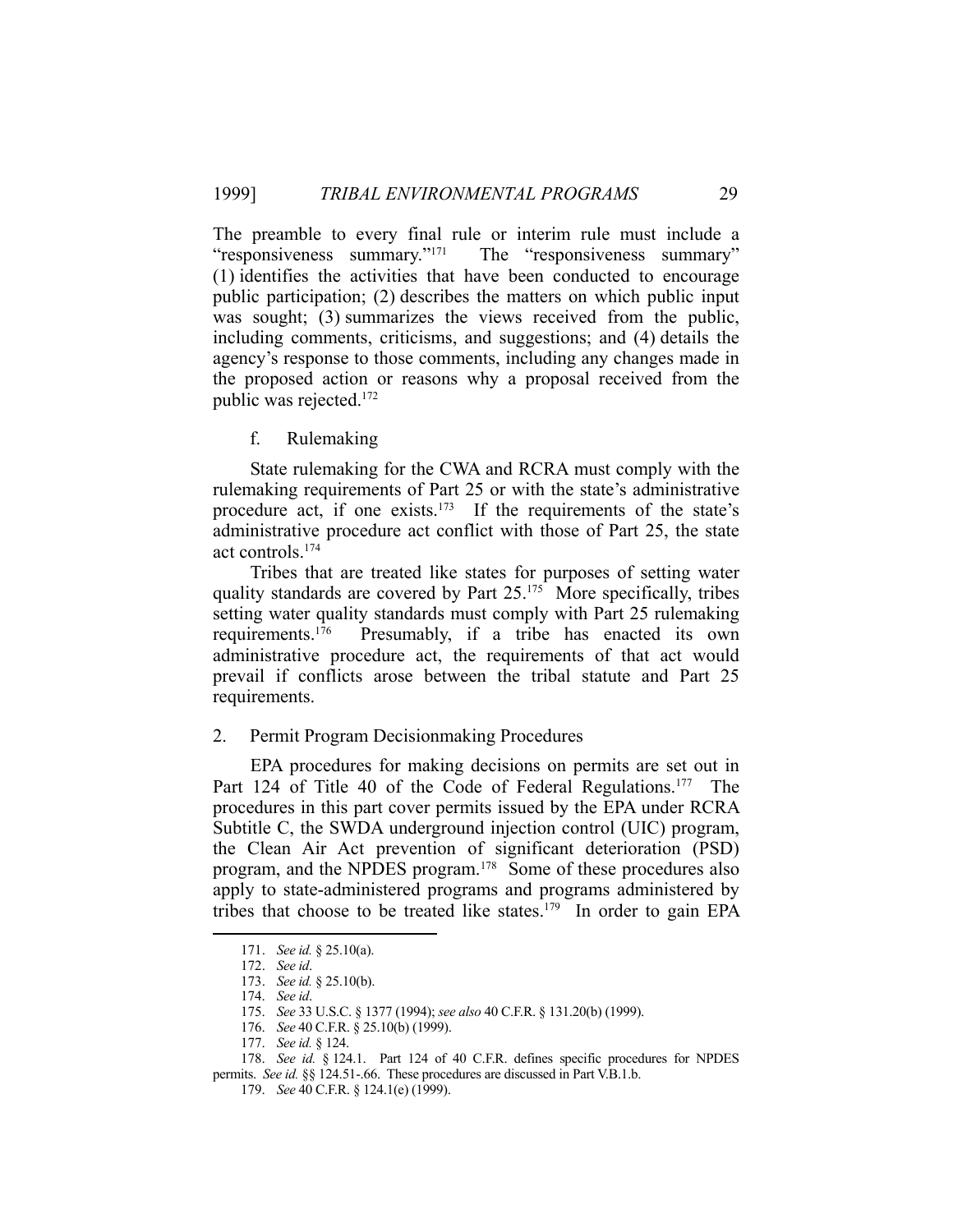approval, a state or tribal program must adopt certain procedures specified in Part 124.<sup>180</sup> Some of the provisions of Part 124 are highlighted below.

# a. General Program Requirements

 Once an application is complete, the "Director," as the official charged with making the decision, makes a tentative decision whether or not to issue the permit.<sup>181</sup> Preparation of a draft permit generally occurs following a tentative decision to issue the permit, whereas a notice of intent to deny is issued following a tentative decision to deny the permit.182 The Director then gives public notice of the tentative decision, allowing a minimum of forty-five days or more for public comment on RCRA permits and thirty days for public comment on other types of permits.<sup>183</sup> Any interested person may submit written comments and may request a public hearing if the Director has not already scheduled one, provided that any such request is in writing and states the nature of the issues that would be raised in a hearing.<sup>184</sup> It is within the Director's judgment and discretion to decide whether to hold a hearing, except with regard to permits for hazardous waste facilities, in which case the Director must hold a hearing if any person files a notice of opposition to a draft permit and a request for a hearing.185 After the public comment period ends, the agency—federal, state, or tribal—issues a final decision, including a response to all comments received.<sup>186</sup>

b. Administrative Appeals

 Final decisions regarding RCRA, UIC, or PSD permits may be appealed by filing a petition with the EPA's Environmental Appeals Board (EAB).<sup>187</sup> Any person who filed comments on a draft permit or participated in a public hearing may file a petition.<sup>188</sup> The EAB's

 <sup>180.</sup> *See id*.

 <sup>181.</sup> *See id.* § 124.6(a). "Director" is defined as the state or tribal program director or the EPA Administrator. *See id.* § 124.2.

 <sup>182.</sup> *See id.* § 124.6 (b)-(c). A draft permit is not prepared following a tentative decision to issue a CWA section 404 dredge and fill permit. *See id.* § 124.6(a).

 <sup>183.</sup> *See id.* § 124.10 (a)-(b).

 <sup>184.</sup> *See id.* § 124.11.

 <sup>185.</sup> *See id.* § 124.12 (a)(1)-(3).

 <sup>186.</sup> *See id*.

 <sup>187.</sup> *See id.* § 124.19 (a).

 <sup>188.</sup> *See id*. A person who did not file comments or participate in a public hearing may file a petition solely seeking review of any changes made between the draft permit stage and the final permit. *See id.*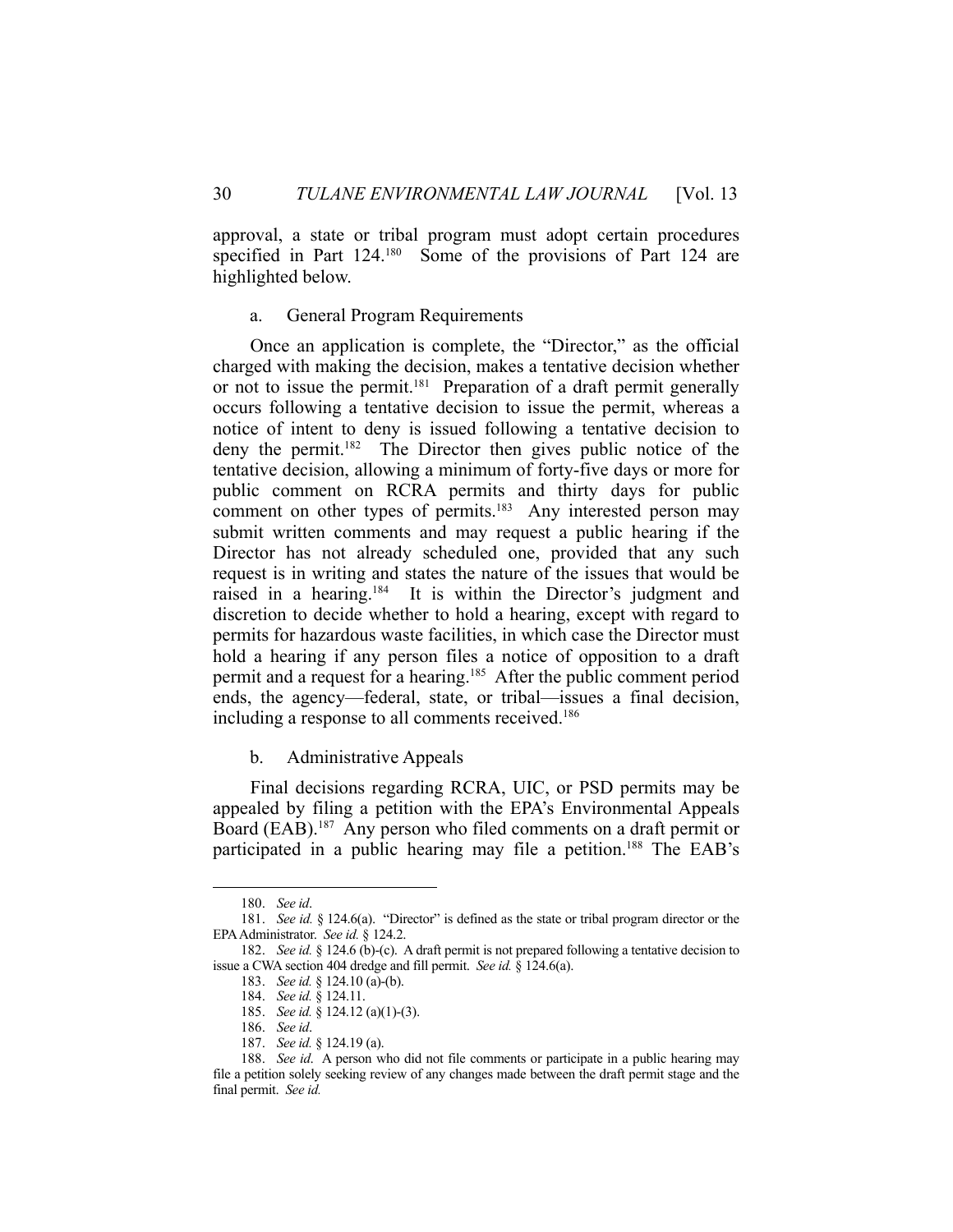decision, including a decision not to grant review, constitutes a final agency action for purposes of judicial review, unless the EAB decides to remand the matter to an EPA Regional Administrator.<sup>189</sup>

 The EAB is the final decisionmaker for administrative appeals arising under EPA-administered statutes.190 The EAB hears permit appeals concerning federally issued permits.<sup>191</sup> It also has authority to hear appeals concerning state-issued permits, which were issued under an EPA-delegated state program.<sup>192</sup> The EAB, however, does not have authority over permits issued under an EPA-authorized state program.193 State agencies assume control of some EPA-authorized programs, thus, state courts review state agency action under these programs.194

 Analogizing to the tribal context, the EAB could hear appeals over permits issued by a tribal agency under an EPA-delegated program, but it would not have jurisdiction over tribal permits issued under an EPA-authorized program. To ensure due process, individuals aggrieved by a final action of the tribal agency under an EPA-authorized program should have recourse in tribal court.<sup>195</sup>

# 3. Judicial Review

1

 The EPA-administered statutes include specific provisions for judicial review of EPA actions. For example, section 509 of the CWA authorizes judicial review of several kinds of EPA decisions,

 <sup>189.</sup> *See id.* § 124.19(f). For background on the EAB, see Nancy B. Firestone, *The Environmental Protection Agency's Environmental Appeals Board*, 1 ENVTL. LAWYER 1 (1994)(discussing general procedures applicable to permit appeals and specific procedures for NPDES permit appeals).

The EPA published revised "Consolidated Rules of Practice" on July 23, 1999, expanding its procedural rules to include permit revocation, termination, and suspension actions, among other items. *See* 64 Fed. Reg. 40,138 (1999).

 <sup>190.</sup> *See* 40 C.F.R. § 1.25(e) (1999).

 <sup>191.</sup> *See* Firestone, *supra* note 189, at 1.

 <sup>192.</sup> *See id.* at 5.

 <sup>193.</sup> *See* Great Lakes Chemical Corp., 5 E.A.B. 395 (1994).

 <sup>194.</sup> *See, e.g.*, 33 U.S.C. § 1341(b) (1994) (authorizing state permit programs under the NPDES program); 42 U.S.C. § 6946 (1994) (authorizing state solid waste management plans under RCRA). In some state programs that have received authorization from EPA, a permit may include conditions that are required by federal law and conditions that are required by state law. In such cases, the EAB has held that the federally required conditions are subject to appeal to the EAB, but state-required conditions are subject to whatever administrative and judicial review exists under state law. *See In re* LCP Chemicals—New York, RCRA Appeal No. 92-25, 1993 WL 208894, at \*4 (EAB May 5, 1993) (citing Vulcan Materials Co., RCRA Appeal No. 87-1, at 1-2 (Sept. 8, 1988), for the rule that "issues relating to state-issued portion of permit are subject to state, not federal, review").

 <sup>195.</sup> Of course, through express statutory language, Congress could authorize EAB review for permits issued by tribes in authorized, as well as in delegated, programs.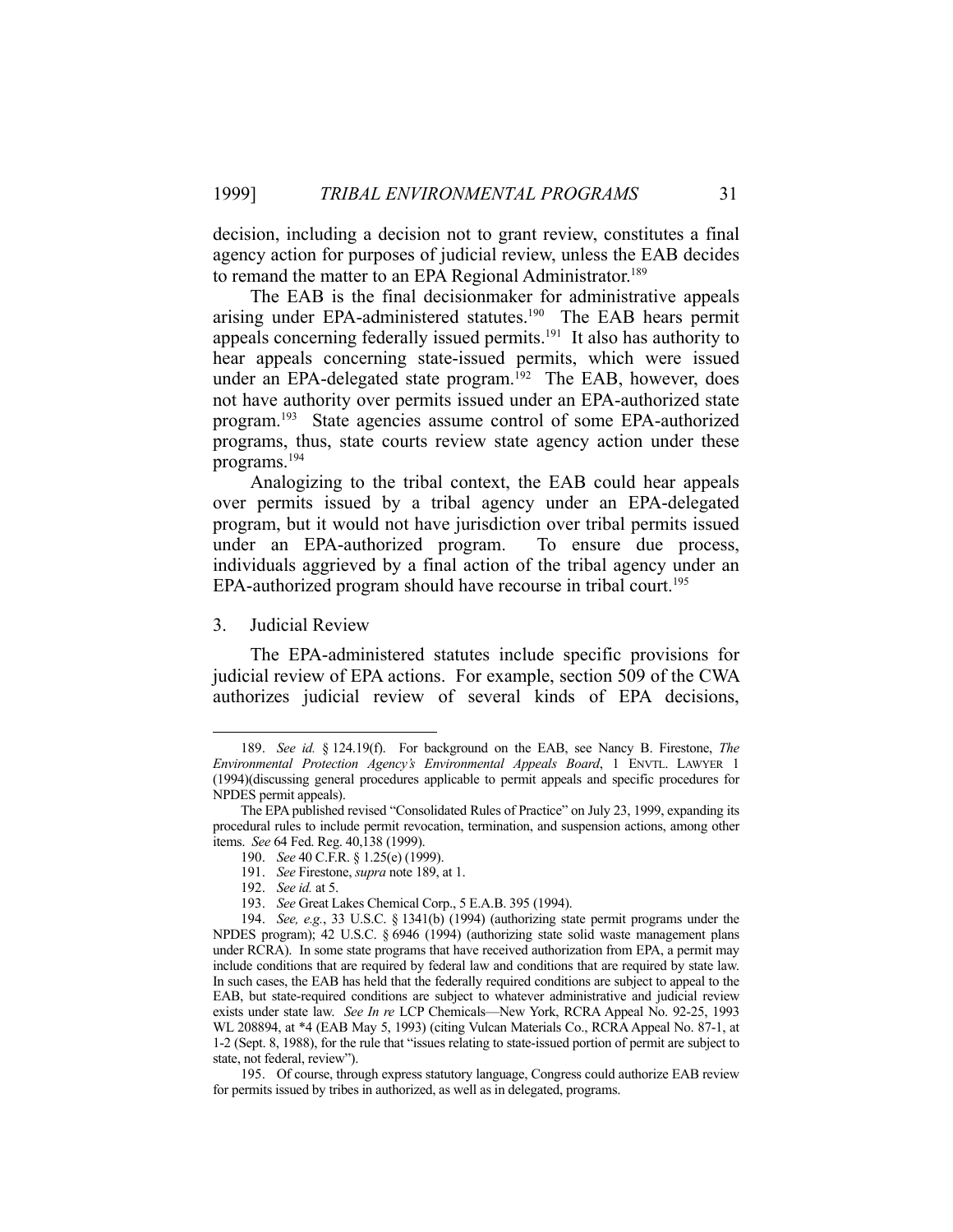including issuance of NPDES permits.196 Judicial review of agency action in federal court is available under certain EPA-delegated programs.197 For instance, an EPA veto of a state-issued NPDES permit is reviewable in federal court under the "hard look" review doctrine.198 The EPA's refusal or failure to veto a state-issued permit, however, is probably not reviewable since EPA inaction is within the discretion of the agency.<sup>199</sup> Aside from citizen suits, however, there is no statutory provision for federal judicial review of state agency actions under EPA-authorized programs, such as section 401 of the CWA.

# 4. Citizen Suits

<u>.</u>

 Most of the statutes that the EPA administers include sections granting citizen suit jurisdiction in federal district court against any person, including the federal government and any state, who is alleged to be in violation of certain provisions of the particular statute.<sup>200</sup> At least two federal courts have ruled that such statutory provisions waive tribal sovereign immunity.201

# *B. Requirements Based on Particular Statutes*

 This Part provides a detailed analysis of the procedural requirements for programs under the CWA. Requirements for programs under a few other statutes are then briefly noted.

 <sup>196.</sup> *See* 33 U.S.C. § 1369(b)(1)(F) (1994).

 <sup>197.</sup> *See* Firestone, *supra* note 189, at 17.

 <sup>198.</sup> *See* WILLIAM H.RODGERS, ENVIRONMENTAL LAW 370 (2d ed. 1994).

 <sup>199.</sup> *See* Save the Bay, Inc. v. EPA, 556 F.2d 1282, 1290-94 (5th Cir. 1977); *see also*  Chesapeake Bay Foundation, Inc. v. United States, 445 F. Supp 1349, 1353 (E.D. Va. 1978) (holding that the EPA's failure to act is within the agency's discretion).

 <sup>200.</sup> *See, e.g.*, 33 U.S.C. § 1365 (1994); 42 U.S.C. §§ 300j-8, 6972(a)(1)(a), 7604, 9659 (1994 & Supp. III 1997). After *Seminole Tribe of Florida v. Florida*, 517 U.S. 44 (1996), the validity of citizen suit provisions in federal environmental statutes with respect to actions against state agencies and officials is uncertain. *See supra* note 138 and accompanying text.

 <sup>201.</sup> *See* Blue Legs v. United States Bureau of Indian Affairs, 867 F.2d 1094, 1096-98 (8th Cir. 1989)(finding congressional intent in the text of RCRA to abrogate tribal sovereign immunity); *see also* Atlantic States Legal Found. v. Salt River Pima-Maricopa Indian Community, 827 F. Supp. 608, 609-10 (D. Ariz. 1993) (finding no tribal sovereign immunity in a citizen suit brought pursuant to the CWA and RCRA because the term "person," as used in relevant portions of the two statutes, encompassed Indian tribes). *But see* Florida Paraplegic Ass'n v. Miccosukee Tribe of Indians of Fla., 166 F.3d 1126, 1132-33 (11th Cir. 1999) (questioning whether *Blue Legs* is still good law).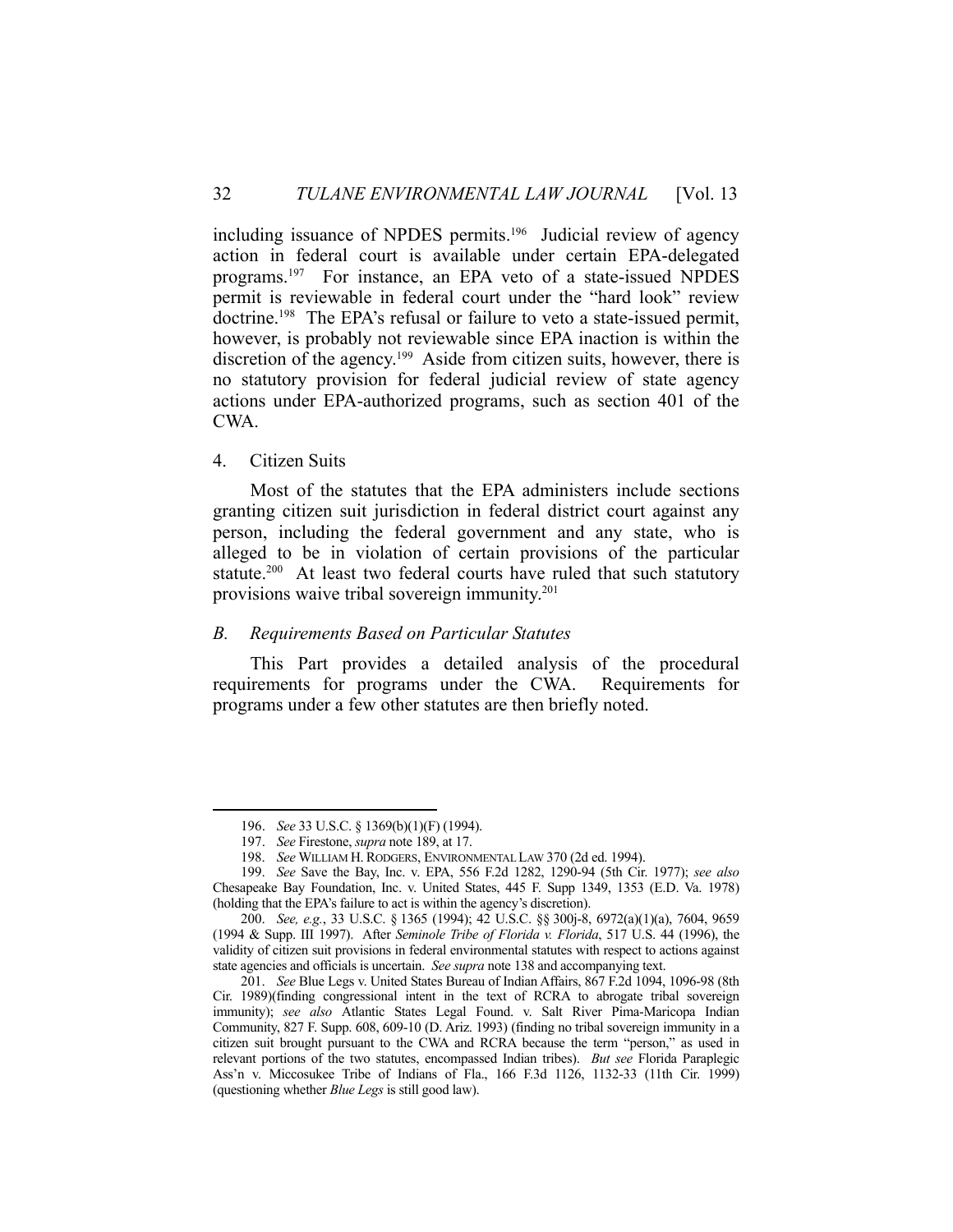#### 1. Clean Water Act

 The CWA is a complex statute that includes several interrelated regulatory programs. Section 301 makes it unlawful to discharge pollutants into surface waters except in accordance with the statute.<sup>202</sup> Section 303 requires states to adopt water quality standards.<sup>203</sup> Section 402 authorizes the EPA to issue NPDES permits for "point sources" of water pollution, which must include conditions to ensure compliance with water quality standards.<sup>204</sup> Section 402 also authorizes states to take over the role of issuing NPDES permits, and the majority of states have done so.<sup>205</sup> Section 401 makes state certification of compliance with water quality standards a prerequisite for any federal permit or license that results in a discharge of pollutants to surface waters.206 Section 404 authorizes the United States Army Corps of Engineers (the Corps) to issue permits to discharge dredged or fill material into wetlands, which are generally treated as surface waters for purposes of the CWA.207 States have the option of taking over this program, but very few have done so.208 Whether the Corps or a state administers the section 404 program, the EPA can veto a permit in certain circumstances.<sup>209</sup> Section 319 of the CWA encourages states, but does not require them, to develop programs to control "nonpoint sources" of water pollution.<sup>210</sup> Section 518 authorizes the EPA to treat Indian tribes as states for a number of purposes under the statute, including sections 303, 319, 401, 402, and 404.211

#### a. Water Quality Standards

 States are required to establish water quality standards (WQSs) for surface waters.<sup>212</sup> Tribes have the option of adopting WQSs, pursuant to 1987 CWA amendments, as implemented by final rules

 <sup>202.</sup> *See* 33 U.S.C. § 1311(a) (1994).

 <sup>203.</sup> *See id.* § 1313(a)(3)(A).

 <sup>204.</sup> *See id.* § 1342(a).

 <sup>205.</sup> *See id.* § 1342(a)-(b).

 <sup>206.</sup> *See id.* § 1341.

 <sup>207.</sup> *See id.* § 1344(a)-(d).

 <sup>208.</sup> *See id.* § 1344(g)

 <sup>209.</sup> *See id.* § 1344(c).

 <sup>210.</sup> *See generally id.* § 1329 (encouraging states to adopt programs to control nonpoint source pollution).

 <sup>211.</sup> *See id.* § 1377(e). *See generally* James Grijalva, *Tribal Governmental Regulation of Non-Indian Polluters of Reservation Waters*, 71 N.D. L. REV. 433 (1995) (discussing when the EPA may treat tribes as states under the Clean Water Act); Jane Marx et al., *Tribal Jurisdiction over Reservation Water Quality and Quantity*, 43 S.D. L.REV. 315, 327-28 (1998)(same).

 <sup>212.</sup> *See* 33 U.S.C. § 1313 (1994).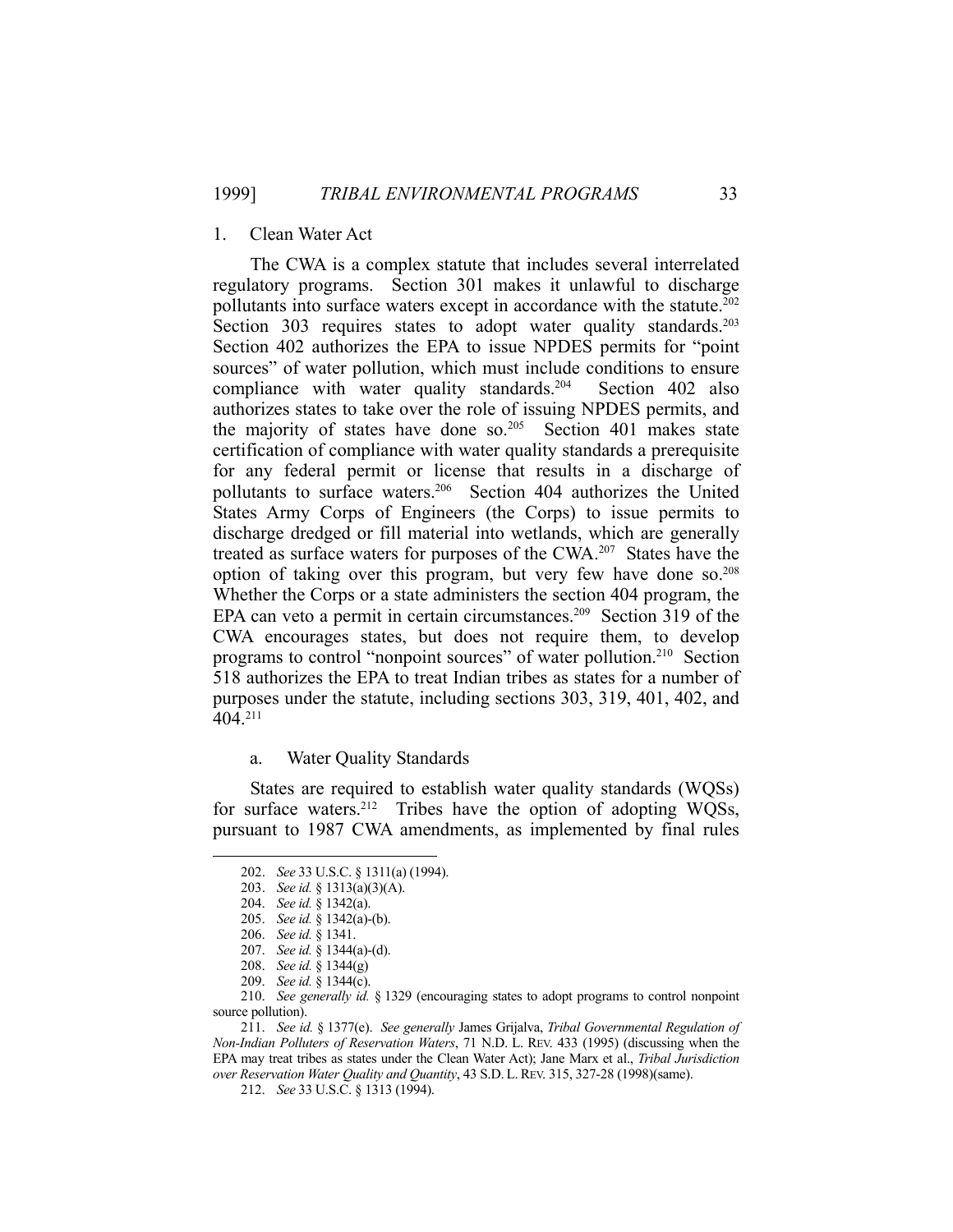published in 1991.<sup>213</sup> While WQSs are set through state or tribal law, the Supreme Court has stated that, once approved by the EPA, they become federal regulations.214

 WQSs are comprised of two components: "designated uses" and "water quality criteria."<sup>215</sup> A "designated use" is the basic policy decision concerning the kinds of uses a waterbody, or a portion of a waterbody, should support.<sup>216</sup> The CWA establishes a federal "minimum" goal for states and tribes that all surface waters be fishable and swimmable.<sup>217</sup> "Water quality criteria" are chemical, physical, and biological characteristics of WQSs, designed to ensure that surface waters support their designated uses. $218$ 

 Although WQSs are used to carry out CWA regulatory programs, states and tribes adopt WQSs through a rulemaking process rather than through adjudication.<sup>219</sup> The CWA and EPA regulations establish some minimum requirements for public participation.<sup>220</sup> CWA section 303(c) requires states to hold public hearings at least once every three years to review their  $WQSS<sub>1</sub><sup>221</sup>$  This statutory requirement is incorporated into WQSs regulations and is fulfilled through compliance with Part 25 of Title 40 of the Code of Federal Regulations.222

 Tribes may choose to go beyond the minimum requirements and employ optional procedures for facilitating public participation. There are two primary reasons to consider optional procedures. First, enforcement of WQSs will require less money and a smaller staff if the affected people voluntarily comply, and those affected are more likely to voluntarily comply if they understand the regulatory program and feel that it serves their interests. Second, non-Indians who are affected by a tribe's WQSs may be less likely to challenge the tribe's authority if they feel that they had real opportunities for input during

 <sup>213.</sup> *See* Amendments to the Water Quality Standards Regulation, 56 Fed. Reg. 64,876, 64894-96; *see also* 40 C.F.R. § 131 (1999) (rules for adopting and revising WQSs).

 <sup>214.</sup> *See* Arkansas v. Oklahoma, 503 U.S. 91, 104-110 (1992).

 <sup>215.</sup> *See* 40 C.F.R. § 131.10-.11 (1999).

 <sup>216.</sup> *See id.* § 131.10.

 <sup>217.</sup> *See id.* § 130.3 ("Water Quality Standards should, wherever attainable, provide water quality for the protection and propagation of fish, shellfish and wildlife and for recreation in and on the water . . . ."). Except for toxic pollutants, EPA-issued guidance on WQSs is not mandatory. *See* Arkansas v. Oklahoma, 503 U.S. at 101; 33 U.S.C. § 1317 (1994).

 <sup>218.</sup> *See* 40 C.F.R. § 131.11-.12 (1999).

 <sup>219.</sup> *See id.* §§ 130.0, 131.4, 131.8.

 <sup>220.</sup> *See, e.g*., 33 U.S.C. §§ 1313(c)(1), 1314(a)(1), 1314(m)(2) (1994); *see also* 40 C.F.R. §§ 124.10-.13.

 <sup>221.</sup> *See* 33 U.S.C. § 1313(c)(1) (1994)*; see also* 40 C.F.R. § 131.20(a) (1999).

 <sup>222.</sup> *See* 40 C.F.R. § 131.20(b) (1999).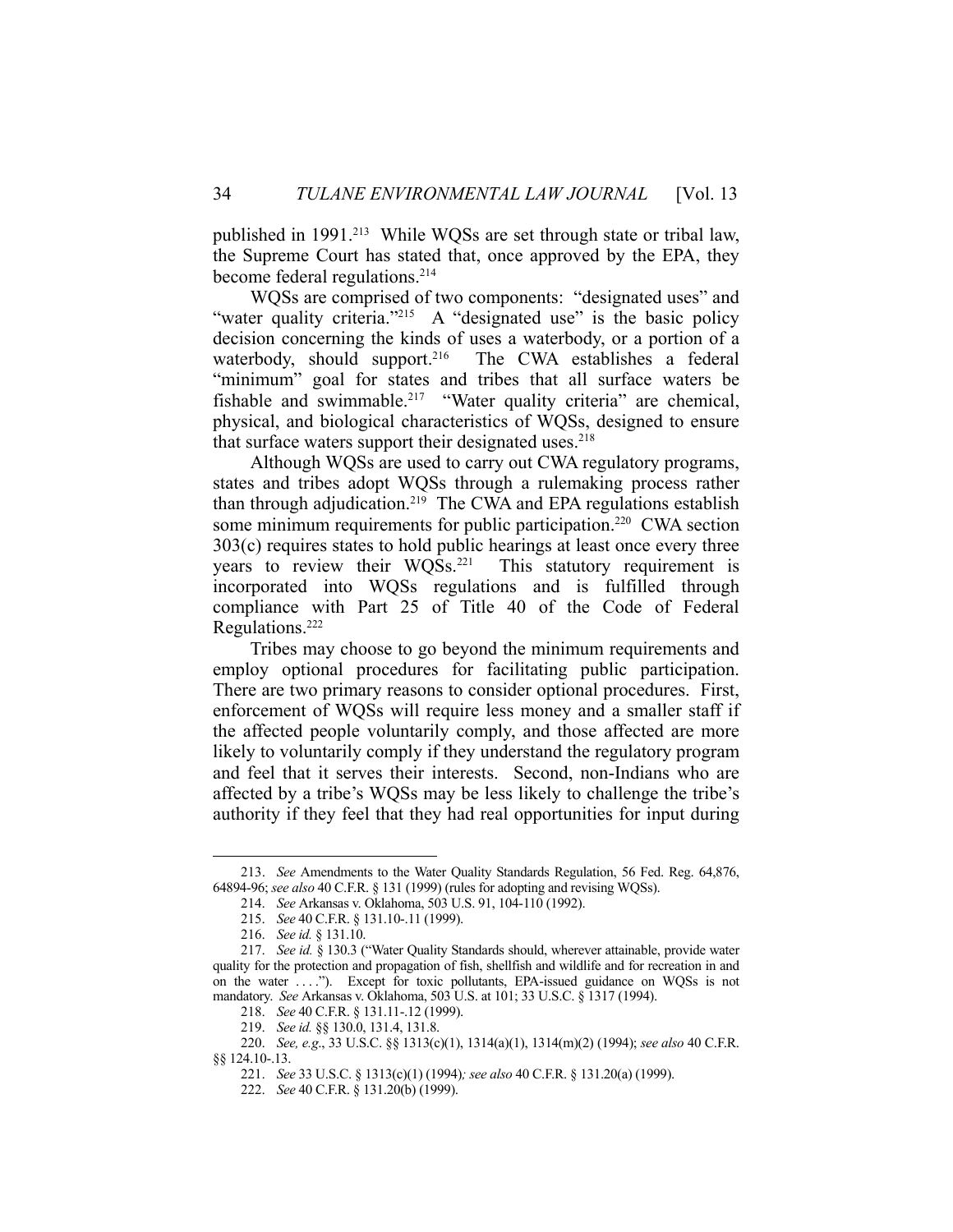the standard-setting process. For these reasons, tribes may want to fashion their own options for public participation. For example, negotiated rulemaking under tribal law might be a viable option for some reservations. In negotiated rulemaking, as practiced under federal law, an agency establishes a committee with representatives from the different groups of stakeholders, including the government, and the committee develops a draft set of rules for the agency to consider adopting as the proposed rules to be published for public review and comment. 223 In some cases the agency may promise that, if the committee can produce a consensus draft, the agency will publish the consensus draft as the proposed rules.<sup>224</sup>

 Section 518 of the CWA requires the EPA to fashion a mechanism for resolving disputes that arise between tribes and states over differing WQSs for shared waterbodies.<sup>225</sup> The current mechanism features mediation or arbitration where the parties to the dispute so agree.<sup>226</sup> Apparently, the process has not yet been used, as states have chosen to litigate their opposition to tribal WQSs.<sup>227</sup>

b. NPDES Permits

 Whether the EPA issues a NPDES permit, or a state or tribe issues a permit pursuant to a delegated program, EPA regulations establish many of the ground rules for permit issuance and for resolving disputes between parties affected by permit decisions.

 As discussed earlier, prior to permit issuance, EPA regulations require (1) public notice of permit applications, (2) opportunities for the affected public to comment on draft permits, and (3) opportunities to request an evidentiary hearing.<sup>228</sup> Once a tribe's WQSs have been approved by the EPA, conflicts between a tribe and a state, or between a tribe and another tribe, may be resolved through the same

 <sup>223.</sup> *See* Negotiated Rulemaking Act of 1990, 5 U.S.C. §§ 561-583 (1994 & Supp. IV 1998). *See generally* 1 DAVIS & PIERCE, *supra* note 56, at 373-75 (defining negotiated rulemaking as "a process through which policy raised by a rulemaking proposal are resolved through a negotiating process").

 <sup>224.</sup> *See* 5 U.S.C. § 563(a)(7) (1994).

 <sup>225.</sup> *See* 33 U.S.C. § 1377 (1994).

 <sup>226.</sup> *See* 40 C.F.R. § 131.7(f)(1)-(2) (1999).

 <sup>227.</sup> *See* City of Albuquerque v. Browner, 97 F.3d 415 (10th Cir. 1996) (upholding EPA approval of water quality standards adopted by the Pueblo of Isleta), *cert. denied*, 522 U.S. 965 (1997); Montana v. EPA, 137 F.3d 1135, 1141 (9th Cir. 1998) (upholding EPA determination that the Confederated Salish and Kootenai Tribes possess sufficient inherent sovereignty to set WQSs for waters within reservation boundaries), *cert. denied*, 525 U.S. 921 (1998).

 <sup>228.</sup> *See* 40 C.F.R. §§ 124.10-.13 (1999).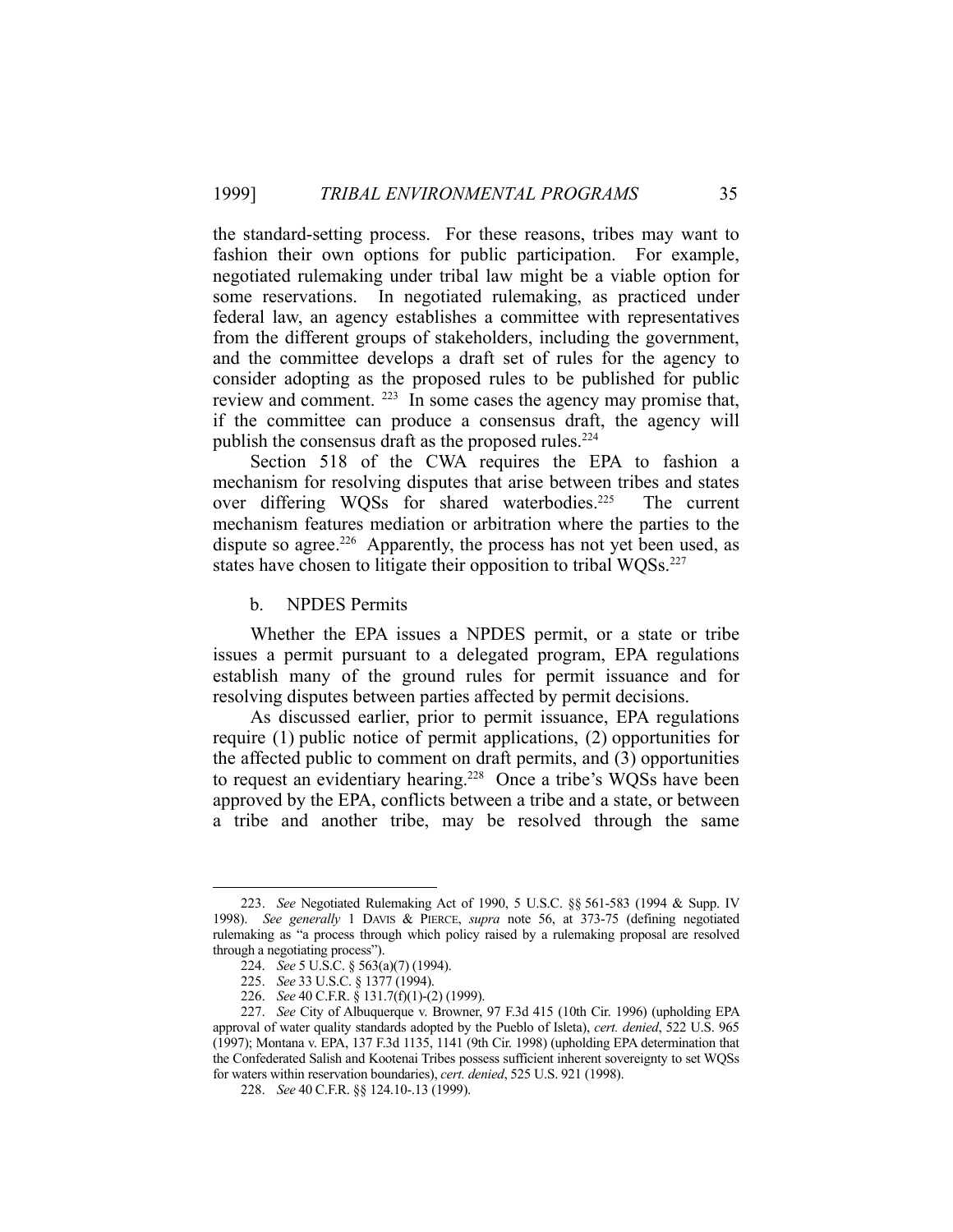procedures that are used to resolve conflicts between states.229 In the case of a NPDES permit issued by the EPA, such conflicts are resolved in the context of CWA section 401 certification, discussed below.230 If a state or tribe issues the NPDES permit, 401 certification does not apply unless there is another federal permit or license.<sup>231</sup> However, a prohibition on violating downstream WQSs applies,<sup>232</sup> and CWA section 402(b)(5) requires, as a condition of EPA approval, that each state or tribal NPDES permit program must include procedures for seeking written recommendations from any affected state prior to issuing a NPDES permit.<sup>233</sup> If a permit-issuing state does not accept the recommendations of a downstream affected state, and the EPA finds that the reasons for rejecting such recommendations are inadequate, the EPA may object to the permit.<sup>234</sup> If the EPA does object, the state or any interested person may request a hearing, which is automatically granted if requested by the permitissuing authority and otherwise granted at the discretion of the EPA Regional Administrator.235

 NPDES permit decisions cannot be appealed directly to the EAB. Rather, a person wanting to appeal a NPDES permit decision must first request an evidentiary hearing before an ALJ.236 If the hearing is granted, the resultant decision can be appealed to the EAB; if the hearing is denied, the denial can be appealed to the EAB.<sup>237</sup> Judicial review of EPA NPDES permit decisions is authorized by CWA section 509, once administrative remedies have been exhausted.238

# c. Section 401 Certification

 In reviewing any permit application, if the EPA determines that "there is reason to believe that a discharge may affect the quality of waters of any State or States other than the State in which the

 <sup>229.</sup> EPA regulations prohibit the issuance of a NPDES permit if the discharge would result in a violation of the WQSs of any affected state or tribe. *See id.* § 122.4(d); *see also*  Arkansas v. Oklahoma, 503 U.S. 91, 104-107 (1992) (upholding this prohibition in the EPA regulations).

 <sup>230.</sup> *See* 33 U.S.C. § 1341 (1994).

 <sup>231.</sup> *See id.* § 1341(a)(1).

 <sup>232.</sup> *See* 40 C.F.R. § 123.25 (1999).

 <sup>233.</sup> *See* 33 U.S.C. § 1342(b)(5) (1994).

 <sup>234.</sup> *See id.*; *see also* 40 C.F.R. § 123.44(c) (1999).

 <sup>235.</sup> *See* 40 C.F.R. §§ 124.7, 123.44(d), 123.44(f) (1999).

 <sup>236.</sup> *See id.* § 124.71-.91.

 <sup>237.</sup> *See id.* § 124.91.

 <sup>238.</sup> *See* 33 U.S.C. § 1369(b)(1)-(2) (1994). The case of *Arkansas v. Oklahoma*, 503 U.S. 91 (1992), arose in this context.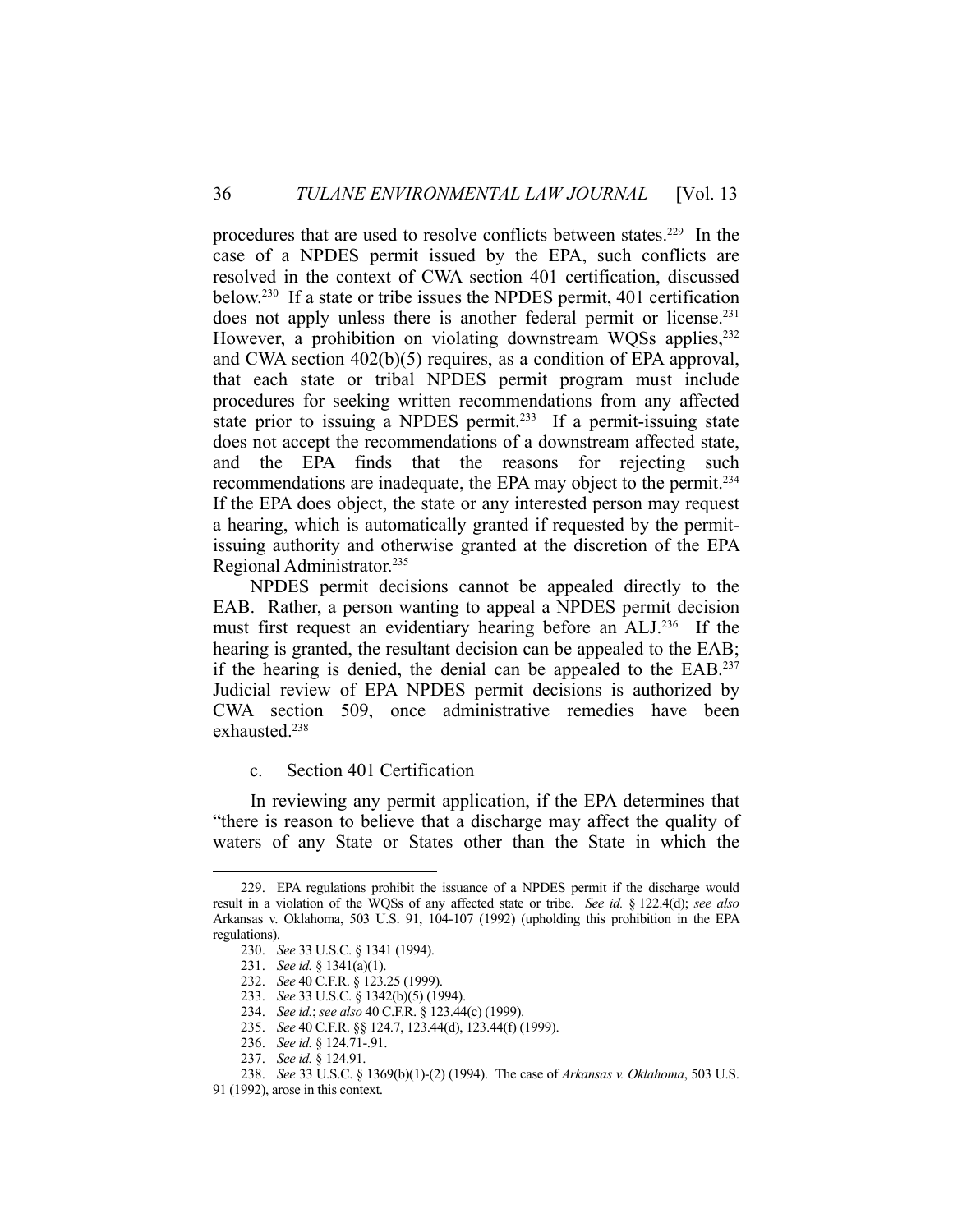discharge originates," the federal agency must provide notice and documentation to any such affected state or tribe.<sup>239</sup> CWA section 401 provides that for any federal permit or license which may result in a discharge to surface waters, the state in which the discharge would occur must certify that the discharge will not result in a violation of the state's WQSs.240 When providing such certification, the state agency may request the imposition of any conditions that it determines to be necessary to ensure compliance with WQSs, but if the state seeks conditions more stringent than those contained in the draft permit, each such condition must be justified under the CWA or state law.<sup>241</sup> If the state refuses to certify the discharge, in effect, it has vetoed the federal permit or license.<sup>242</sup>

 An Indian tribe that has qualified for treatment as a state for purposes of setting WQSs is likewise qualified to be treated as a state for purposes of certification under section 401 of the CWA.243 As with states, when providing certification the tribal agency can request the imposition of any conditions that it determines to be necessary to ensure compliance with WQSs, but if the tribe asks for conditions more stringent than those contained in the draft permit, each such condition must be justified under the CWA or tribal law.244

 A NPDES permit issued by the EPA is one kind of federal permit that requires section 401 certification.<sup>245</sup> Thus, if the EPA is the permit-issuing agency, disputes regarding the affect of a NPDES permit on downstream states or tribes can be raised through section 401 certification.<sup>246</sup> If a downstream state or tribe objects, the EPA will not issue the permit if the agency determines that the permit would result in a violation of downstream WQSs and that conditions cannot be included that would avoid such a violation.<sup>247</sup> When the federal license or permit is issued by an agency other than the EPA, and the issuing agency holds a hearing to consider objections of affected states or tribes, the EPA must evaluate the objections and

 <sup>239. 40</sup> C.F.R. § 121.13, 121.14 (1999).

 <sup>240.</sup> *See* 33 U.S.C. § 1341(a)(1) (1994); *see also* 40 C.F.R. § 124.53(a) (1999).

 <sup>241.</sup> *See* 40 C.F.R. § 124.53(e) (1999).

 <sup>242.</sup> *See* 33 U.S.C. § 1369(b)(1)(F) (1994).

 <sup>243.</sup> *See* 40 C.F.R. § 124.51(c) (1999) (cross-referencing 40 C.F.R. § 131.4).

 <sup>244.</sup> *See id.* § 124.53(e).

 <sup>245.</sup> *See id.* § 124.53(a).

 <sup>246.</sup> *See id.* § 121.1-.30.

 <sup>247.</sup> *See id*. An evidentiary hearing is available to challenge the EPA's determination. *See id.* §§ 124.11, 124.71-125.91; *see also* Arkansas v. Oklahoma, 503 U.S. 91, 110 (1992) (holding that the EPA's determination is entitled to deference by reviewing courts).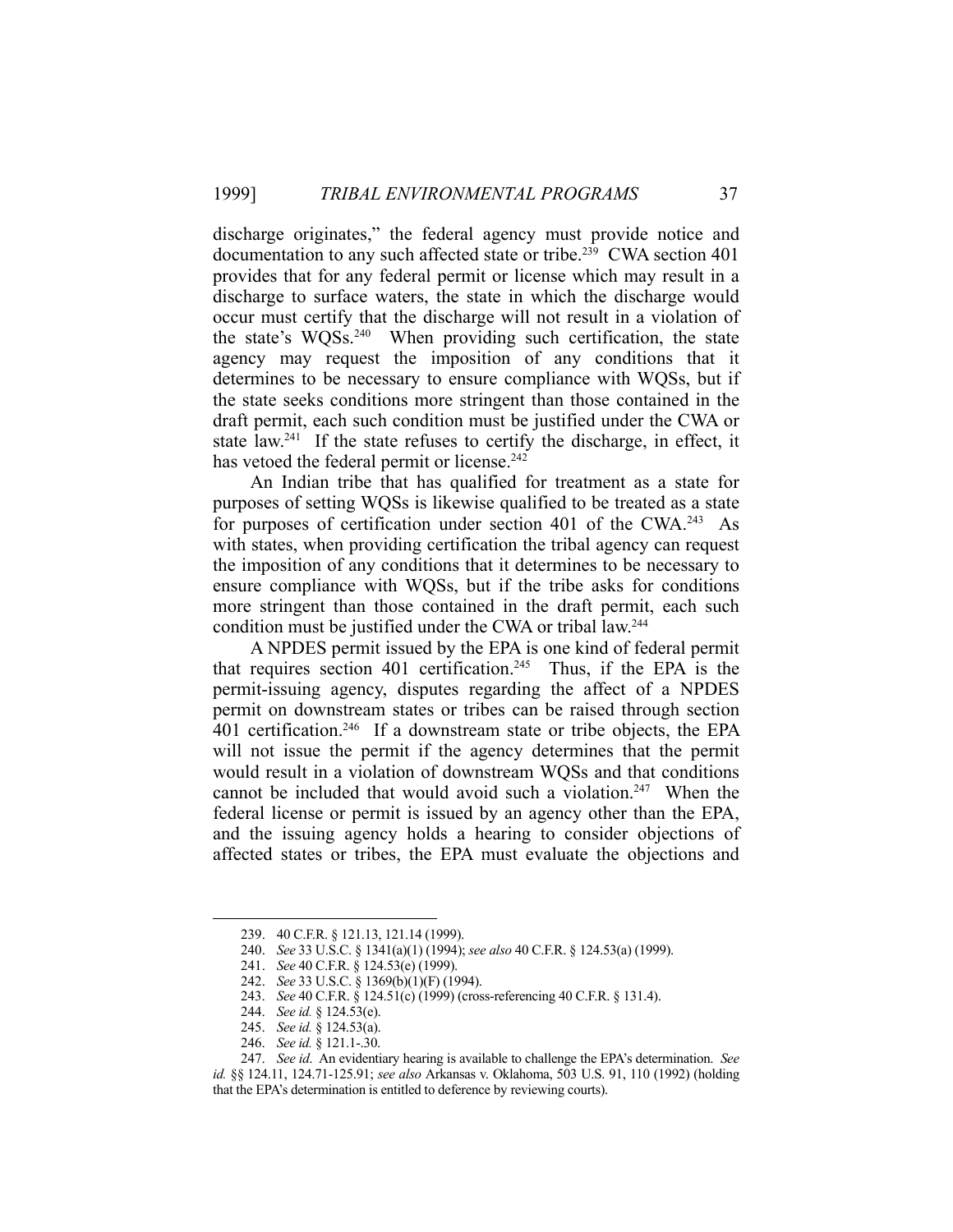provide recommendations as to whether the permit should be issued and the conditions that should be included.<sup>248</sup>

 If a dispute arises concerning section 401 certification and the matter does not involve objections by downstream states or tribes, the scope and availability of administrative review and judicial review generally are determined by state law.<sup>249</sup> The EAB will not review NPDES permit decisions that are "attributable to State certification."250 However, the Supreme Court recently ruled on the scope of section 401 certification, holding that the state agency could include minimum stream flows as a condition in a federal hydropower permit in order to protect the designated use of the stream, an anadromous fishery.<sup>251</sup> In the aforementioned case the Supreme Court granted *certiorari* for the purpose of resolving a conflict among state courts of last resort that had interpreted section 401 of the CWA.252 Except for such discretionary review in the Supreme Court, state law governs the resolution of intrastate disputes involving section 401.

 The federal policy of treating tribes like states suggests that tribal law should determine the availability and scope of review of tribal 401 certification decisions, although there is no corresponding authorization for discretionary federal court review. This is an important issue that deserves serious consideration by tribal officials and their legal counsel.253

# 2. Landfill Permit Programs Under RCRA

 Although RCRA does not expressly authorize the EPA to treat tribes like states, the EPA, in 1996, announced a policy decision to

 <sup>248.</sup> *See* 40 C.F.R. § 121.15 (1999).

 <sup>249.</sup> *See id.* § 124.55(e).

 <sup>250.</sup> *Id.* § 124.55(e); *see also* Firestone, *supra* note 189, at 15-16.

 <sup>251.</sup> *See* PUD No. 1 v. Washington Dep't of Ecology, 511 U.S. 700, 710-23 (1994).

 <sup>252.</sup> *See id.* at 711-13.

 <sup>253.</sup> Professor Robert Clinton has recommended amending the statute that authorizes Supreme Court review on *certiorari*, 28 U.S.C. § 1257, so that it would include federal questions arising in decisions rendered by the highest courts of Indian tribal governments. Robert N. Clinton, *Tribal Courts and the Federal Union*, 26 WILLAMETTE L. REV. 841, 893 & n.126 (1990). In the absence of an express authorization for federal court review, the only avenue for such review is to argue that the tribe has been implicitly divested of inherent sovereignty over the subject matter—that there is federal question jurisdiction and that the federal question is whether the tribe has been divested of its sovereignty. *See* National Farmers Union Ins. Co. v. Crow Tribe of Indians, 471 U.S. 845, 852-53 & n.14 (1985); *see also* Laurie Reynolds, *Exhaustion of Tribal Remedies: Extolling Tribal Sovereignty While Expanding Federal Jurisdiction*, 73 N.C. L. REV. 1089, 1092 (1995).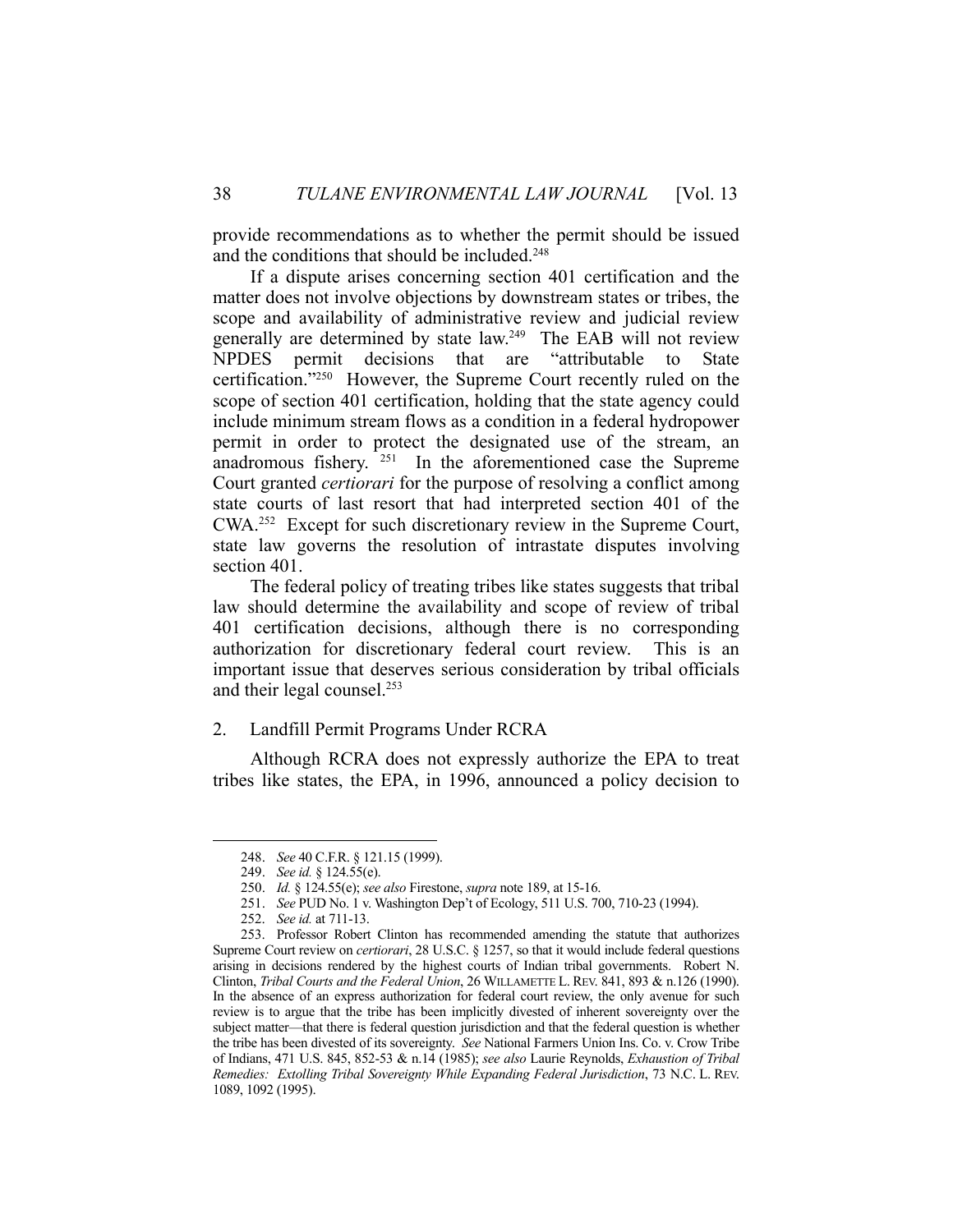afford tribes such treatment.<sup>254</sup> Under the new policy, tribal permit programs regulating municipal solid waste landfills (MSWLFs) would have been required to include formal procedures for public review of permit determinations in order to obtain EPA approval.<sup>255</sup> This policy, however, was derailed by the decision of the District of Columbia Circuit in *Backcountry Against Dumps v. EPA*. 256 The continuing failure of Congress to amend RCRA to authorize tribes to be treated like states makes regulation of MSWLFs on tribal lands problematic. State MSWLF permit programs are "authorized" by the EPA; they are not "delegated" programs.<sup>257</sup> Accordingly, when amending RCRA to authorize tribes to be treated like states, tribal representatives and Congress should give careful consideration to whether tribal permit decisions should be subject to review by the EAB and, after such appeals, to review by federal courts.

#### 3. National Environmental Policy Act

 The National Environmental Policy Act (NEPA) is the basic federal law that provides for public participation in federal agency decisions that affect the environment.<sup>258</sup> The NEPA process is governed by regulations issued by the Council on Environmental Quality (CEQ)<sup>259</sup> and by implementing procedures issued by each agency.260 Development projects on tribal lands often include transactions involving Indian trust property, and such transactions generally require approval by the Bureau of Indian Affairs (BIA), which renders NEPA applicable.<sup>261</sup>

 <sup>254.</sup> *See* Subtitle D Regulated Facilities; State/Tribal Permit Program Determination of Adequacy; State/Tribal Implementation Rule (STIR), 61 Fed. Reg. 2584 (1996) (proposed Jan. 26, 1996).

 <sup>255.</sup> *See id.* at 2603 (to be codified at 40 C.F.R. § 239.6).

 <sup>256. 100</sup> F.3d 147, 151 (D.C. Cir. 1996) (holding RCRA is not ambiguous with respect to Indian tribes and that EPA approval of a tribal permit program, in effect treating the tribe like a state, was improper).

 <sup>257.</sup> *See id.* at 150-51.

 <sup>258. 42</sup> U.S.C. §§ 4321–4370e (1994 & Supp. III 1997).

 <sup>259.</sup> *See* 40 C.F.R. pts. 1500-1508 (1999).

 <sup>260.</sup> Implementing procedures for bureaus and offices within the Department of the Interior are published in the Departmental Manual. U.S. DEP'T OF THE INTERIOR, 516 DEPARTMENTAL MANUAL 1-6 [hereinafter 516 D.M.]. Procedures specific to the Bureau of Indian Affairs (BIA) are published as an appendix to the Departmental Manual, 516 D.M., *supra*, at 6, app. 4. *See generally*, Dean B. Suagee, *The Application of the National Environmental Policy Act to "Development" in Indian Country*, 16 AM. INDIAN L. REV. 377 (1991) [hereinafter Suagee, *The Application of NEPA*]. The BIA recently published revisions to its NEPA implementing procedures. *See* Bureau of Indian Affairs, National Environmental Policy Act: Implementing Procedures (516 DM 6, Appendix 4), 61 Fed. Reg. 67,845 (1996).

 <sup>261.</sup> *See* 516 D.M., *supra* note 260, at 6, app. 4, §§ 4.3, 4.4; 61 Fed. Reg. 67,845, 67,847- 48 (1996).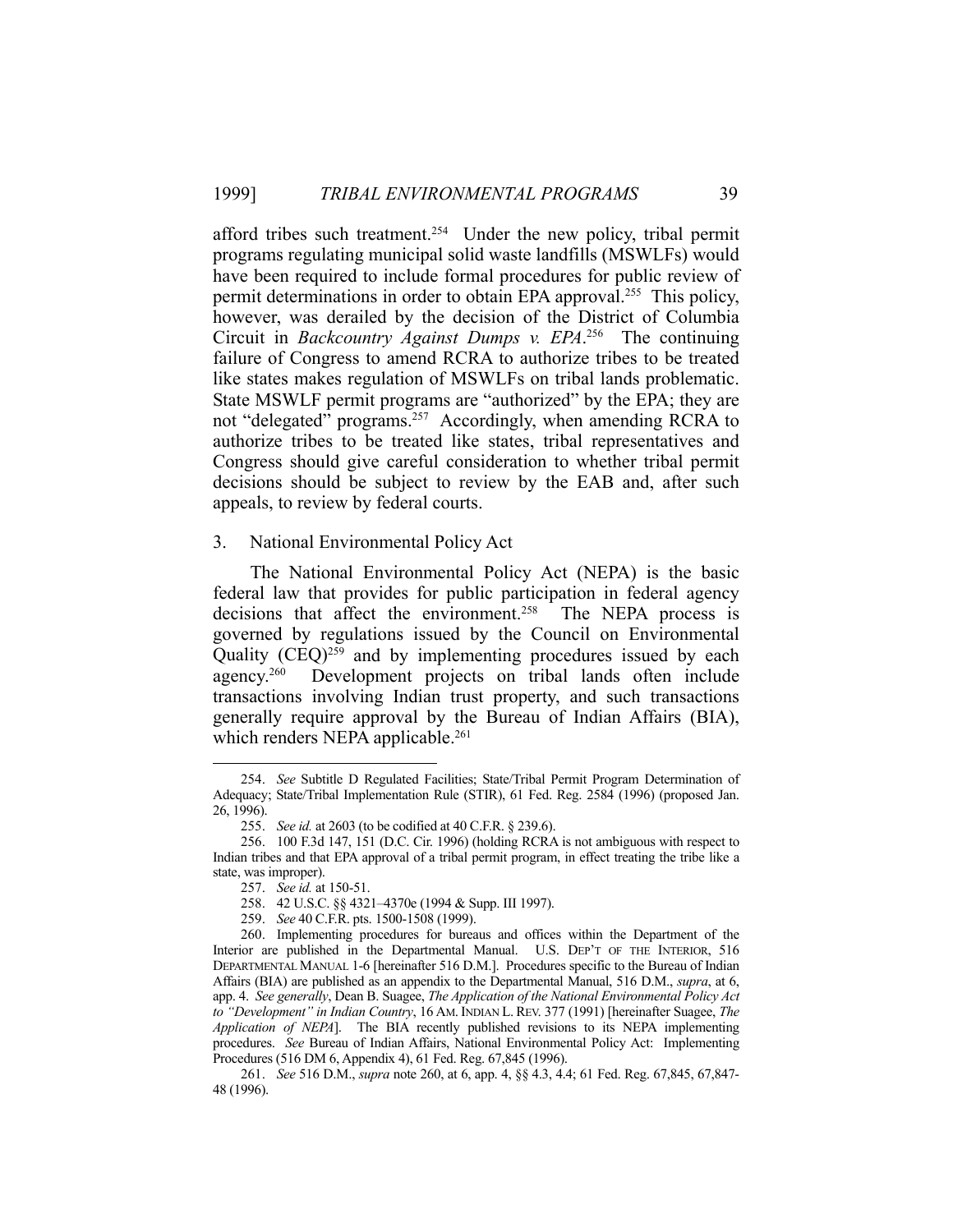NEPA can facilitate public involvement in federal agency decisionmaking, but, with regard to tribes, this potential has gone largely unfulfilled, in part because the BIA has never made its guidance on the preparation of environmental assessments (EAs) readily accessible, although the responsibility for preparing EAs generally falls upon people outside the BIA.262 BIA and tribal staff, as well as the proponents of development projects, commonly treat NEPA as a compliance requirement rather than a decisionmaking tool, thereby further contributing to NEPA's failure to fulfill its potential for facilitating public involvement.<sup>263</sup>

# 4. National Historic Preservation Act

 As amended in 1992, the National Historic Preservation Act  $(NHPA)^{264}$  includes several provisions concerning the authority of tribes, as sovereign governments, to establish and control their own historic preservation programs.<sup>265</sup> Any federally recognized Indian tribe may assume "all or any part of the functions of a State Historic Preservation Officer ... with respect to tribal lands, as such responsibilities may be modified for tribal programs through regulations issued by the Secretary."266 This corresponds to congressional amendments, enacted in the last decade, to several of the major federal environmental statutes, amendments authorizing the EPA to treat Indian tribes as states.<sup>267</sup>

 One of the roles that tribes can assume is to serve as a consulting party in the consultation process established by section 106 of the NHPA, which is carried out in accordance with regulations issued and recently revised by the Advisory Council on Historic Preservation.<sup>268</sup> Under the revised regulations, interested individuals and organizations

 <sup>262.</sup> *See* Suagee, *The Application of NEPA*, *supra* note 260, at 420-26, 464-95.

 <sup>263.</sup> *See* Suagee, *The Indian Country Environmental Justice Clinic*, *supra* note 24, at 587- 89.

 <sup>264. 16</sup> U.S.C. §§ 470 to 470x-6 (1994 & Supp. III 1997).

 <sup>265.</sup> *See id.* § 470a(d). *See generally* Dean B. Suagee, *Tribal Voices in Historic Preservation: Sacred Landscapes, Cross-Cultural Bridges, and Common Ground*, 21 VT. L. REV. 145 (1996).

 <sup>266. 16</sup> U.S.C. § 470a(d)(2) (1994).

 <sup>267.</sup> *See, e.g.*, Clean Water Act § 518(a), (e)-(f), 33 U.S.C. § 1377(a), (e)-(f) (1994), Clean Air Act § 110(*o*), 42 U.S.C. § 7410(*o*) (1994); 40 C.F.R. § 131.20(b) (1999) (EPA regulations on state adoption of WQSs applicable to tribes); *id.* § 124.51(c) (tribes are to be treated as states for certification purposes under section 401 of the CWA); *see also* Coursen, *supra* note 6, at 10,579.

 <sup>268.</sup> The Advisory Council on Historic Preservation Published revised final regulations on May 18, 1999. *See* Protection of Historic Properties, 64 Fed. Reg. 27,044, 27,074-84 (1999) (codified at 36 C.F.R. § 800.3(f)(3)).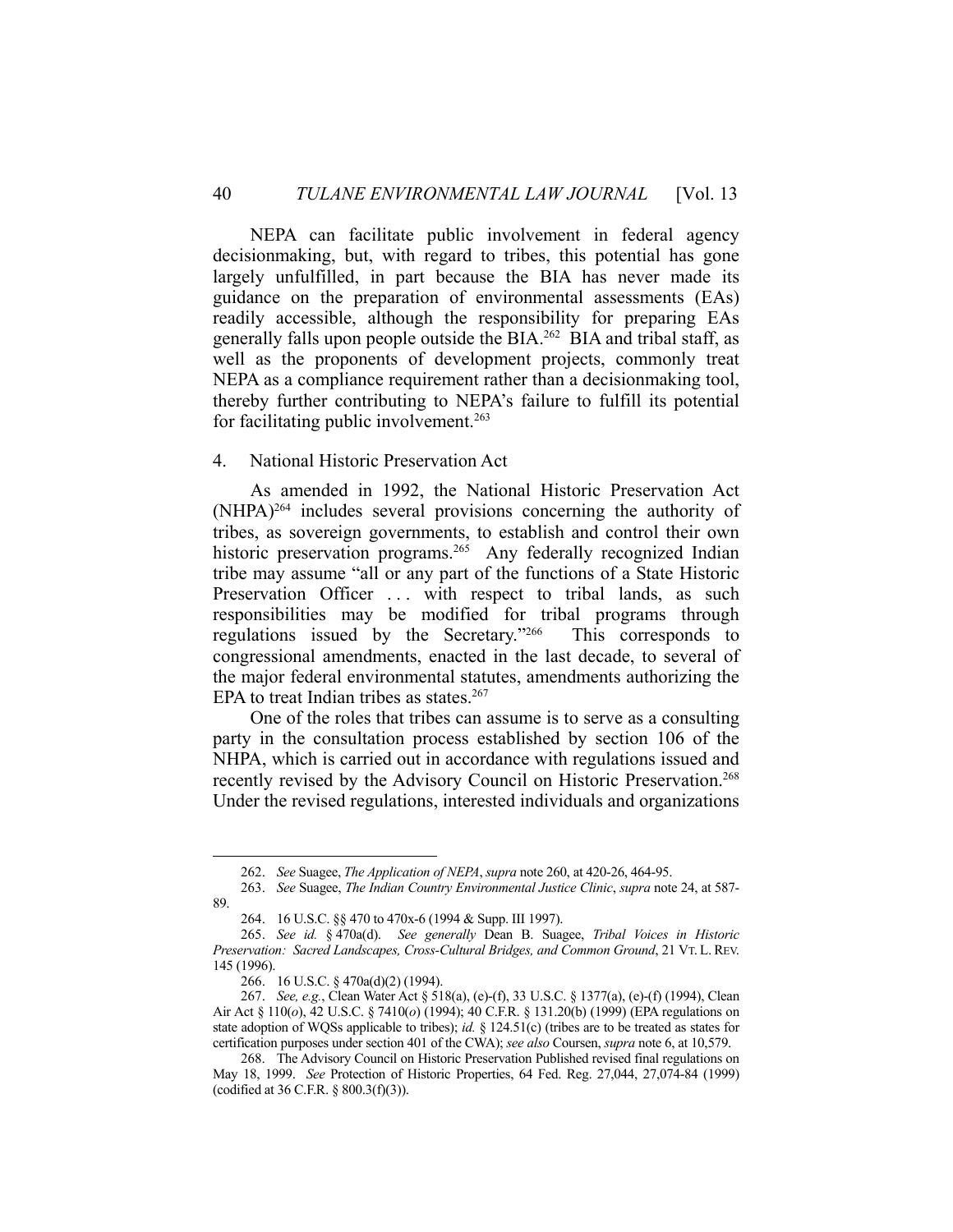can ask to participate as consulting parties.<sup>269</sup> The responsible federal agency makes the decision on such requests, after consulting with the State Historic Preservation Officer (SHPO) or the Tribal Historic Preservation Officer for lands within a reservation if the tribe has taken over SHPO functions.<sup>270</sup>

 The NHPA, as amended, includes statutory language addressing the interests of non-Indian landowners within reservation boundaries.<sup>271</sup> Any tribe that seeks to assume some or all of the functions of an SHPO will be required to submit a plan to the Secretary of the Interior.<sup>272</sup> NHPA section  $101(d)(2)$  provides that, before approving a tribe's plan, the Secretary must determine that the plan allows the SHPO, "in addition to the tribal preservation official, [to] exercise the historic preservation responsibilities" of a SHPO "with respect to properties neither owned by a member of the tribe nor held in trust by the Secretary for the benefit of the tribe."273 The "historic preservation responsibilities" of a SHPO are specified in NHPA sections  $101(b)(2)$  and  $(3)$ , and include participation in the section 106 consultation process. $274$ 

 How this provision will affect actual practice remains to be seen. To date, the Secretary has approved twenty tribes for assuming SHPO functions, but these programs are very new.<sup>275</sup> The significance of the statutory language should not be overlooked, however, since it does reflect a congressional affirmation of tribal authority over the activities of non-Indians on privately owned land within reservation boundaries.

# VI. TRIBAL VARIATIONS ON DUE PROCESS AND PUBLIC PARTICIPATION

 Thus far, this Article has discussed the concepts of due process and public participation and has explored some of the provisions of federal statutes and regulations that render these concepts applicable to tribal governments. This Article should not, however, be read as a

 <sup>269.</sup> *See* 36 C.F.R. § 800.3(e), (f) (1999).

 <sup>270.</sup> *See id.* § 800.3(f)(3). Tribes can take over SHPO functions for "tribal lands," a term that is defined to include all lands within reservation boundaries. *See* 16 U.S.C. § 470w(14) (1994). Even if a tribe has not taken over SHPO functions, the federal agency must still consult with the tribe before reaching a decision regarding requests from individuals and organizations to become consulting parties for proposed federal undertakings that would affect Indian reservations. *See* 36 C.F.R. § 800.3(f)(3) (1999).

 <sup>271.</sup> *See id.* § 800.3(c)(1).

 <sup>272.</sup> *See* 16 U.S.C. § 470a(d)(2)(C) (1994).

 <sup>273.</sup> *Id.* § 470a(d)(2)(D)(iii).

 <sup>274.</sup> *See id.* § 470a(b)(2)-(3).

 <sup>275.</sup> Telephone Interview with Bryan Mitchell, Chief, Preservation Initiatives, United States National Park Service (Nov. 1999).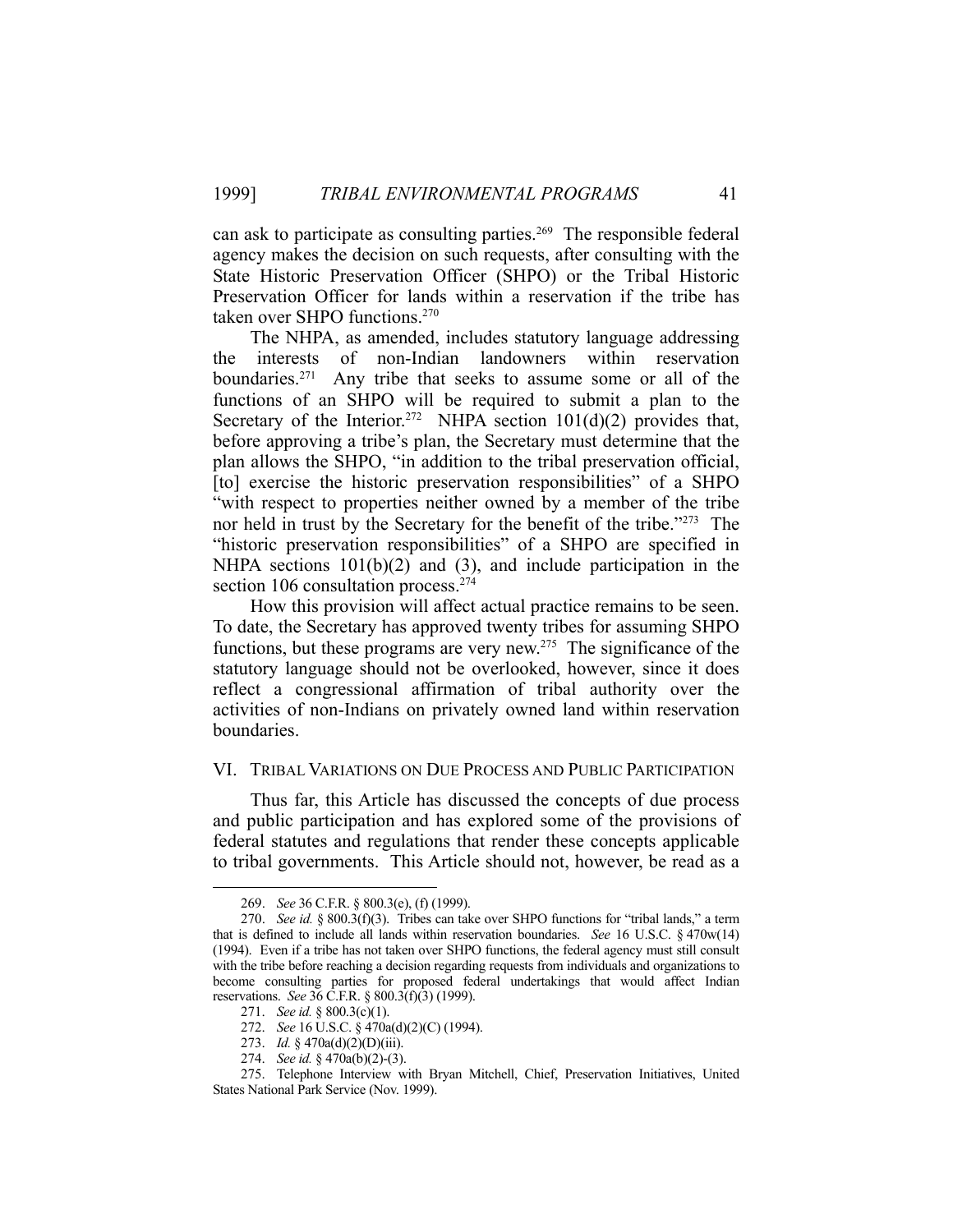recommendation that tribes uncritically adopt these concepts from the American legal system in their entirety. Rather, tribal cultural values must be drawn upon in determining the form that due process and public participation will assume in any given tribal community.

# *A. Procedures to Protect Culturally Important Interests*

 When considering tribal legislation or rules for due process and public participation, tribal officials and legal counsel should consider fashioning procedures to ensure that culturally important interests are taken into consideration. Many tribal cultures treat certain kinds of interests as being very important, things such as the welfare of future generations, the final resting places of ancestors, the welfare of wildlife and other living things, sacred places, and spiritual beings. Procedural rules could be fashioned with these interests in mind. For example, culturally important kinds of wildlife or sacred places might be given standing in their own right to participate in administrative proceedings or to challenge decisions in tribal court. Tribal government agencies with relevant expertise or established groups within a tribal community might be authorized to act as guardian ad litem for such interests. Additionally, special procedures could be established to protect the confidentiality of certain kinds of information, such as simply deferring to the judgment of a tribal religious society on certain kinds of issues. Many different approaches can be imagined.

# *B. Balancing Community and Individual Interests*

 Tribal cultures often treat the rights of individuals somewhat differently than does the larger American society. In the dominant society, the rights of individuals are widely regarded as sacrosanct: Individuals have rights that the government cannot take away. 276 The tension between the powers of government and rights of individuals is often seen as two-sided, but in tribal communities, a third side can be seen: the web of relationships with and responsibilities to other people in the community.277 Tribal procedures to provide for due process and public participation could be shaped with this web of relationships and responsibilities in mind.

 <sup>276.</sup> *See* FRANK POMMERSHEIM, BRAID OF FEATHERS: AMERICAN INDIAN LAW AND CONTEMPORARY TRIBAL LIFE 116-17 (1995).

 <sup>277.</sup> *See id.* at 116-17.